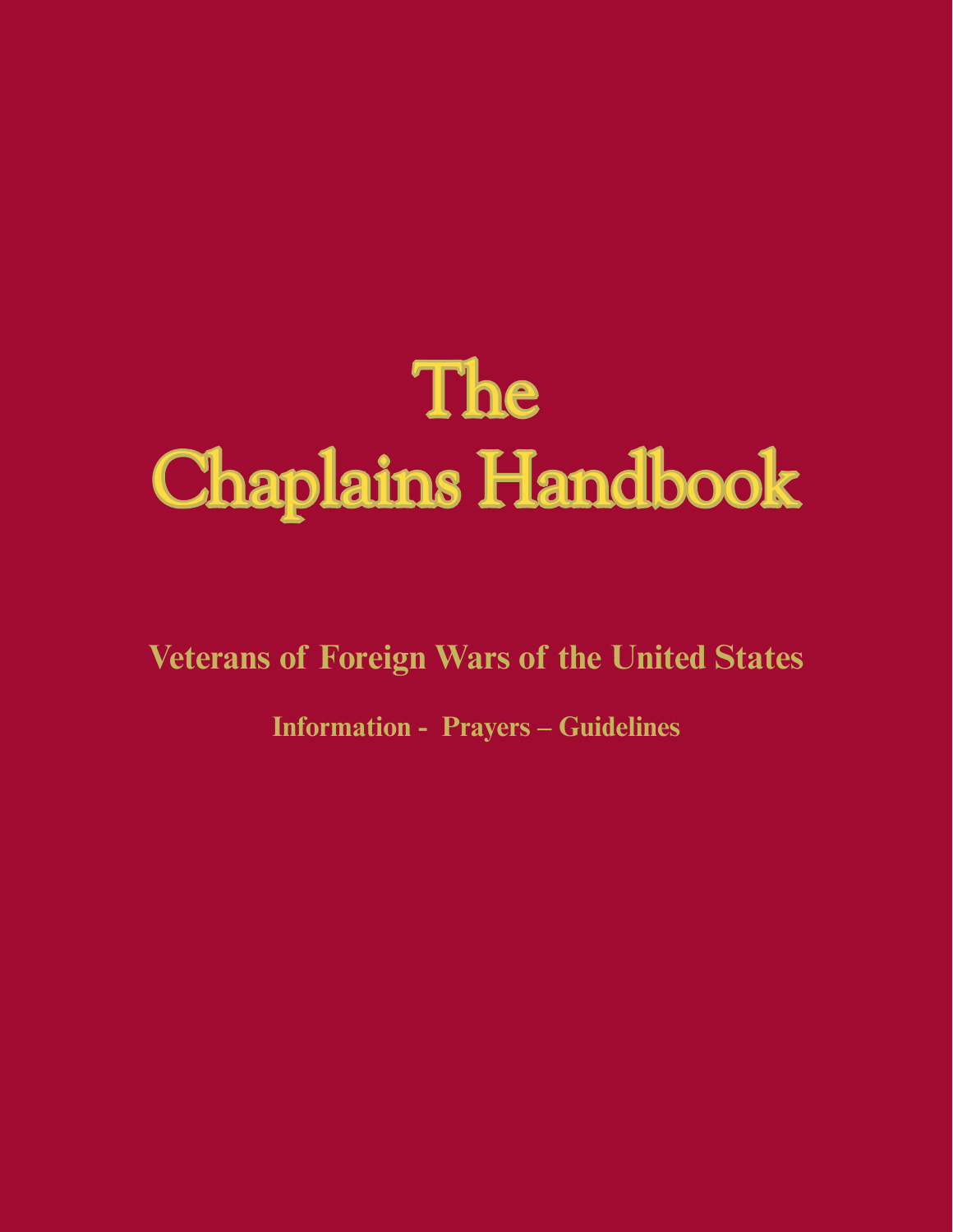#### **CONTENTS**

- Page 2 The Chaplaincy
- Page 4 Post Chaplain
- Page 7 Prayers for Various Occasions
- Page 10 Invocations
- Page 12 Benedictions & Closing Prayers
- Page 14 Banquet "Grace" Prayers
- Page 17 Memorial (Day) Prayers
- Page 18 Prayers for Deceased Comrades
- Page 20 Veterans' Day Prayers
- Page 22 Other Prayers
- Page 24 Members of the Armed Forces and Other Prayers
- Page 27 Inclusive Public Prayer
- Page 28 Appendix
- Page 31 Hospital Visitation
- Page 32 Funerals or Memorial Services
- Page 33 Order of Service and Committal
- Page 34 Suggested Scripture Readings
- Page 35 General Scripture Readings
- Page 36 Great Bible Chapters
- Page 37 Military Honors at Funerals
- Page 38 History of Memorial Day and Taps
- Page 39 VFW Resources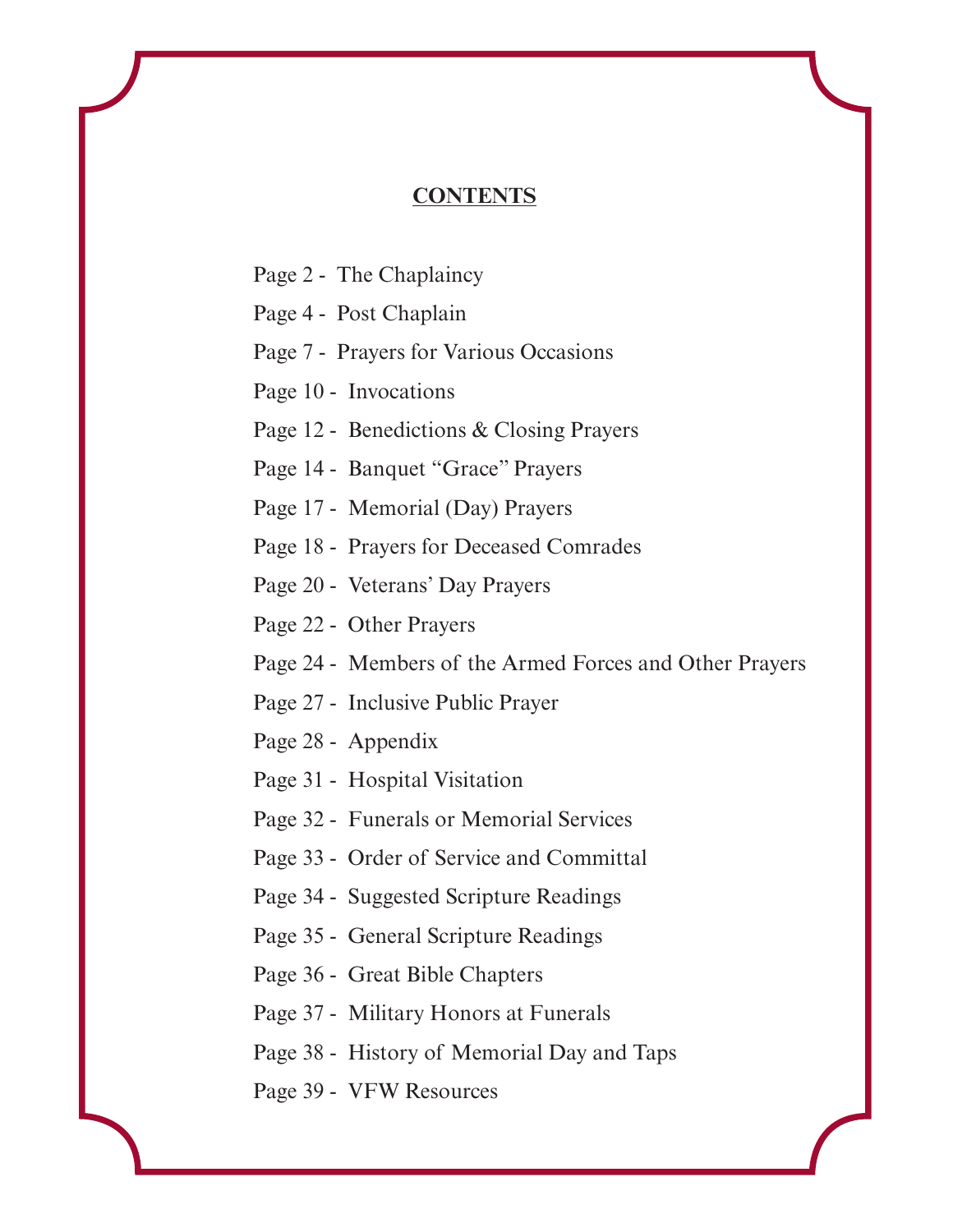#### **THE CHAPLAINCY**

 During times of turmoil and war, mankind always looks to religion and religious figures for comfort. Both ancient and modern societies have turned to religion and communities have extended the comfort of religion to those serving in the heat of battle. Priests and other religious figures petitioned gods and spirits for victory in war. The Scriptures often refers to priests accompanying troops into battle. (**see:** *Deut. 20: 2-4; Joshua 6: 2-5)***.**

 The modern chaplaincy's roots and origin are essentially in the medieval church. The word chaplain dates from this period. A fourth century story tells of the pagan Roman soldier called Martin of Tours. As Martin and his men were returning from the battlefield in the middle of a severe winter, they met a shivering beggar at the city gate of Amiens. Martin had compassion on the beggar. He cut his cloak in two parts and gave one to the beggar. That night he had a vision of Christ wearing the beggar's cloak. As a result, Martin converted to Christianity. Martin enraged Emperor Julian by saying, *"Hitherto I have served you as a soldier; allow me now to become a soldier to God…"* The Emperor later released him from the army. He was baptized and in 371, the people of Tours were so impressed by his holy life and miracles, they made him their Bishop.

 Martin of Tours later became the patron saint of France and his cloak, considered a holy relic, was carried into battle by Frankish kings. This cloak was called in Latin the "cappa." Its portable shrine was called the "cappalla" and its caretaker priest, the "cappellanus". Eventually, all clergy affiliated with the military were called "capellani," or in French, "chapelains, hence chaplains. The Council of Ratisbon (742) first officially authorized the use of chaplains for armies, but prohibited "the servants of God" from bearing arms or fighting.

 However, religious figures in this era often went into battle as fighting men with the army. The conflict between the religious function and the military role can be seen in the career of the patron saint of military chaplains, St. John Capistrano, who besides serving as a Church Diplomat led the army at the Battle of Belgrade in 1456. This European tradition extended to colonial America where the chaplain both fought alongside and ministered to his neighbors in the militia. The tradition in colonial America of the fighting chaplain began changing. After the Civil War, chaplains were no longer permitted to carry weapons. And today, chaplains are supposed to be issued a Geneva Convention Identity Card. Chaplains are ordained clergy, endorsed by their faith group to serve all people, regardless of religious or non-religious affiliation.

#### **THE UNITED STATES MILITARY CHAPLAINCY**

**THE ARMY:** Chaplains had no role on the United States Army until 1791. However, colonial clergymen frequently raised military units from their own congregations and community, and often led them in battle. A number of New England clerics served at Concord. Some even shouldered their muskets and fought along side their fellow soldiers.

 The first appointed Army Chaplain was Rev. John Hurt in 1791. He had already served seven years during the Revolutionary War. "The history of the Chaplaincy from this time on (*until the Civil War*) is full of uncertainties."

 During the War of 1812, Chaplain James J. Wilmer was the only chaplain known to have died during this war. During the Civil War the Army Chaplaincy developed many procedures still in place. Most chaplains became less a "fighting parson", and more "spiritual" in their emphasis. The Civil War witnessed for the first time, a large number of Roman Catholic chaplains in the field; the advent of the first Jewish chaplains; and the first Black and Indian chaplains. Three Army Chaplains were awarded the Congressional Medal of Honor.

 The act of 1883 mandated that the chaplain should also "perform the duties of schoolmaster" at the Post. Additionally, chaplains generally held services in civilian settlements; established Indian congregations; officiated at functions; visited the sick, prisoners and soldiers in barracks; served as post gardeners; and, occasionally as legal counsel.

World War I and II had thousands of chaplains from various faith groups serving the spiritual needs of the fighting men. Today, the Army Chaplains, men and women clergy, continue to serve the men and women of the United States Army, National Guard, and Reserves with spiritual and moral support.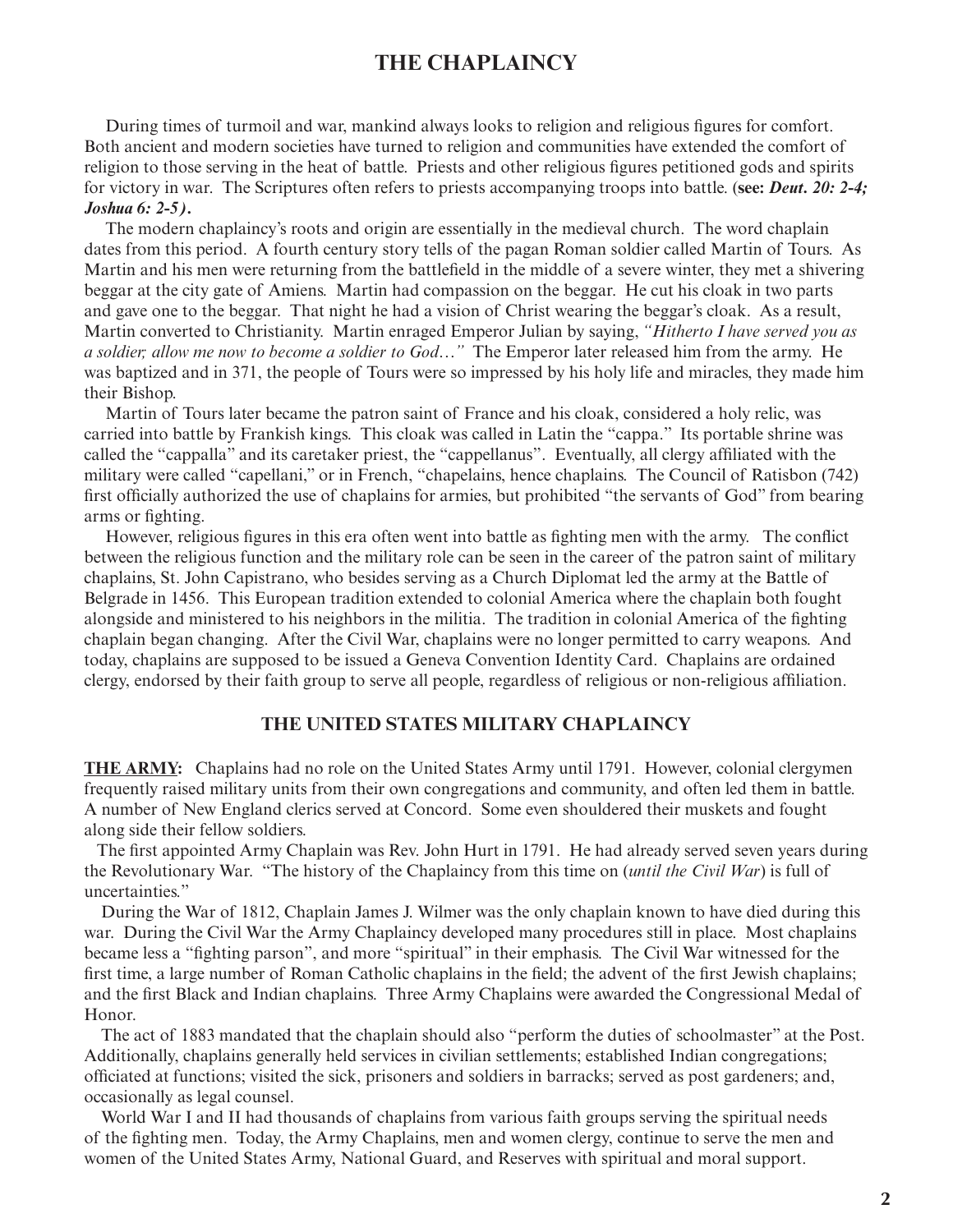**THE NAVY:** The Navy Chaplaincy dates back to the Continental Navy. What was critical was that the Continental Congress adopted regulations which provided a place for religion and the chaplain in the Navy. Using the guidelines of the "Mother Country", Divine Services were written into the Navy Regulations. However, few ships were authorized to be built and thus there were few Navy Chaplains. Rev. Benjamin Balch was the first Chaplain known to have served in the Continental Navy. From 1785 to 1798, there was no American Navy and, therefore, no Navy Chaplains.

 The first Navy Chaplain to die as the result of enemy action was Chaplain John L. Lenhart, who was on board the *Cumberland* when she was rammed and sunk by the CSS Virginia (formerly called the *Merrimack).*

With a new edition of the Navy Regulations in 1802, additional duties of chaplains stated that they should "perform the duty of schoolmaster, instructing midshipmen…" The Navy Chaplain had to be a teacher of writing, mathematics, navigation, and whatever else they might need to make them proficient, besides his religious duties. That did not change much until 1906 when the Navy established certain guidelines that eliminated the teaching function and established procedures and qualifications for Navy Chaplains and the establishment of the Chaplain Corps.

 Navy Chaplains have served with distinction during WWI, WWII, Korea, Vietnam, Desert Storm, and Iraqi Freedom. Navy Chaplains provide ministry to all the sea services, including, the *Navy, Marine Corps, Coast Guard, Sea Bees, and Merchant Marine*. He or she may wear many uniforms during their tour of duty.

 To recount the history of the Chaplain Corps and omit two of its most revered Navy chaplains would be a grave mistake. Chaplains Joseph T. O'Callahan and Vincent Capodanno were both awarded the Congressional Medal of Honor.

**THE AIR FORCE:** Before 1939, the Army's air arm was a fledgling organization; by the end of the end of WW II, the Army Air Forces had become a major military organization comprised of many air forces, commands, divisions, wings, groups, and squadrons, plus an assortment of other organizations. The National Security Act of 1947 became law on July 26, 1947. It created the Department of the Air Force, headed by a Secretary of the Air Force. From this beginning grew the Air Force Chaplaincy. At first the Air Force Chaplains received their training at the Army School and eventually established their own school.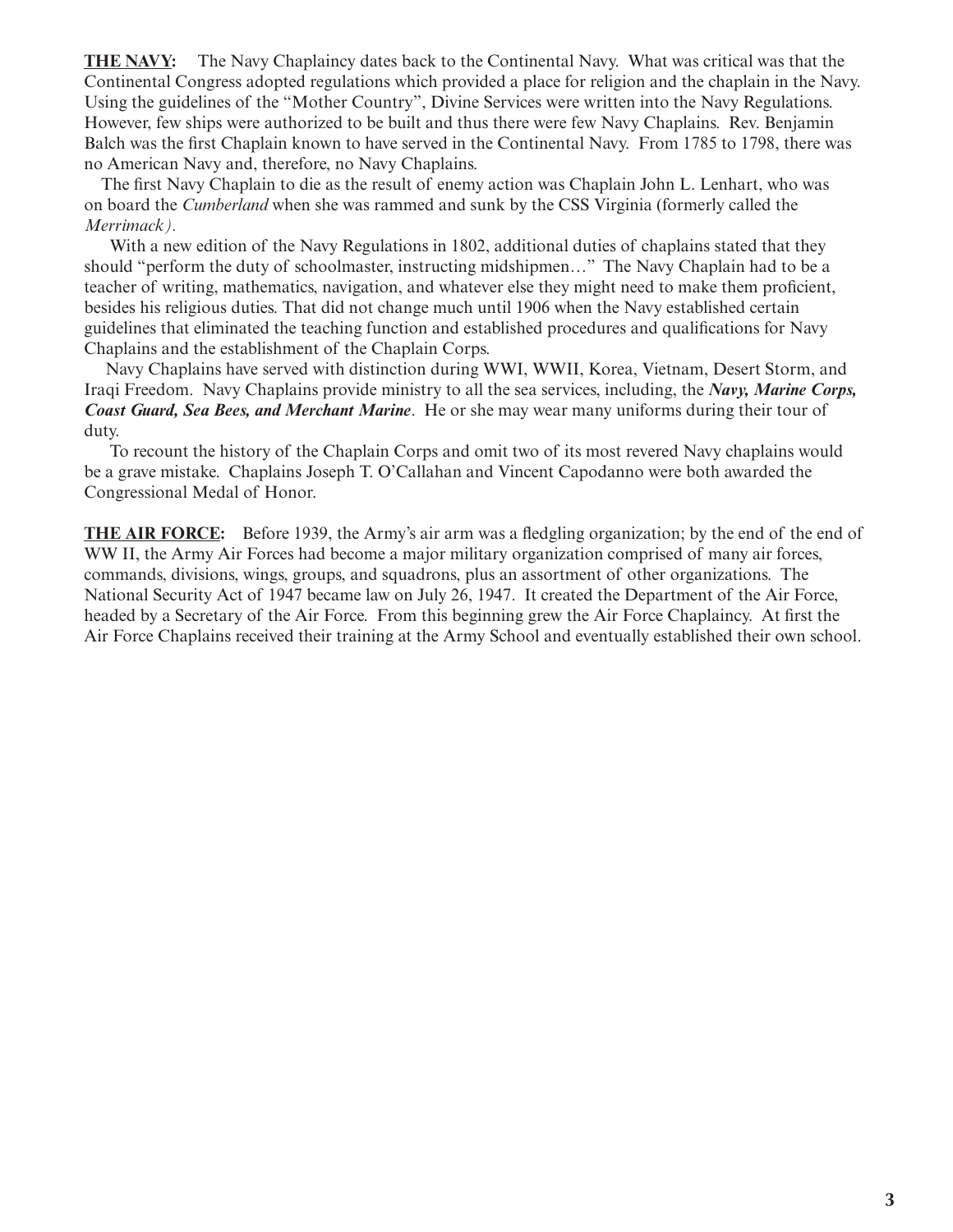# **POST CHAPLAIN**

 **You were elected to the office of Post/Auxiliary Chaplain. You have an important responsibility to your Post/Auxiliary. Whether you have been selected for your religious training or past VFW experiences, you are expected to be the spiritual advisor to your organization and its members.**

**\*\*\*\*\*\*\*\*\*\*\*\*\*\*\*\*\*\*\*\*\*\*\*\*\*\*\*\*\*\*\*\*\*\*\*\*\*\*\*\*\*\*\*\*\*\*\*\*\*\*\*\*\*\*\*\*\*\*\*\*\*\*\*\*\*\*\*\*\*\*\*\*\*\*\*\***

#### **PURPOSE OF CHAPLAINS**

The office of Chaplain is not just to provide a "religious" officer to the organization to offer prayers at meetings. He or she has higher purposes:

- 1- To help persons grow in their relationship with God.
- 2- To help persons grow in their relationships to one another and become a true comrade/sister to one another.
- 3- To serve as a reminder of the transcendent in life,
- 4- To develop an environment with which comrades and sisters are encouraged in their personal and collective moral and spiritual growth.
- 5- To remind all Americans that God is the source of all rights and privileges.

We must be reminded that the Veterans of Foreign Wars is comprehensive in nature, embracing all religions and faith groups within its ranks. The Chaplaincy, being non-sectarian must minister to the spiritual needs of all, without regard to either church/synagogue/mosque affiliation or non-affiliation. Chaplains will need to provide ministry to people wherever there is a need.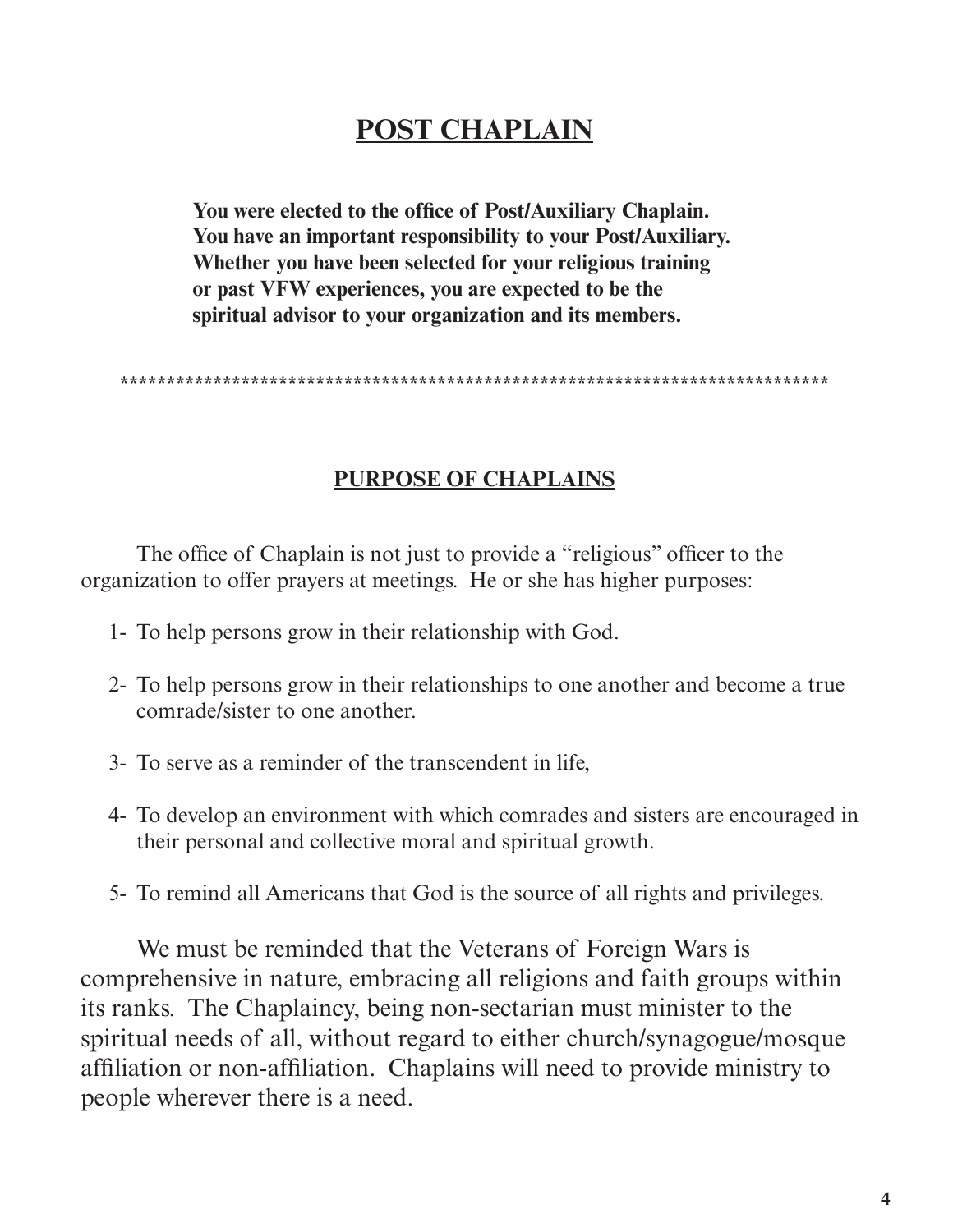# **QUALIFICATIONS OF CHAPLAINS**

The qualifications for the Veterans of Foreign Wars Chaplain are not academic or ecclesiastical. A VFW Chaplain candidate is not required to be a "professional" clergy person. (Most Post/Auxiliary Chaplains are not.) The qualifications are simple yet important:

- 1- A willingness to serve the office.
- 2- A sense of spiritual maturity.
- 3- Committed to providing a Chaplain's ministry.
- 4- A caring person.
- 5- A desire to help people.
- 6- The ability to keep things confidential.
- 7- Willing to be neutral and objective when settling disputes.
- 8- Voice projection and the ability to read well in public.
- 9- Should have a positive attitude toward him/herself.
- 10- Chaplains should be proud of their office and determined to do a good job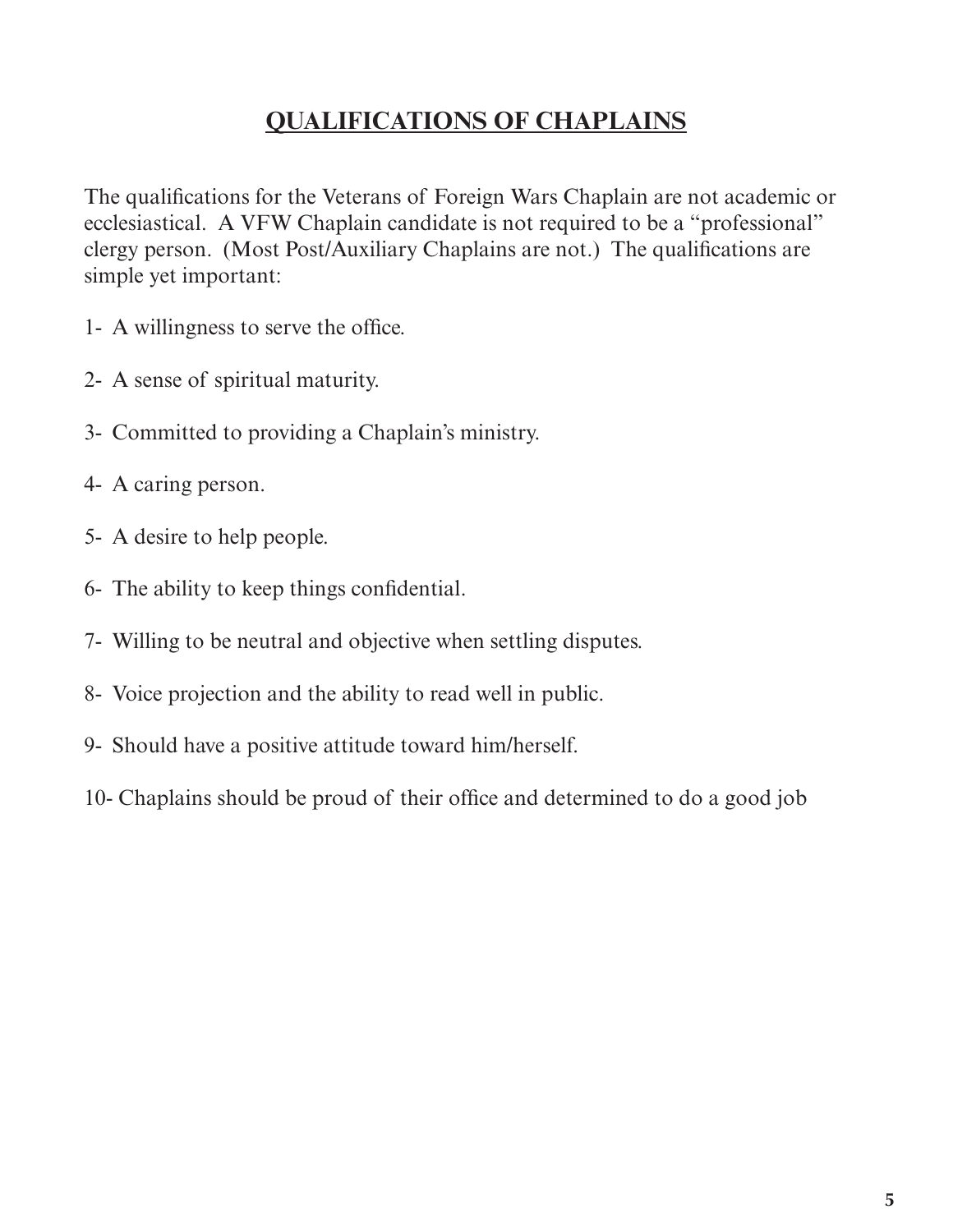# **Duties and Responsibilities of the Chaplain**

- 1. In a non-sectarian manner, you should be prepared to listen to your fellow comrades/sisters and provide aid and spiritual comfort in times of stress, sickness, or bereavement.
- 2. Work with your Service Officer to aid members and their families in time of need.
- 3. Your Post Commander or Officers may come to you in confidence. Remember the privileged communication you are having is for your only your ears. Uphold the high ideals of the organization in any advice you offer.
- 4. You should be prepared to offer the ritual prayers at each meeting of the Post. You will also be called upon to offer appropriate prayers at the initiation of new members; installation of officers; the dedication of a building, monument or colors; or at the memorial service of a comrade. All such services are commemorated by use of the VFW or Ladies Auxiliary ritual.
- 5. Being a member of the Post's Memorial Team will provide an opportunity for contact with the grieving family and thus provides a caring ministry to them.
- 6. Use the persuasion of your office to promote harmony and unity in the Post.

#### *Additional Duties & Responsibilities*

- A person of moral and intellectual qualities
- A member of the House Committee
- Your Post's official representative at Religious and Civic affairs
- A pastoral caregiver
- Conduct and/or participate in Memorial, and Funeral Services when called upon
- Send cards to sick and bereaved
- Visit sick, bereaved and hospitalized
- Participation in Parades, 9/11 Memorial Services, Veterans Day Programs/Services, and POW/MIA Services
- Presenting Memorial Bibles to deceased members' Family
- Generate respect for the office of Chaplain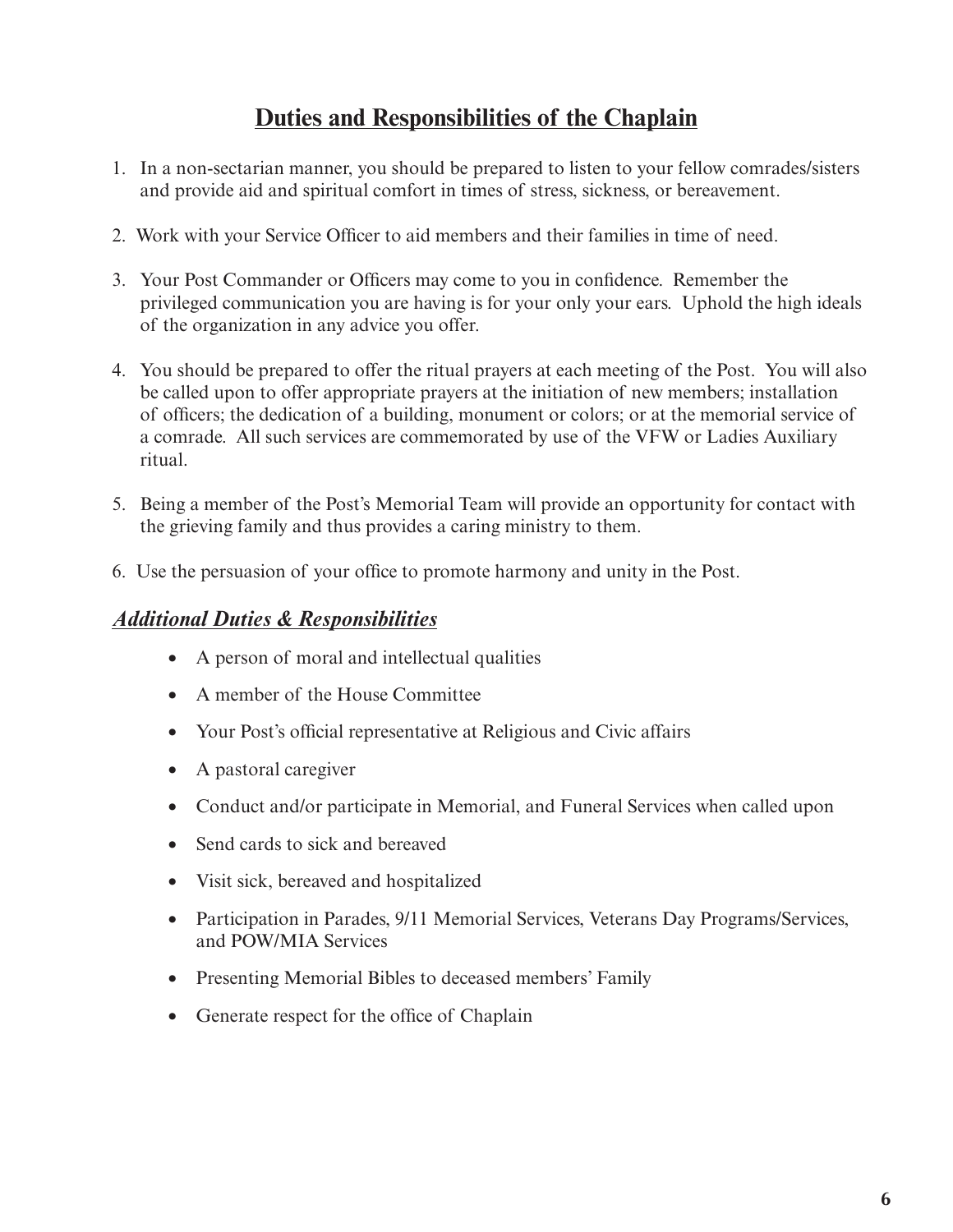#### **PRAYERS FOR VARIOUS OCCASIONS**

#### *PRAYERS OF INVOCATION (Opening)*

Almighty God, in whom we live and move and have our being, we come into Your presence in hope and thanksgiving. We commit ourselves into Your loving hands and in Your mercy. We ask Your blessings upon us, Your servants of our Veterans of Foreign Wars, and especially our \_\_\_\_\_\_\_\_\_\_\_\_\_\_\_\_\_\_\_\_\_. Give him/her wisdom and guidance as he/she endeavors to serve our fellow veterans. Help us all to live our lives that we may be worthy children of Your family. Help us to be good neighbors. Where we have trespassed against them and sinned against You, we ask Your pardon and forgiveness. For these and all good gifts, we thank You. In Your Name we pray. **Amen.**

Almighty God, we thank You for bringing us together this day. Inspire us to worthy deeds and sound decisions and direct us toward the attainment of our goal. We pray that You would bless and protect all of our people. Guide us on the path to unity and harmony that we may serve You and Your people in keeping with Your Holy Will. **Amen.**

With humble hearts and a sense of our responsibility, yet proud of the confidence placed in us by our comrades of the Veterans of Foreign Wars; with hearts grateful for the rich heritage bequeathed to us by our fathers, yet also determined to be ever vigilant to preserve it, we ask Your blessings, O God, on this conference (meeting), that it may be fruitful in its accomplishments and lasting in the good it effects. Be with us, O God, in our deliberations. Inspire us with Your wisdom, direct us in our thinking, and guide us as we work for You, our Nation, and our comrades. **Amen.**

Be with us, O Lord, as we gather for this important conference (convention/meeting). May Your wisdom and counsel guide us as we seek to develop and authorize programs to benefit the citizens and especially the veterans of this great land.

Teach us to think wisely and carefully before we speak, to act with courage and conviction for the good of all rather than simply for vested interests, and to deal charitable with one another that we may all continue to enjoy mutual respect.

So may we serve You in spirit and in truth that our accomplishments will be built upon the firm foundation of charity and justice. Thus may our work both in our public sessions and our committees bring credit to the Veterans of Foreign Wars and be of benefit to those we seek to serve, to Your great honor and glory. **Amen.**

**(***For the year completed)* Our Father, we thank You for the year we have completed, for its successes, and for the strength You have given us to overcome its failures. As we face a new year together, give us patience and understanding for all our comrades, wisdom in our decisions, and Your aid in building a better Veterans of Foreign Wars organization. Bestow Your special blessings upon all who assume the duties of leadership. Walk with each of us in heart and mind, day by day, so that we may continue to serve our God and our Country. **Amen.**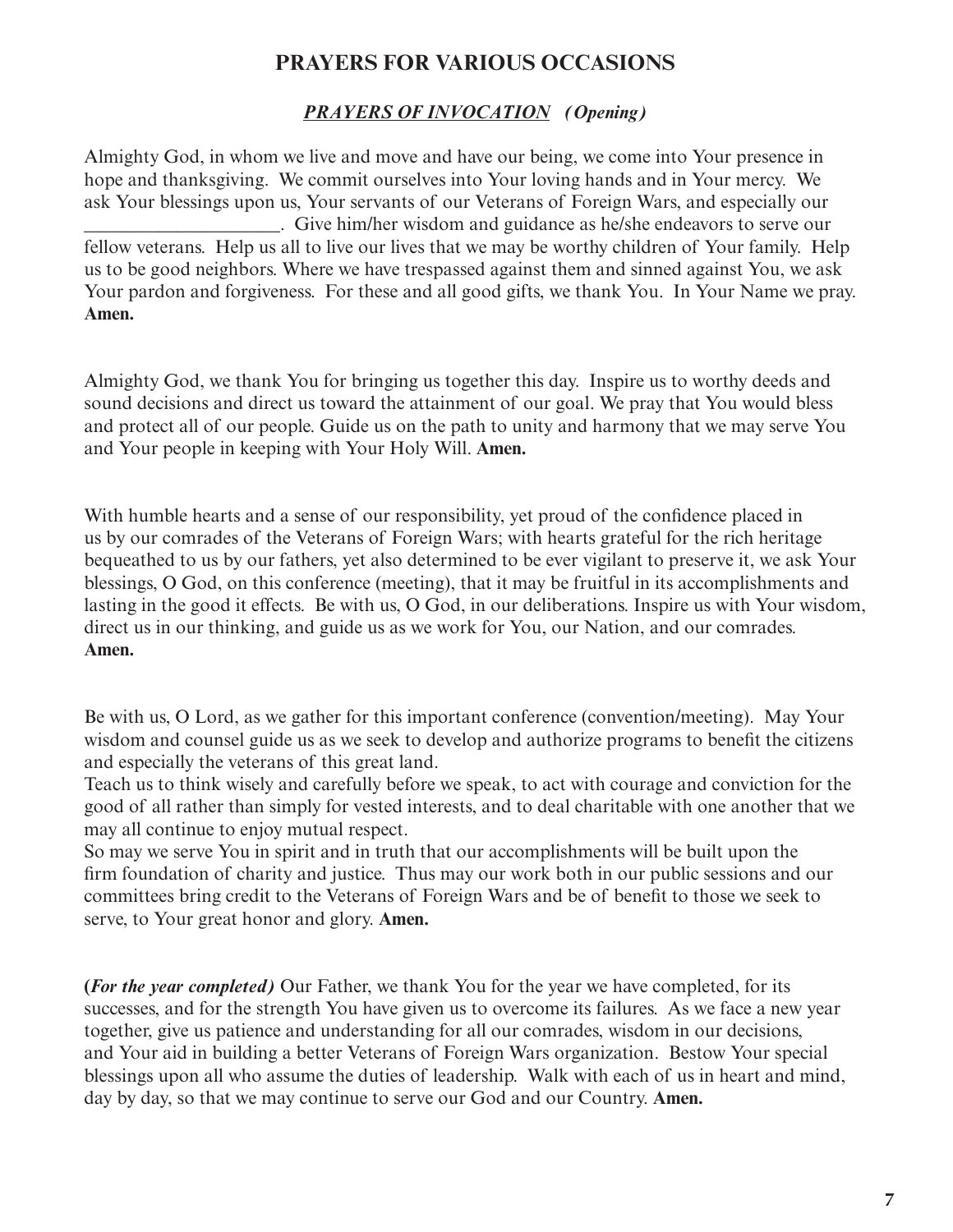*(For Sunday)* "This is the day that the Lord has made; we will rejoice and be glad in it." O Lord, we thank You for every day but especially for this day, The Lord's Day. We thank You for the privilege of life and the blessings we enjoy through Your graciousness to our Country, the land in which we are given the freedom of speech, religion, and the pursuit of happiness. Assist us to know You better. Grant us the beauty of a humble spirit, the strong courage and will to continue to glorify You in what we do this day and every day. In Your Name we pray. **Amen.**

O Eternal God, who has committed to us the swift and solemn trust of life, since we know not what a day may bring, but only that the hour for serving You is ever-present, may we wake to the instant claims of Your Holy Will, not waiting for tomorrow but responding today. We ask that You will move us to lay to rest the resistance of foolishness, indolence, selfishness, or fear for what the tomorrow may hold. Consecrate with Your presence and blessing the work of the Veterans of Foreign Wars and our Auxiliary in the Department of \_\_\_\_\_\_\_\_\_, and more especially in this Post. May the programs developed here be to Your everlasting glory and to the benefit of this community. May the fellowship enjoyed here ripen into life-long friendships, mutual respect, and love among us all. **Amen.**

*(Dedication of Post)* Our Gracious Father, You have cautioned us that You will require much of those to whom much is given: Grant that we, whose lot is cast in such goodly circumstance and so rich a heritage, may strive together through generosity, diligence, and our earnest labors, complete the tasks to which we have set our hands and the programs we have pledged to undertake. May the dedication of this Post home be a symbol and a reminder of our dedication to serve our God, our Country, our community, our State, our Nation, and the veterans of this great land in their need as we are able. All this we ask of You our Heavenly Father. **Amen.**

Lord, You are Creator of all that is. We come into Your presence this day with thankful hearts. We give thanks to You for the bounty of Your blessings, for the sharing between peoples, for the love of families, friends, comrades and sisters. O God, we ask Your strength and guidance throughout this day, that we may do our best to serve You and represent our respective Posts. Grant that Your blessings upon this (convention/meeting), each participant, and the work they represent. **Amen**.

Almighty God, who's great Commandment is that we shall love our neighbors as ourselves, and who has taught us that we should do to others as we would have them do to us, we ask Your blessing upon the work of the Veterans of Foreign Wars in the Department of As our purpose is to help our fellow citizens and especially those who have served this Nation with honor in time of conflict, and to promote all that serves well our communities and our State and nation, so we pray that You will enlighten our minds with a clear vision of Your will for us, inspire our determination to follow that vision of Your will in our deliberations, and strengthen our hands in all our undertakings. May the programs developed here inspire and enrich the lives of our fellow citizens; may the dedication offered here be a source of strength on our communities; that our work may bear fruit worthy of our ideals and aspirations under You, O Father. In You Holy Name we pray. **Amen.**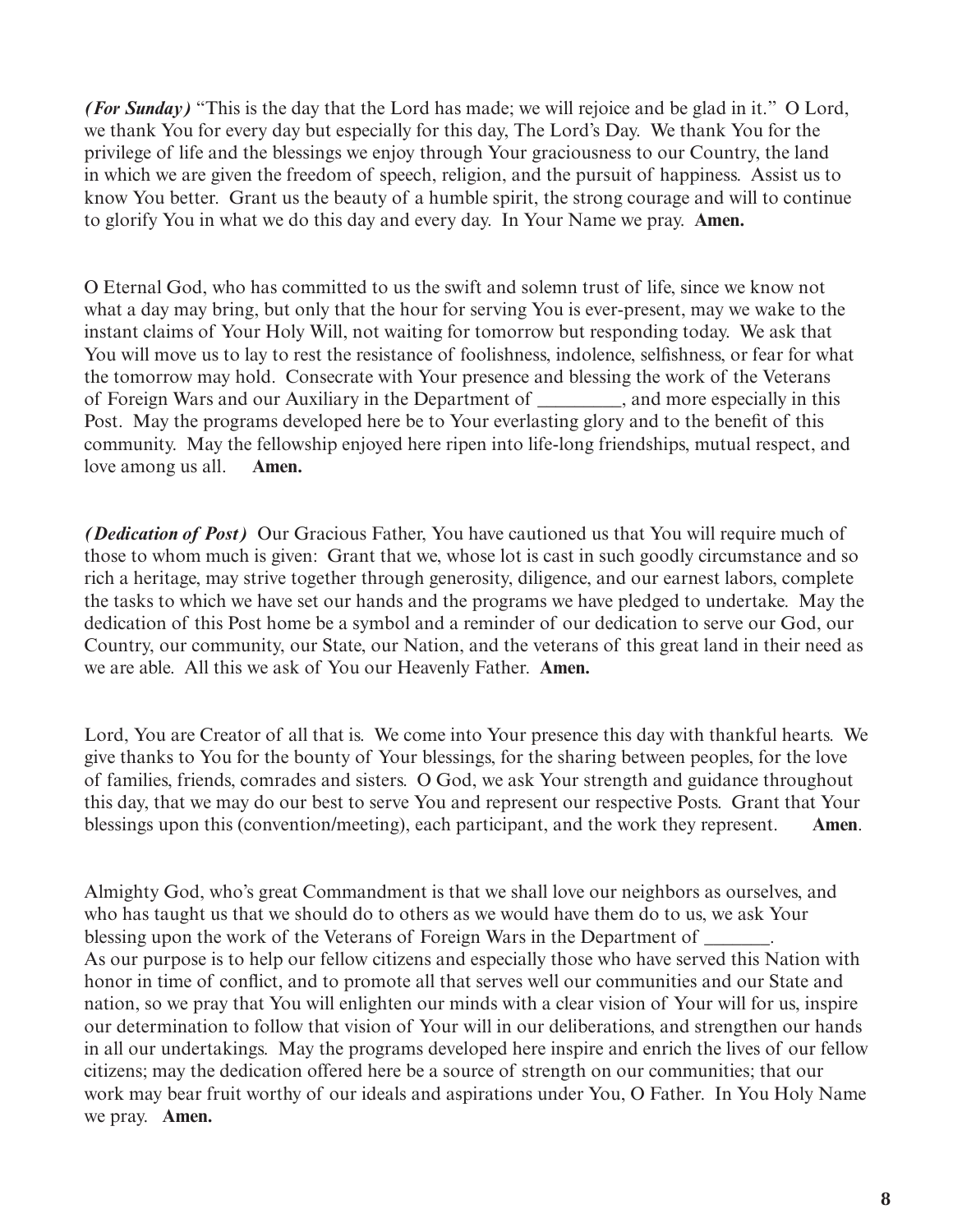Almighty God, our Heavenly Father, we ask Your blessing upon the Veterans of Foreign Wars and its work (in this State). We gather today (tonight) at this convention/conference to hear reports from the many committees which plan our programs and undertakings. May we learn from these reports not only what we are doing but what we must do to continue as effective servants of our veterans, our God and Country, and our community. Teach us anew the importance of working together as a team with a common goal. Warn us again against letting petty political concerns and self interests cloud our judgment. Encourage us yet once more with a vision of an America at peace both within our borders and without. Guide our thoughts and our decisions, that we may effectively serve You, this Nation, and our fellow veterans in the days ahead. And may we know the blessings of Your presence in our deliberations. All this we ask in the Name of Lord God Almighty. **Amen.**

Guide us now in being friendly and generous toward one another. Instill in us faith and knowledge, and let all of us have the ability to live at peace within ourselves. O Lord, show the people of our Nation the right way to serve and guard the sacredness of all orderly freedoms. Let us realize that You have given us riches not given to any other nation under the sun, and let us be ever grateful, and accept the responsibilities which they entail. You are our God, and to You we would ascribe all glory and honor, now and forever. **Amen.**

O God our Heavenly Father, we pray that You will be with us at this time to guide our work in this (convention/meeting). Grant us the wisdom to seek Your will in all that we undertake, and the courage to follow in the direction You would have us to go. In seeking to serve our God and Country, may our efforts be of benefit to our fellow veterans and all the people of our community. We pray for peace, and we pray for all who serve the public that they may discharge their duties capably and with honor and dignity. We pray for our comrades and for all our fellow citizens that we may enjoy an even-handed justice in all our dealings; that we may always know the blessings of freedom purchased for us at so great a cost; that we may with loyalty serve this land in a true spirit of Democracy. Bless the United States of America, and grant that this Nation may live in peace among the nations of the world.

We pray also, O Lord, for our comrades in hospitals or in homes, who are suffering from mental and physical illness or disability. Comfort them with a sense of Your continuing presence, cheer them with the knowledge of Your love, and grant them the blessings of health and happiness. All this we ask in Your Holy Name. **Amen.**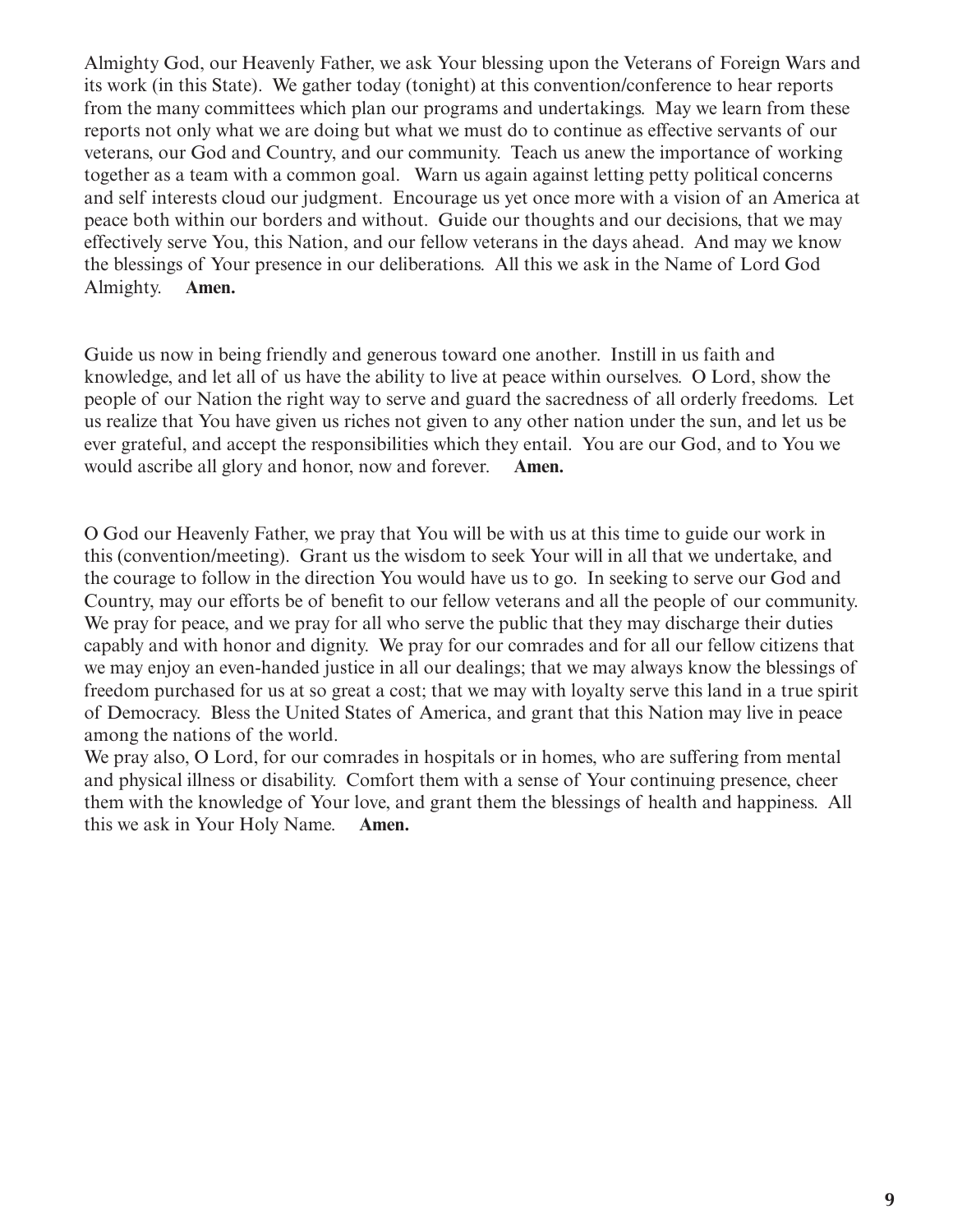#### *Invocation1*

Almighty God, unto whom all hearts are open, all desires known, and from whom no secrets are hidden: cleanse the thoughts of our hearts by the presence of Your Holy Spirit, that we may perfectly love You and glorify Your holy name; through Jesus Christ our Lord. **Amen.**

O God our Father, You have commanded the light to shine out of darkness and awakened us again to praise Your goodness and to ask Your favor. Accept now the sacrifice of our worship and thanksgiving. Make us to be children of the light and of the day, heirs of Your everlasting inheritance. Remember, O God, Your whole church (our bothers and sisters) who stand in need of Your favor on land or sea, in air or space. May our lives ever praise Your wonderful and holy name; through Jesus Christ our Lord. **Amen.**

Ever loving and Eternal God, Source of the light that never dims and of the love that never fails, Light of our lives, Father of our spirits, draw near us, and by the remembrance of Your ancient mercies, by the ministry of Your church, teach us and lead us nearer to You. By all our conflicts, by all our aspirations, by all our fears, by all our joys and sorrows, by life and death itself, teach us and lead us nearer to You. **Amen.**

O God, who put into our hearts such deep desires that we cannot be at peace until we rest in You: mercifully grant that the longing of our souls may not go unsatisfied because of any unrighteousness of life that may separate us from You. Open our minds to the counsels of eternal wisdom; breathe into our souls the peace which passes understanding. Increase our hunger and thirst for righteousness, and feed us, we beseech You, with the bread of heaven. Give us grace to seek first Your Kingdom, and help to grow as You add all things needful. **Amen.**

*(Advent)* Lord, You have given us the great hope that Your Kingdom shall come on earth, and Your Son has taught is to pray for its coming. Make us ready now to give thanks for the signs of its dawning, and to pray and work for that perfect day when Your will shall be done on earth as it is in Heaven. We ask this in the name of Christ our Lord. **Amen.**

*(Christmas)* Almighty God, Father of our Lord Jesus Christ, we give You thanks that in the fullness of time the Light dawned on a dark world and Your Son was born in Bethlehem. We praise You that He came and that He shall come again. We confess that the doors of our hearts are too low to receive the King of Glory. We are too indifferent to go meet Him. Come, we pray, and by Your Holy Spirit banish from us all that resists His entrance into our hearts. Make us, O God, a people who watch and pray for the day of His appearing. Even so, come, Lord Jesus; come quickly! **Amen.**

*(Epiphany)* O God of the guiding star which brought the Gentile kings to worship the Christchild: strengthen and encourage us who follow the star, and lead us into all dark places of the earth, and let the light of Christ shine through us. May that day come when all men shall pay due homage to the King of kings, even Jesus Christ our Lord. **Amen.**

<sup>1</sup> <sup>1</sup> from: *"Book of Worship For United States Forces", 1974*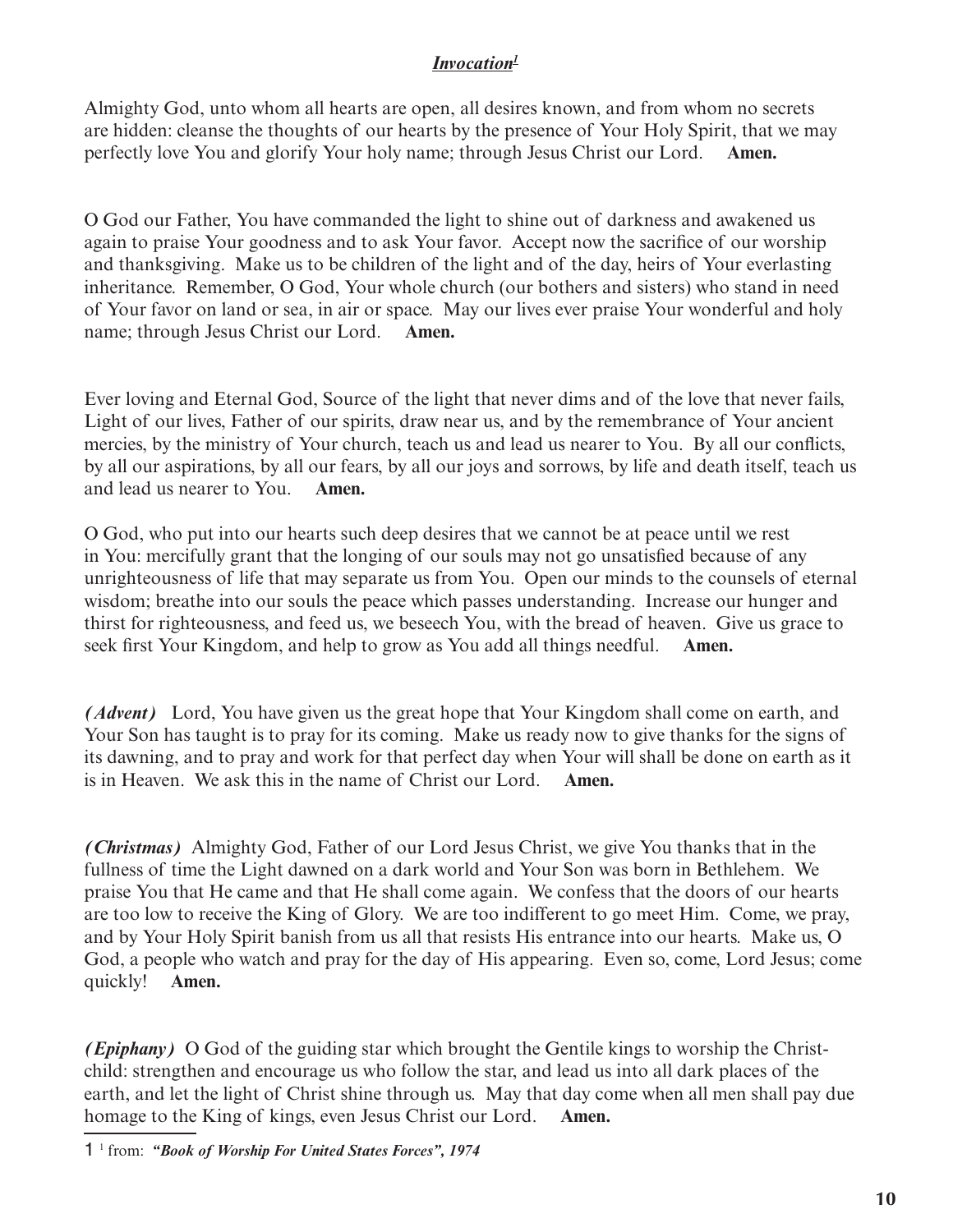*(Palm Sunday)* O Lord Jesus Christ, as on this day we recall Your triumphal entry into Jerusalem, enter our hearts, we pray, and subdue them wholly unto Your will. O King of grace and glory, come into our lives with all Your strength, gentleness, and goodness. We acknowledge You as Savior and redeemer, give You our joyous homage, and pledge never-dying loyalty. **Amen.**

*(Lent)* O God, by the example of Your Son, our Savior Jesus Christ, You have taught us the greatness of true humility, and now have called us to watch with Him in His suffering. Help us to take the towel and basin and in humbleness of spirit to wash the feet of those who most need our ministry. Give us the graciousness to serve one another in all lowliness and thus fulfill the law of love on the Name of Your Servant, even Jesus Christ our Lord. **Amen.**

*(Passion)* Almighty God, You have revealed to us in the life and teaching of Your Son the true way to a good life may lead to the cross, and the reward of faithfulness and obedience to Your will may be a crown of thorns. Give us the grace to learn these hard lessons. May we take up our cross and follow Christ in strength of patience and constancy of faith; may we have such fellowship with Him in His sorrow that we may know the secret of His strength and peace, and see, in our darkest hour, the shining of Eternal Light. **Amen.**

*(Easter)* Almighty God, Source of all life, by whose power our Lord Jesus Christ was raised from the dead; we praise You, we give You thanks for this great victory over sin and death. The resurrection of Your Son, our Savior, has opened to us the door of abundant and everlasting life. Our despair is changed to triumph, our fears to hope. We are grateful. Accept our thanks, O Lord, and may we prove our gratitude by selfless service in behalf of all those who need our love and care. May we show them the Risen Christ in all we do. In His living Name we pray. **Amen.**

**\_\_\_\_\_\_\_\_\_\_\_\_\_\_\_\_\_\_\_\_\_\_\_\_\_\_\_\_\_\_\_\_\_\_\_\_\_\_\_\_\_\_\_\_\_\_\_\_**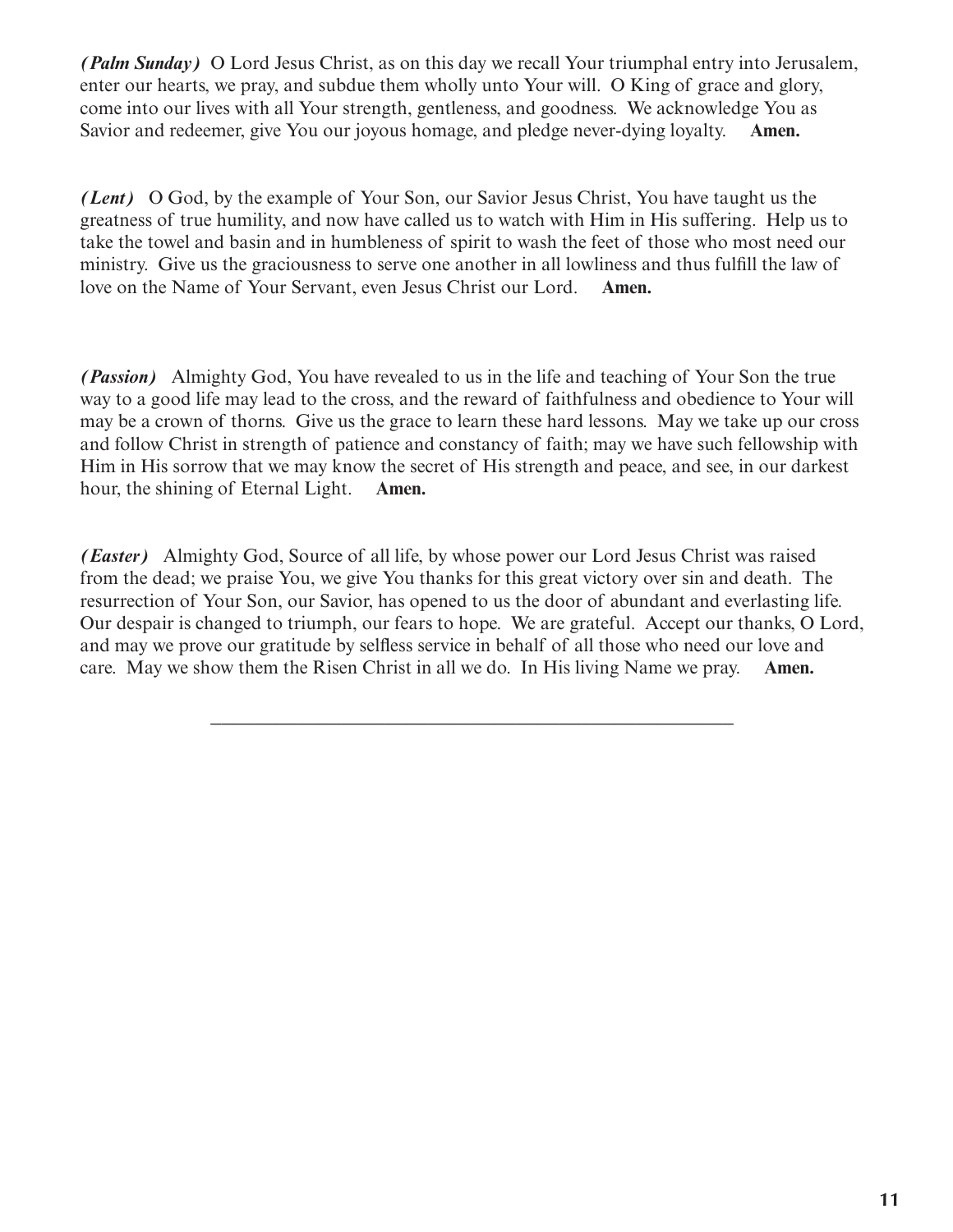#### *BENEDICTIONS & CLOSING PRAYERS*

O God of people and nations, we pause at the close of this meeting to acknowledge again Your sovereignty over our lives and our Country. We remember before You our comrades now departed this life. We honor them for their loyalty to God and Country, for their good deeds, and for their friendship. May they rest in peace and may the good works You have begun in them be brought to perfection, that our Nation may be strong and our people secure and happy. Give to us safe journey to our homes**. Amen.**

Almighty God, receive us in this evening hour as we offer ourselves over to You in body, soul and spirit for the blessings of this day. We thank You for those who have led us so well in this dinner/ banquet.

As we invoke Your blessing upon us, give us a still and quiet heart and mind. We thank You, O God, for this food which reminds us of Your care over us and pray that it will strengthen us for the doing of Your good pleasure and give us power to render better service to You and our fellow veterans**. Amen.** 

Our Heavenly Father, we ask for Your benediction to rest on us this day. As You have graciously preserved our nation through the years and have led us in wondrous ways, grant that we may be worthy of our high calling a Nation. Make us reverent in the use of freedom, just in the exercise of power, and generous in the protection of weakness. Inspire the men and women who direct our nation, that they may guide it wisely and well. Especially do we pray for our Commander-in-Chief (Commander), as he moves forward with the program for the Veterans of Foreign Wars this year. Grant him and us that in all our duties, Your help; in all perplexities, Your counsel; in all danger, Your protection; and in all sorrow, and Your peace. **Amen.**

Let us go forth into the world in peace and dedicated to Your service, O Lord. Let us hold fast to that which is good, render to no person evil for evil, strengthen the faint-hearted, support the weak, help the needy and the afflicted, and honor all people. Let us love and serve the Lord, rejoicing in the power of His Spirit. And may God's blessing be upon us and remain with us always**. Amen.**

God grant to the living, grace; to the departed, rest; to the Nation, peace and concord; to us all Your servants the promise of everlasting life, light to guide us on our way, courage to support us, and Your blessing to unite us in service to You our God and this our Country. **Amen.**

Almighty Father, help us to remember that freedom does not automatically perpetuate itself, that we have to work at it, nurture it, protect it, and pray for it. Freedom, like faith, needs our attention and our cooperation.

Lord, be with us now to strengthen us; about us, to keep us; above us, to protect us; beneath us, to uphold us; before us, to direct us; behind us, to keep us from straying; and 'round about us, to defend us. Blessed are You, O Father, forever and ever**. Amen.**

Almighty and Merciful God, we remember before You in this moment our departed comrades. We recall with reverence the good needs they accomplished. We honor these who fought a good fight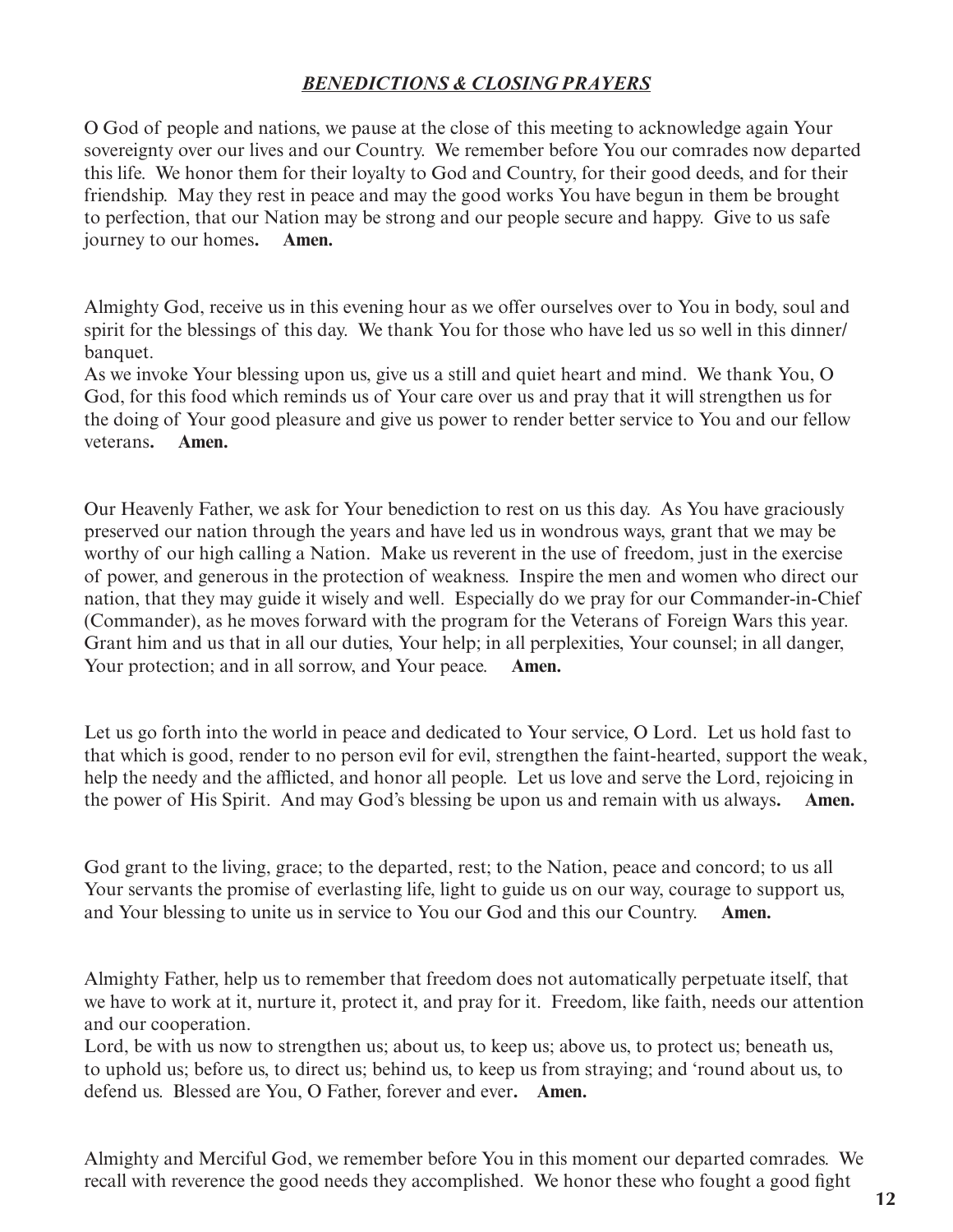in a just cause—comrades both in war and in peace who have served this Country with dignity and with honor. May they rest in peace. (*a moment of silence*) May we consecrate our hearts and lives to You our God and to this our Country; and to the ideals and principles and hopes of those whom we honor, who have served faithfully and are now at rest. **Amen.**

Our Heavenly Father, with heads uncovered and bowed in tribute to our fallen comrades, we bring this meeting to a close. Before we part our separate ways, we pause to think of our members who are experiencing difficult times. For them and their families, we pray for strength and courage. In the silence of this moment, we dedicate ourselves anew to our God and our Country. **Amen.**

Glory be to You our Lord and our God as we behold the blessings You have given us as citizens of the United States of America. We thank You Lord, for this blessed and bountiful Land. Help us to renew our loyalty to this great Country and enable us to rededicate ourselves in faith to Thy service. We pray Lord, in Your Holy Name**. Amen.**

May the Lord our God bless us all present here, to memorialize those who lived and died to preserve liberty and freedom in our nation and in the world. And may the Lord our God remember all those whose sacrifice gave this nation its greatness, progress, and riches. May our memory and all of those who served in the armed forces, be an honorable one, full of thanksgiving to the Lord; and remember with much love and mercy those who died in the service of our Country, whether on the air, or on the land or in the sea. Be with us all and provide us with traveling mercy as we return to our homes. **Amen.**

Let us depart in peace, and in love and charity with our neighbors. May we be joined together in the common goal of service to our God and our Country. Let us drive safely and carefully to our homes, and may God's blessing be with us all. **Amen.** 

May the strength of God sustain us; may the power of God preserve us; may the hands of God protect us; may the way of God direct us; may the love of God go with us this day (night) and forever. **Amen.**

The Lord bless us and keep us. The Lord make His face to shine upon us, and be gracious unto us. The Lord lift up His countenance upon us, and give us peace, this day (night) and forever more**. Amen.**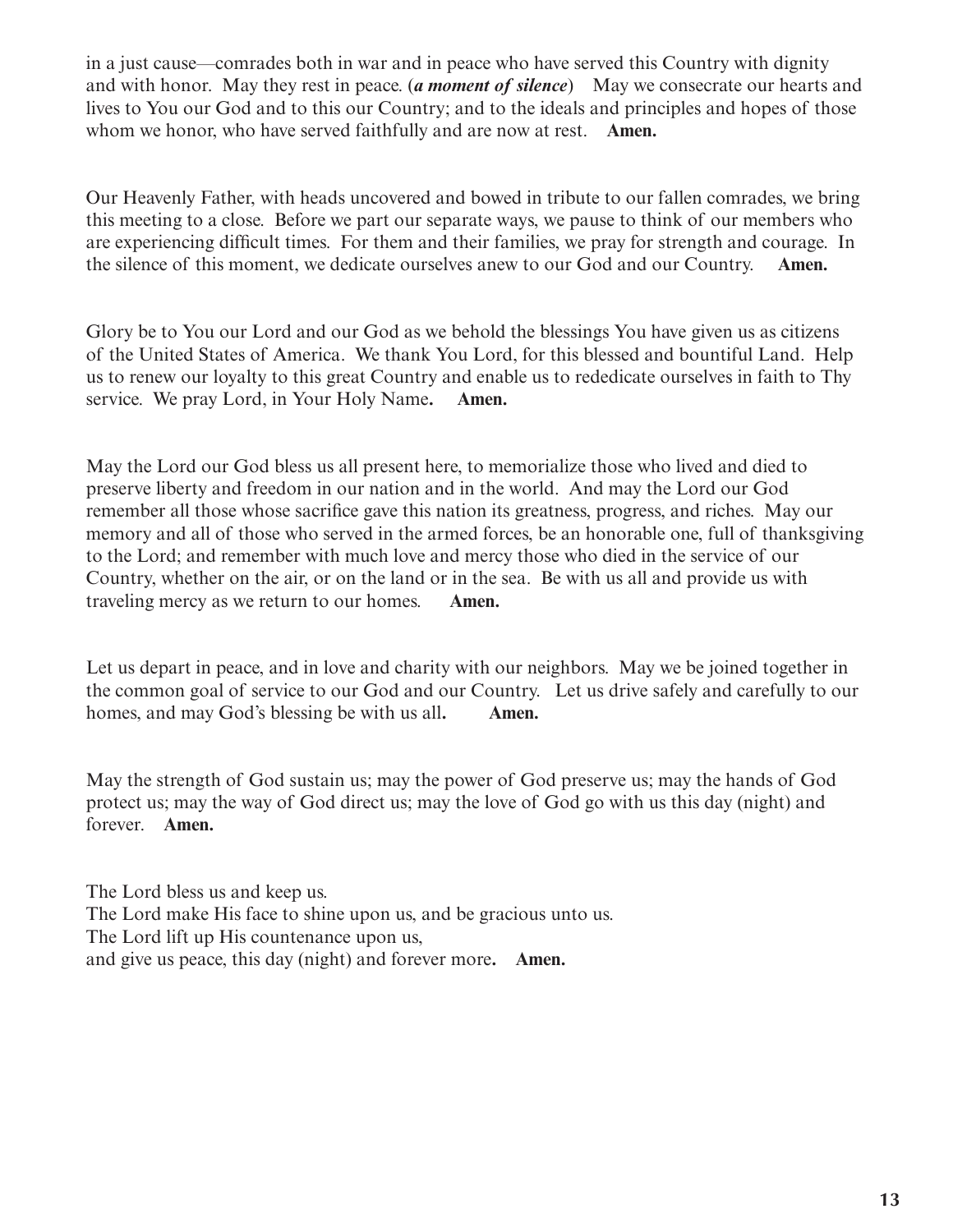#### *BANQUET "GRACE" PRAYERS*

We are grateful, Lord, for those here who inspire us; For those with courage enough to lead us; For those with wisdom enough to challenge us; But, above all, for those with backbone enough to be themselves with us. Bless, O Lord, our food and drink which we are about to receive from Your bounty. Bless this gathering, granting us health, peace and progress: For You are good and to You we ascribe all glory now and forever. **Amen.**

Blessed are You, O Lord, King of the Universe: You bring forth food from the earth, and sustain all Your creation with goodness, mercy, and grace. We cherish the memories of the past and with fondness and gratitude we gather with our friends and associates You have blessed us with. We are grateful for all who share our heritage and our patriotism. Bless them and nourish us all with Thy Spirit of love and obedience. Bless the food we will partake to our physical body that our spirits will be lifted in praise to You for these and all Your blessings**. Amen.**

Eternal Father, for the continued blessings of heaven, we give You thanks. As You feed our bodies, so may our minds partake of that which is wholesome and pure. With this physical and mental nourishment, grant that we may also live in a way that brings honor to our families, our nation, our comrades and sisters, our God, and ourselves. May we do Your will at all times in order to be truly called Your children. Bless, now, this food prepared for us, that it may nourish and strengthen us for our duties and responsibilities. **Amen.**

Be present at our table, Lord; Be here and everywhere adored. These creatures bless, and grant that we May feast in Paradise with Thee. **Amen. (***John Wesley)*

Bless, O Lord, this food to our use, and us to Your service; And keep us ever mindful of the needs of others. **Amen.** *(Protestant)*

Bless us, O Lord, and these Thy gifts which we are about to receive from Thy bounty, through Christ our Lord. **Amen.** *(Catholic)*

Our Father, how great You are! You have blessed us in so many ways and we thank You—for the opportunity to unite in this moment of prayer, this special privilege we have in America. We ask Your blessing on this food. May our fellowship, as we partake be an added blessing as we strive to keep America—"*one nation under God."* **Amen.**

We cherish the memories of the past, our Father, with fondness and gratitude we recall our friends and associates with which You have blessed us. The joys of similar occasions as we now participate in, causes us to anticipate Your goodness to us again. Bless this food to our physical body that our Spirits will be lifted in praise to You for these and all Your blessings**. Amen.**

Dear Lord, may this meal that we share be seasoned from above with Your blessings and Your grace—but most of all Your love. **Amen.**

Heavenly Father: we thank You for Your presence with us. We thank You for bringing us together.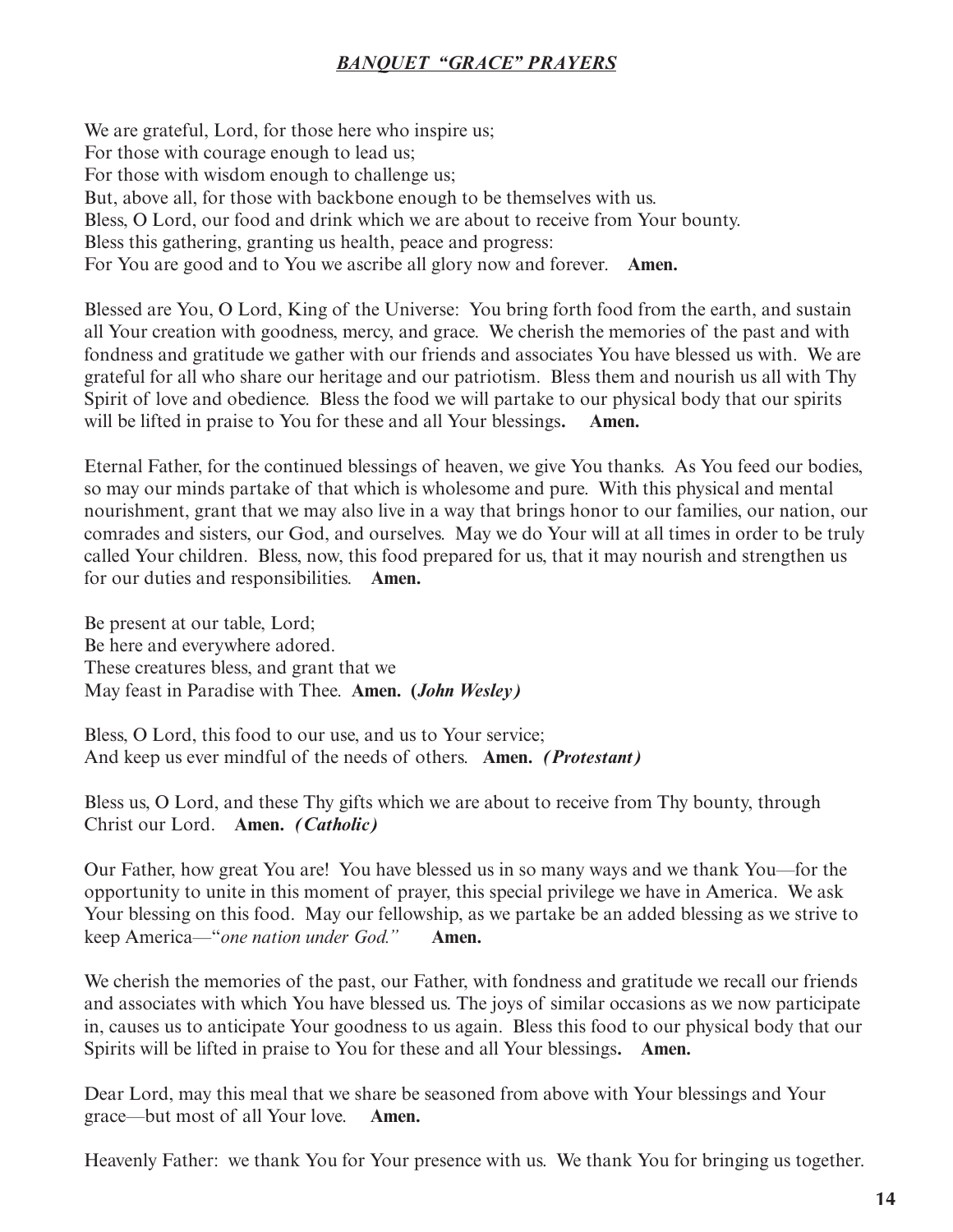We thank You for our health, our homes and our work. We thank You for the joyful moments we share as a Veterans of Foreign Wars family. We thank You for our bounty and the many blessings You give us. We thank You for the many little things that bring us joy. We thank You for Your goodness to us. We thank You for the gift of food we are about to eat. We thank You for those who labored to prepare it. And we thank You for sharing life with us, both in this meal and in all ways You sustain us. **Amen.**

Our Heavenly Father, we come unto You in this moment because we believe that You are our God and we are Your people, and You are the Creator and Sustainer of life. We acknowledge that every good and perfect gift comes from above and that all that we have comes from Your Divine beneficent hand. We thank You for this food and ask for Your blessings upon us as we partake. Teach us to be always mindful of Your loving and tender mercies**. Amen.**

Thank You, O Lord, for guiding us towards achieving our goals. Thank You for giving us the opportunity to gather at this banquet/meal and to appreciate life. Thank You for our heavenly and earthly gifts which You have bestowed upon us. Thank You for Your love and compassion for human-kind. You are a great and wonderful God, and to You we ascribe all honor and glory, now and forever**. Amen.**

For the joy of life we are grateful to You, O God; for the fun we have as we jest one with another, we thank You. We pray for the food we are about to receive that it will be used for strength to serve You. The bread looks good and so does the meat. So bless us real good, O Lord, as we eat. **Amen.**

Grant that our fellowship here will draw us closer to You, which leads us closer to one another, to the end that we will use the strength gained from the food we partake to the work You have given us to do.

Let us serve You not with the Spirit of bondage as slaves, but with cheerfulness and gladness of children, delighting ourselves in You and rejoicing in Your work, that freedom and peace may abound. **Amen.**

O Gracious Heavenly Father, we pause and bow our heads before You to humbly ask Your blessing and to give thanks for the goodness You have shown us. To assist us to overcome our human weaknesses and needs, You have urged us to feed the hungry and give drink to the thirsty, and to aid the poor and needy. May Your blessings be graciously bestowed upon (Post \_\_\_) and upon those who have accepted, in such a special way, the fulfilling of Your admonitions. Remember especially in Your love, the Auxiliary who give so much of their time and talent to this organization. And now, O Lord, bless us and these, Your gifts of food and drink of which we are about to partake, for You are blessed and glorified, now and forever. **Amen.**

Lord, for all the good things You have bestowed on us, we give thanks—for our homes, our families, and these our friends gathered here. We give thanks too for the good we are about to receive from Your bounty and ask Your blessings on it and the hands that have prepared it. And dear Lord, we ask Your forgiveness for anything You have found amiss in us today whether it be in a thought, word, or deed, and have us tonight (today) in Your holy keeping as we continue to serve You, our Country, and our Veterans. **Amen.**

Almighty God whose great commandment is that we shall love our neighbors as ourselves, and who has taught us that we should do to others as we would have them do to us, we ask Your blessings upon those gathered here today (tonight). We ask that You will hold before us the vision of Your will for us all which will enlighten our goals and our actions undertaken in Your name and for our State and Nation. Grant us a vision of this state, fair as it might be in the fulfillment of Your purposes; a state of justice where none shall prey upon others; a state of economic plenty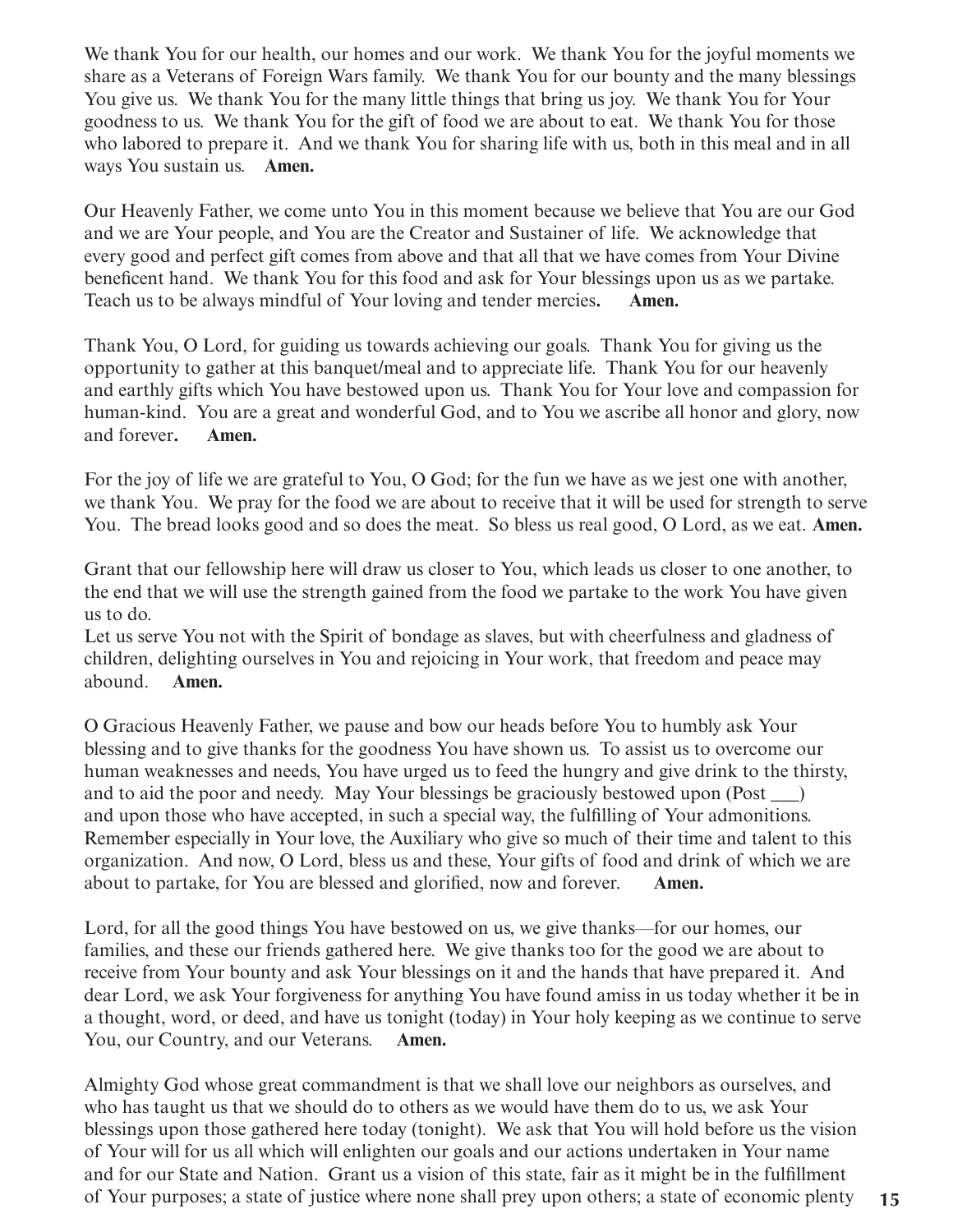where greed and poverty shall both be done away; a state of generosity where the needs of the unfortunate are met with care; a state of brotherhood where success is founded upon service, and where honor is given to nobleness alone; a state of peace, where order shall not rest on force but on love for each and everyone. Bless this occasion, and bless the bounty which we are about to receive as You have promised to be always with Your people when they turn to You our God and Father. **Amen.**

Almighty God our heavenly Father, as we pause now in a moment of prayer, we recognize You are the source of all life. We thank You for fond memories, old friends, and new friendships. We have traveled various roads to get to this time in our lives and this place. May we always have You as our traveling companion as we journey. Bless, O Lord, our food and drink which we are about to receive from Your bounty. May it nourish our body as Your Spirit nourishes our soul. We pray in Your Holy Name. **Amen**.

Almighty God, be with us as we come together this day to pay tribute to our We rejoice that we are a source of support to our Country. Help us with Your guidance in the work of our great organization. May our activities be counted among the good deeds that please You. We ask for Your strength and the ability to do the tasks You set before us. Keep us concerned about the welfare and improvement of our nation, the safety and pride of our homes, and the moral and spiritual values that guide our community living. We ask Your blessings upon our members and guests here gathered and to bless the food which we are about to partake together. All this we ask in Your Holy Name**. Amen.**

We thank You, O Lord our God, for Your heavenly and earthly gifts which we have received from Your bounty. Thank You for giving us Your blessings in this assembly and for providing us with leadership to minister to our well-being. Bless them with a continuing desire to grow in wisdom and understanding of their world, their fellow comrades and sisters, and themselves. We pray in Your Holy Name. **Amen.**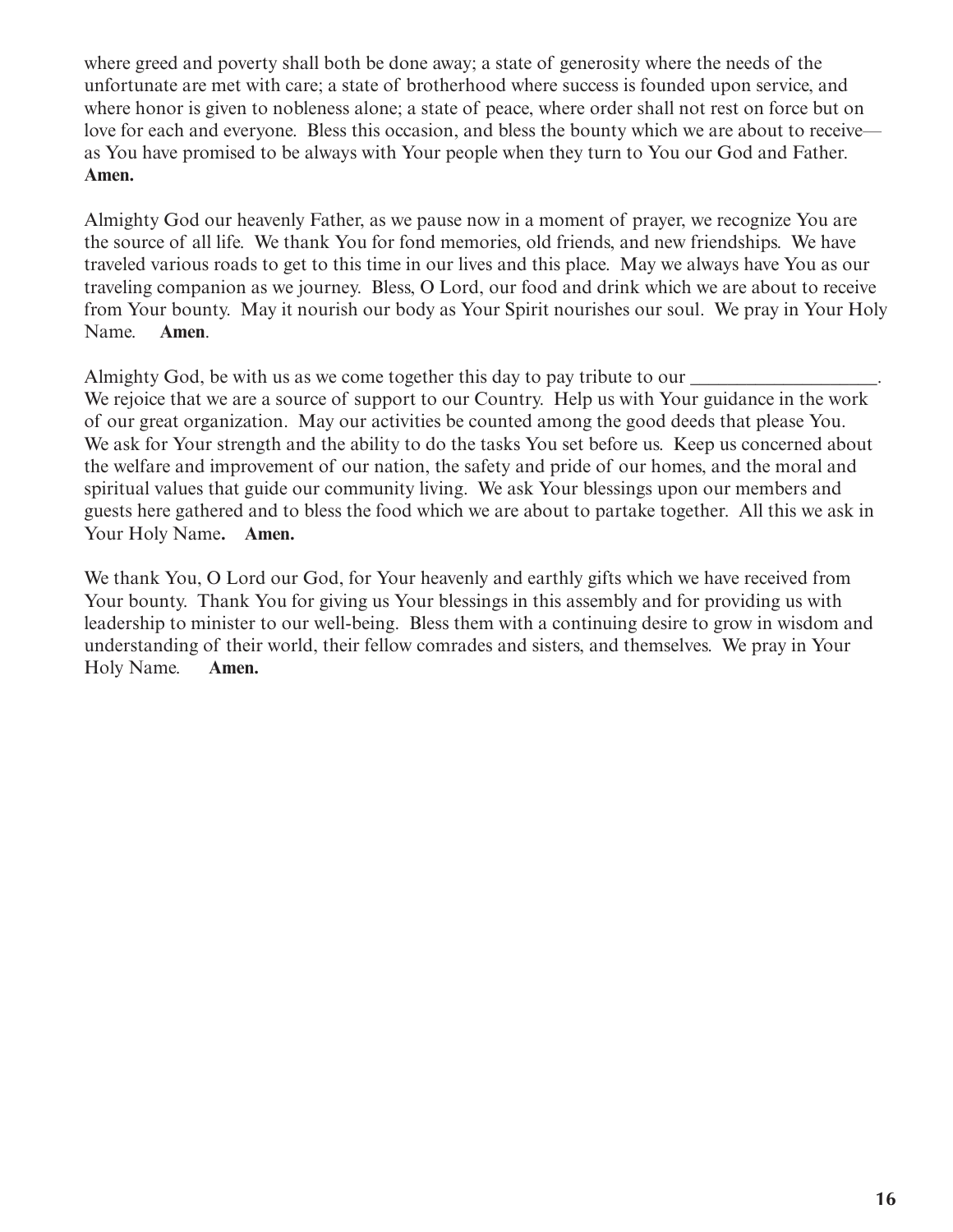#### **MEMORIAL (DAY) PRAYERS**

Almighty God our Heavenly Father, in Your hands are the living and the dead; we give You thanks for all those, our comrades and sisters, who have laid down their lives in the service of our Country. May they rest in peace, and may light perpetual shine upon them. May the good work of seeking justice for the oppressed and peace for all mankind be rewarded with success, that their sacrifices shall not have been in vain. And may we never fail to remember the awesome cost of the freedom which we enjoy. **Amen.**

 *(Concluding prayer)* Almighty God, our gratitude for Your generosity grows with each passing day. We acknowledge this day's special blessings. We have honored those who now enjoy Your eternal embrace. We ask Your blessings on all that are present here.. Especially do we seek Your consolation for those recently bereaved. May Your grace be with them and with us now and forever. And, if it by Your will, may we all be favored to gather again in these circumstances and in this company before another year has passed. **Amen**

O Lord Almighty, remember those who lived and died fighting to protect the dignity and the freedom of mankind. Let our spirits be proud of them. Let our hearts be compassionate, and our minds clear and determined in giving them honor and respect. And let us be dependent on the loving kindness of the Lord our God. As we remember the departed, let us be true soldiers in war and on peace. Let us be courageous protectors and true guardians of freedom. Let us be the true masters of brotherly love. O Lord, guide us in the way of moral responsibility; enlighten us—who are true believers in ethics and justice. Let this day be a day of commemoration and honor to those who sacrificed their lives in order to give us liberty and our Nation security. Remember them, O Lord, in Your mercy, and have compassion on us. Make us a generation of wisdom, discipline, and faith we pray in Your Holy Name. **Amen.**

Eternal and ever-loving God, we thank You for the privilege of meeting on this hallowed day in this free nation to honor our noble dead and to re-dedicate our lives to You and our Country. We thank You that we are permitted to live through days of challenge, for the hours of the testing of our loyalty to our national heritage, and for our devotion to the high ideals for which others have lived and died. Bless, O God, the thousands of disabled veterans in our hospitals today and also the homeless veterans in our land. Relieve pain, ease their suffering, and give them cheer and hope. Help us to respond gladly and generously to their needs of body and spirit. We pay for our men who may still be in prisons in a strange and foreign land. Give to them courage in the face of hopelessness and comfort in the midst of loneliness. On this day of sacred memory, we ask for grace and power to live truer lives, to be better servants of the living God, finer fathers and mothers, nobler sons and daughters, and more loyal citizens of this great Country and of Your world. Lord, grant that we may yet see the day when war and fear of war shall no longer be; the day when peace shall become our common possession; the day when Your will shall be done on earth as it is in Heaven. O Lord, hear our prayer for our sakes. **Amen.**

O Lord God of Hosts, as we gather to honor and pay respects to our comrades and sisters who have departed this life, it is fitting that we remember first our great Nation. You have given us a rich and beautiful land for our heritage. We humbly pray that we may always prove ourselves a people constantly aware of Your favor, and therefore anxious to demonstrate our gratitude in seeking to know and to do Your will. May our land be blessed with honest and productive industry, and a people of integrity who are anxious to learn and willing to respect one another. All this we ask of You, Almighty God, in Your Holy Name. **Amen.**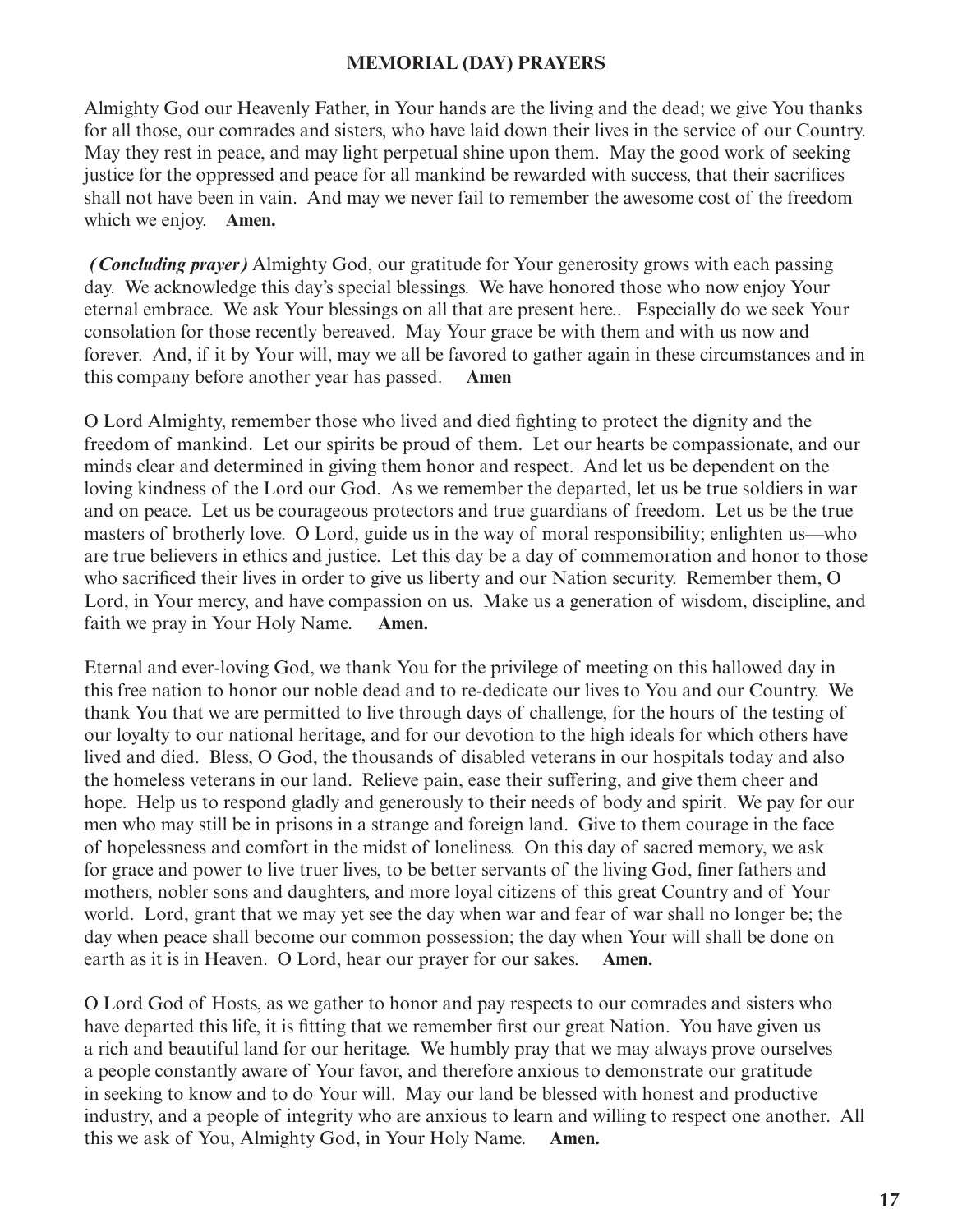Gracious God, grant that we may appreciate and treasure the freedom that is our gift and our heritage, and that we may never forget the great price at which it was purchased for us all. We remember this day before You all who serve in the Armed Forces of our nation. Protect and defend them in the day of battle, and in the time of peace. Grant that they may serve with honor and dignity both to Your great glory and to the credit of this Nation.

We ask also that You will watch over the veterans of this land, inspiring them to serve You and this Country in ever new and creative ways. Comfort our ill and wounded comrades who languish in hospitals or homes. Lighten their burdens, relieve their suffering and pain, and restore to them the blessings of health again. We also pray for those who have given their lives in the service of our Country (*moment of silence)*, and for those, our fellow veterans who have served this Nation both in time of battle and in time of peace. May light perpetual shine upon them. May the good work which You have begun in them be brought to perfection, that this land may prosper and that there may be lasting peace throughout our world. All this we ask You, Almighty Father, in Your Holy Name. **Amen.**

#### **PRAYERS FOR DECEASED COMRADES/SISTERS**

Heavenly Father, we are gathered here to commemorate those among Your servants who have been called to Your bosom in the Land of Light. We pray that Your mercy and justice have made right their human failings and faults. We pray that whatever justice was denied them in this vale of tears has been granted them a hundredfold. We pray that whatever comforts they were denied in this life, whatever evil they endured, may now rebound to their everlasting happiness.

We are thankful for their companionship and association in this life. By their efforts we are assured security and strength. Because they served well, we are proud to call them our own. We ask that, following in their footsteps, we may continue in Your service until Your summons comes. Then, in the knowledge that we have striven to observe Your councils and precepts, may be judged worthy to be united with them and with You forever in Heaven. **Amen.**

O God of mercy, peace, and love, we remember before You in this moment our comrade (sister) and friend *(name)*. We recall with gratitude and respect all that he *(she)* stood for in this life. Help us to live in the companionship of his *(her)* spirit. May we be kind to the friends and family he *(she)* loved; devoted to the community in which he *(she)* lived; and loyal to the causes which he *(she)* served. Thus, in our life, may he *(she)* live on, to our great comfort, to the betterment of Your creation, and to the furthering of Your most Holy Will. **Amen.**

O Lord our God, we ask that You will comfort all who are bereaved with a spirit of faith and courage. May they remember, giving thanks, for the love and joy they shared in an earthly relationship. May they be comforted with the sure knowledge of a joyful reunion with those they love in Your Everlasting Kingdom. **Amen.**

O Lord Jesus Christ, You have shown us that death is but the gateway to a more glorious life, and that we must not fear its coming; and we know, also, that neither life nor death can separate us from Your love. Assure us yet again that our comrade/sister *(name)* departed is not lost to us, but sharing new life with You in the Kingdom of our Father, where we shall in Your good time be reunited. We know him/ her to be with You forever. **Amen.**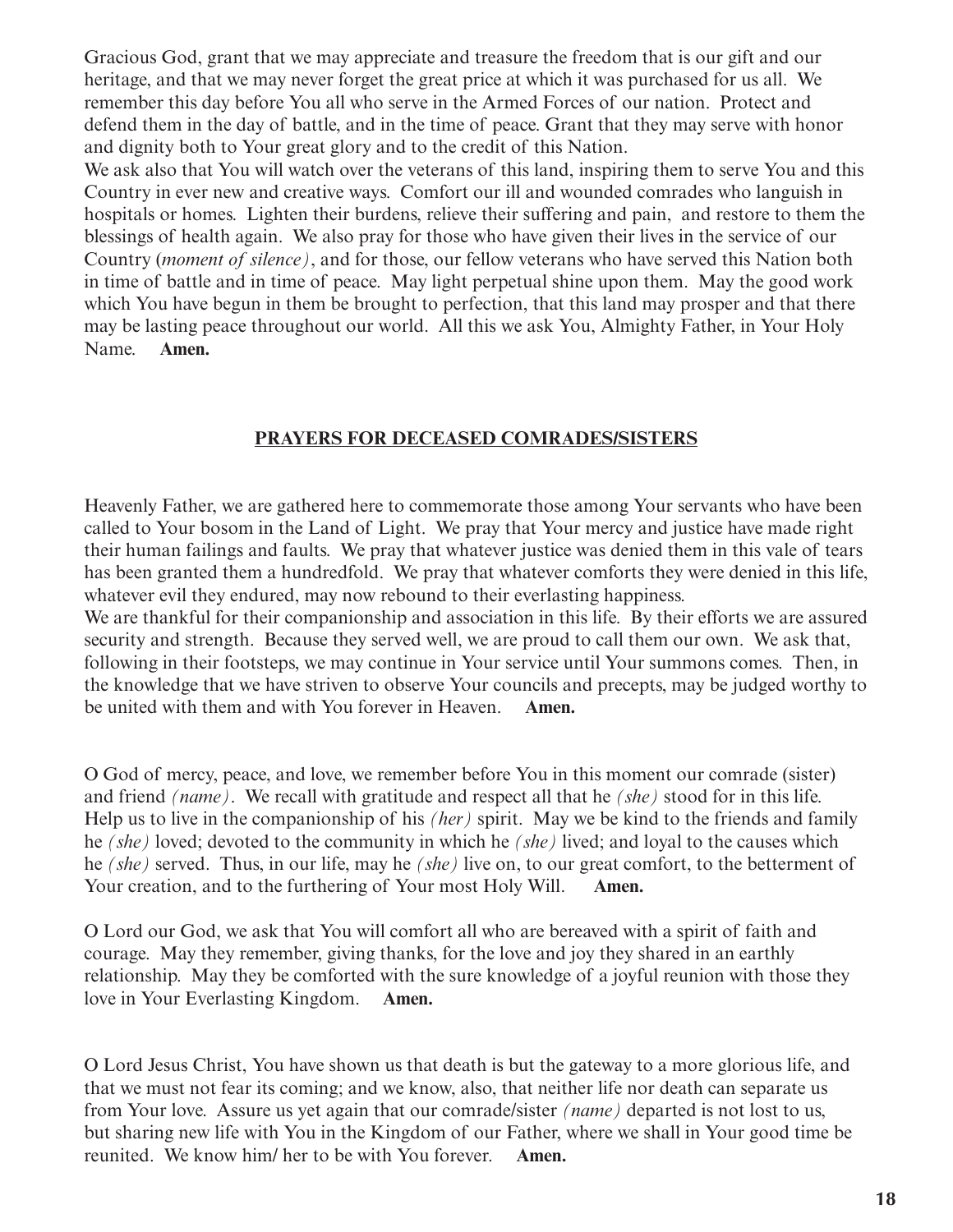Strengthen and comfort, O Lord, all who mourn for the loss of loves ones now departed this life. Some have died in the service of our Country; and some, having served this Nation both in war and in peace, are now at rest. Be with those who mourn in their sorrow. Support them in their loneliness. Grant that they may know that nothing in life not even death can separate them from Your love declared so eloquently in Christ Jesus our Lord. **Amen.**

Eternal Father, we call upon You for all who mourn the loss of those near and dear to them. Be to those in sorrow a strong support in their loneliness and a comforter in their time of grief. Be ever near them, draw them into closer fellowship with You, and grant them sure trust and confidence in Your Fatherly care. **Amen.**

O Lord our comfort and help in time of need, You have taught us that nothing can separate us from Your love, and that all souls are Yours. Grant that we may come to know this increasingly as we draw nearer to You in faith and love. Grant also that we may be uplifted from our sorrow, so that we may more faithfully serve You our God and more effectively honor the memory of our comrade *(sister)* departed. **Amen.**

Father of us all! In the depth of our silent reverence we realize the truth of the inspired words, "I am the resurrection and the life; he that believeth in me, though he were dead, yet shall he live." As comrade after comrade departs, we march on with our ranks grown thinner. Help us to be faithful unto You, and to one another. Look in mercy on the widows and children of our departed comrades, we beseech You, and with Your own tenderness, console and comfort those who are bereaved. Heavenly Father, bless our Country with freedom, peace, and righteousness. Through Your favor may we meet at last before Your throne in Heaven. We praise Your Great Name forever and ever. **Amen.**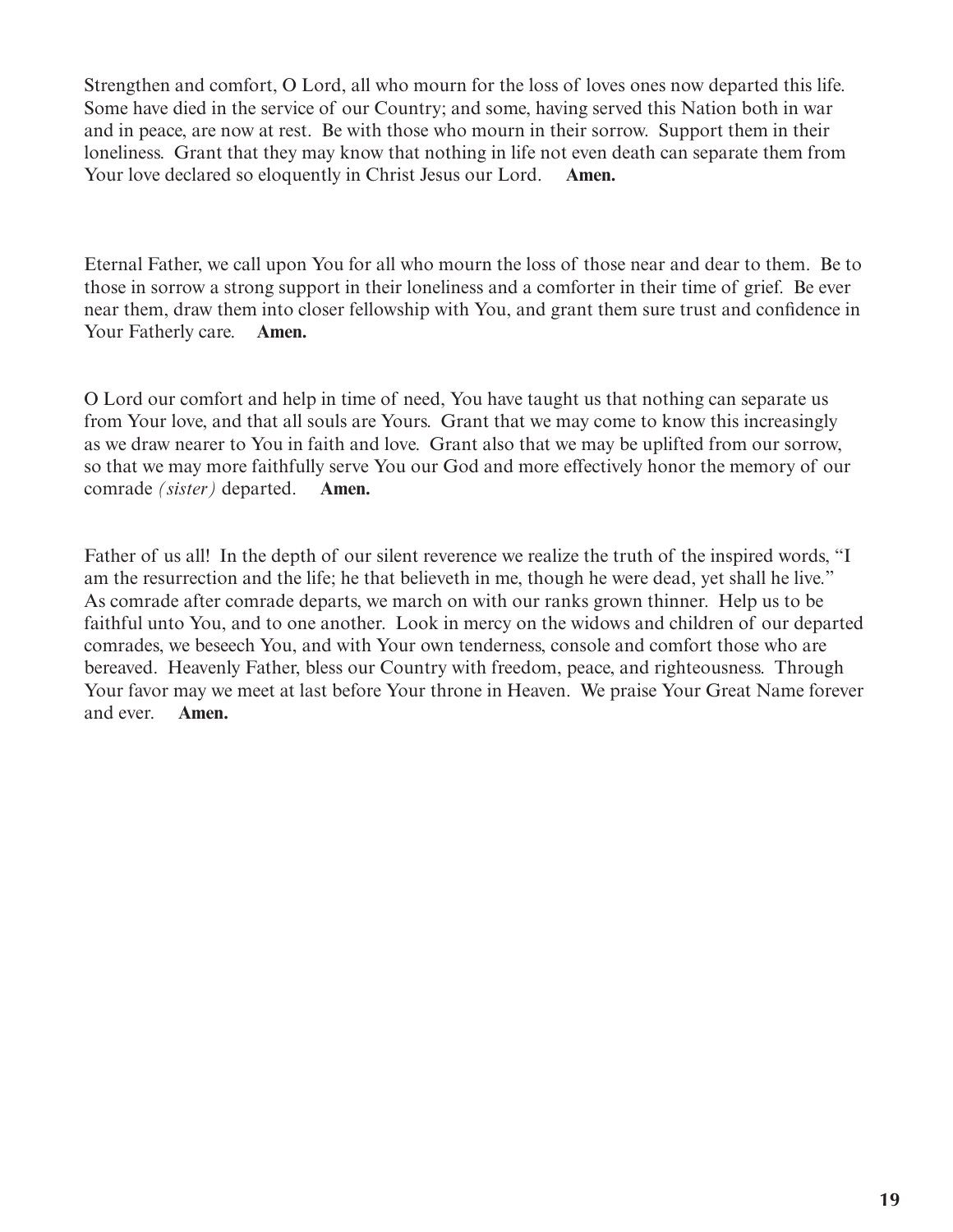#### **VETERANS' DAY PRAYERS**

 Let us remember before our God today, those who sacrificed during times of war in order that we might have liberty and freedom and security.

- Veterans both living and dead who fought on land, in the air, and on the water;
- The men and women in labor and industry who provided the machinery and weapons of war.

Eternal God, who alone rules the destines of nations, and who has deemed that men and women should live together in peace. We pray for those who fought a good fight and finished the course. On this day we call to remembrance those who served in far off places and have laid down their arms to march into that land of eternal peace. We also call to remembrance all veterans who served in the Armed Forces of our Nation and contributed to the greatness of our national defense. We are indeed grateful for their service and sacrifice. And, if it were not for the men and women in our factories, their victories would not have been sustained. Keep sacred all their sacrifices in our hearts. Keep holy our course in Your sight. Enkindle within us a flame of selfless, unwavering devotion to duty that we may never be found wanting in those qualities of spirit and mind which alone are able to preserve our homes, the peace of our nation, and the tranquility of the world. In Your Holy Name we pray. **Amen.**

*(Benediction)* Our Heavenly Father, we ask for Your benediction to rest on us this day. As You have graciously preserved our Nation through the years, and have led us in wondrous ways, grant that we may be worthy of our high calling as a Nation. **Amen.**

Gracious God, thank You for disclosing Yourself to humanity through the ages and even now through Your love shared by Your children everywhere.

Today, Lord, we remember and honor the memory of those who sacrificed their lives in war that we might live in peace. Let our acts become living memorials to their service. In a special way call to our remembrance the many who die today in wars of liberation. We know that all is not well in the world and that it needs to be better. May we find a way of being concerned enough to understand and begin to help.

Be with our President and all the men and women who make national policy, that they may be guided by the spirit of peace. Strengthen our efforts as a leader of nations to work with other nations in deeds which will enhance the common good. Forgive us as individuals who fail in our own citizenship and increase our resolve to make tomorrow meaningful to today's children. May we find that rededicating our lives to our Country, to the world which we are citizens and to our God, we will be strengthened and uplifted by Your Spirit. In Your Holy Name we pray. **Amen.** 

O Lord Almighty, remember those who died fighting to protect the dignity and the freedom of mankind. Let our hearts be compassionate and our minds clear and determined in giving them honor and respect. And let us be dependent on the loving kindness of the Lord our God. As we remember the departed, let us be courageous protectors and true guardians of freedom. Let us be the true masters of brotherly love. O Lord, guide us in the way of moral responsibility; enlighten us and make us true believers in morality and justice. Let this day be a day of commemoration and honor to all those who sacrificed in order to give us liberty, and our nation security. Remember them, O Lord, in Your mercy, and have compassion on us. Make us a generation of wisdom, discipline, and good faith. **Amen.**

Almighty God, our Heavenly Father, we ask that Your blessing be bestowed on our friends and loved ones. We thank You for this opportunity to share with them this special occasion to honor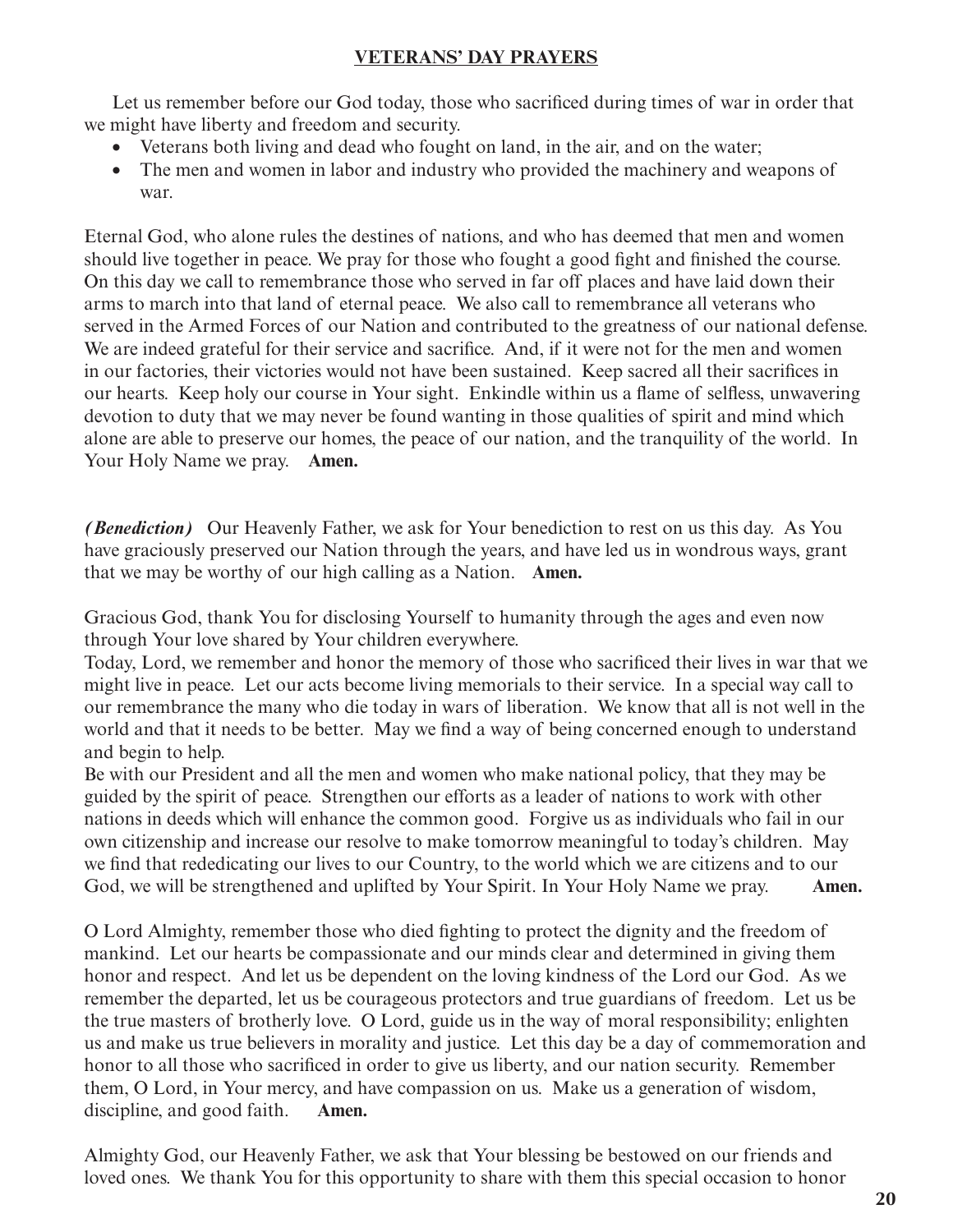our veterans. Let us always honor the memory of those brave men and women who sacrificed so that we may experience freedom in a country that is free. Heavenly father, keep their families in Your kind care. Bless them and comfort them in their time of sorrow. Let us be reminded of Life, Liberty, Justice, Freedom, and Democracy, that we may be ever grateful to You for those veterans who gave so much for their Country. We ask Your blessing upon this program and when we depart, grant us Your continued fellowship that makes abiding peace. We ask this in Your Holy Name. **Amen.**

O God Eternal, before whom each generation rise and fall and pass away, we bow before You in gratitude as we remember our heritage in this, our land. We thank You for men and women whose blood is the measure of our debt in times of war, and for men and women of peace whose lives of service keep the fabric of our nation together. Save us from assuming that homage is a substitute for service. Teach us to be afraid of none but You, to speak unafraid the words of justice. Inspire us by the example of those who loved this land which we love, and who labored for a friendly world, free from hatred and bitterness. In our foreign policy and in our relationships within the Nation, help us to further only those purposes that will promote unity and justice and further the coming of Your kingdom on earth. Especially help us overcome the hatred, the cruelty, and the rejection of others who may be different than we are. We pray in Your Holy Name. **Amen.** 

Almighty God, Father of us all! We, Your servants, turn to You for continuance of Your blessings upon us. You who have spared we veterans from the grasp of our enemies, grant us the full understandings of Your precious comfort.

We thank You for the privileges of life and the blessings we enjoy through Your graciousness to our Nation, the land in which we are given the freedom of speech, religion and the pursuit of happiness. Assist us to know You better and that You are the God of the universe and our ideal. In Your mercy, may we the living find our peace. Grant us from above, this day, the challenge of high endeavor, the beauty of a humble spirit, the strong courage and will, without exertion, to continue to glorify You; praise You and love You to the end of time**. Amen.**

Almighty God, we stand here today to pay tribute to brave men and women, living and dead, who have served their country in the Armed Forces. Accept our thanksgiving for their sacrifices and the sacrifices of their families, which have purchased for us a free land. Cause us never to take for granted their devotion to liberty. Let our spirits be proud of them, let their hearts be compassionate, and our minds clear and determined in giving them the honor and respect they deserve.

Enkindle within us a flame of selfless, unwavering devotion to duty, that we may never be found wanting in those qualities of spirit and mind which are able to preserve our homes, our communities, and the peace of our Nation. Keep our memories alive with GRATITUDE and our gratitude alive with our FAITHFULNESS to the principles which made our Nation great. Grant, we pray, joy and fulfillment to those still living; and for those who are at rest, grant Your peace. **Amen.**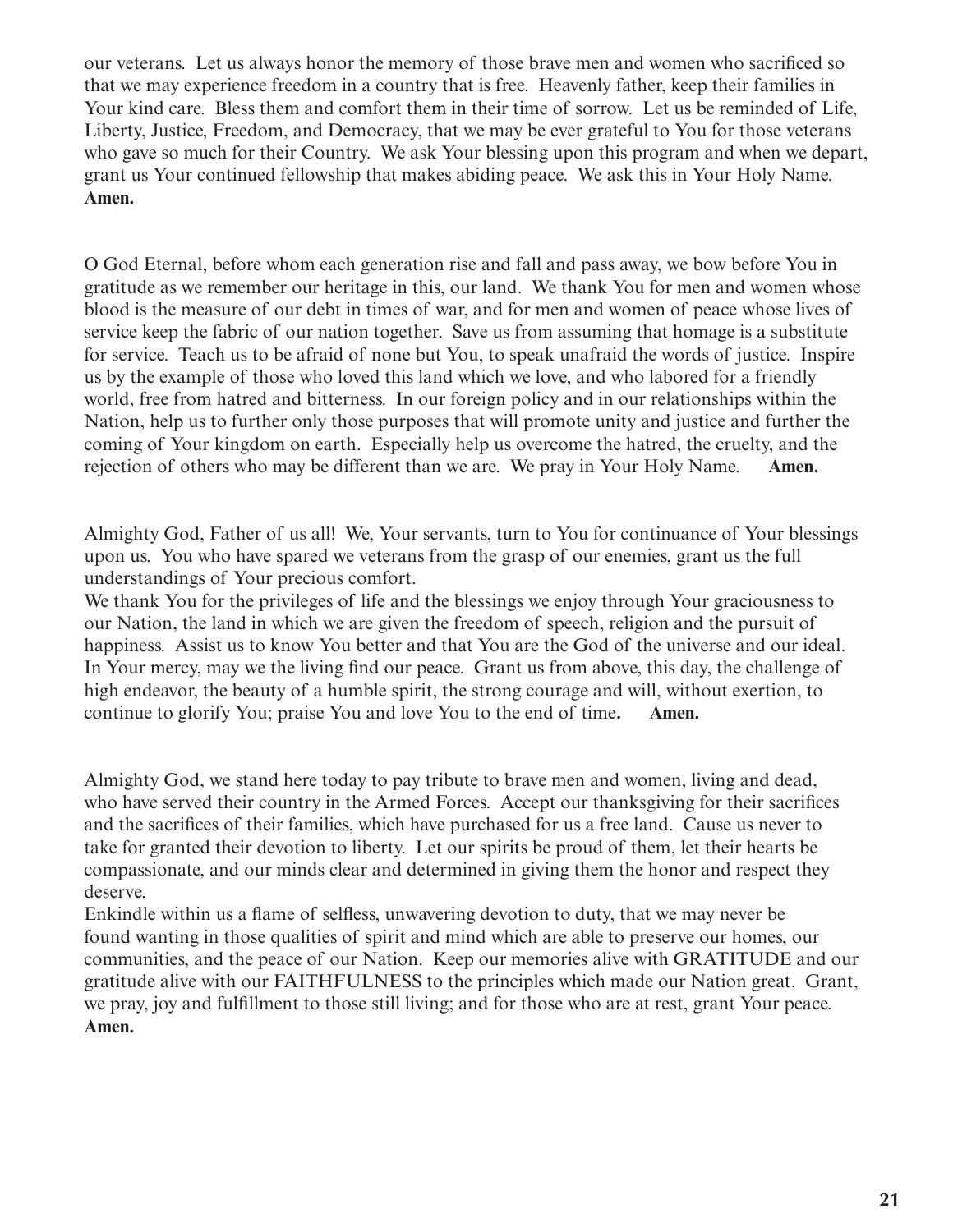#### *OTHER PRAYERS*

*(For Children)* Dear Lord and Father of us all, we give You thanks for the children You have placed in our care. Give us grace and wisdom to train them in Your faith and love. May they give You due reverence and all the joyous loyalty of their young hearts, so that as they advance in years they may also grow in the grace and knowledge of the Lord Jesus, who loved all children and blessed them; this we ask in His Name. **Amen.**

*(For Youth)* O Lord God, source of all strength, fountainhead of all wisdom: look in mercy upon our beloved young people; replenish them with Your truth. Teach them to follow the truth. Adorn them with purity of life; keep them strong in body, keen of mind and sound of soul. Guide them through the shadowy valleys of life. Make them conscious of Your presence with them as they gain the heights of glory in the glad sunshine of some victory. Comfort them when they are discouraged. May Your peace, which passes all understanding, abide upon them all the days of their life; through Jesus Christ our Lord. **Amen.**

*(For Family & Home)* O God, the Father and defender of Your people, whom neither space nor time can separate from such as continue in Your keeping; be present, we beseech You, with those who are parted from us; prosper them and do them good; guide and direct them in all their undertakings; may nothing hurtful beset them and no evil befall them; and grant that, upheld by Your right hand, they may arrive in safety at their journey's end; through Jesus Christ our Lord. **Amen.**

*(For Authorities)* Lord God of Hosts, You have made known Your authority and delivered Your orders for the day in Your Holy Law; You have given persons authority to exercise leadership over us and have bidden us to obey them and pray for them: we beseech You, fill our officers with zeal for the tasks delegated to them and with understanding and concern for those who, serving under them, must carry out those tasks. May they serve You with pure, exemplary lives and thereby give those whom they lead an ideal to follow. Give them wisdom to judge justly and with compassion in dealings with their subordinates, so that we may be ready to follow their leadership with a willing spirit; through Jesus Christ our Lord. **Amen.**

**(***Police Officer's Prayer***)** Almighty God, Whose Great Power and Eternal Wisdom embraces the universe, watch over all Policemen and Law Enforcement Officers. Protect them from harm in the performance of their duty to stop crime and violence. We Pray, help them keep our streets and homes safe day and night. We Recommend Them To Your loving care because their duty is dangerous in the cause of freedom and justice. Grant them Your unending strength and courage in their daily assignments. Dear God, protect these brave men & women. unite them safely with their families after their duty has ended. **Amen.** 

*(Prayer for Youth***)** We invoke Your blessing, O God, on these young American Cadets. Give joy to their hearts, understanding to their minds courage and resoluteness to their wills that they may be strong in the fight against evil, and pursue that which is right and just. Instill into our youth a love for You and Country, a spirit of unselfish service and a senses of loyalty, self-reliance and responsibility. Guide us and direct our efforts as we labor to train our youth for tomorrow's responsibilities and leadership. We ask and prayer in Your Holy Name. **Amen.**

#### **Invocation**

*(Prayer for Law Enforcement Officers***)** We invoke Your blessing, O God, on these young American Cadets. Give joy to their hearts, understanding to their minds courage and resoluteness to their wills that they may be strong in the fight against evil, and pursue that which is right and just. Instill into these youth a love for You and Country, a spirit of unselfish service and a senses of loyalty, self-reliance and responsibility.

**22**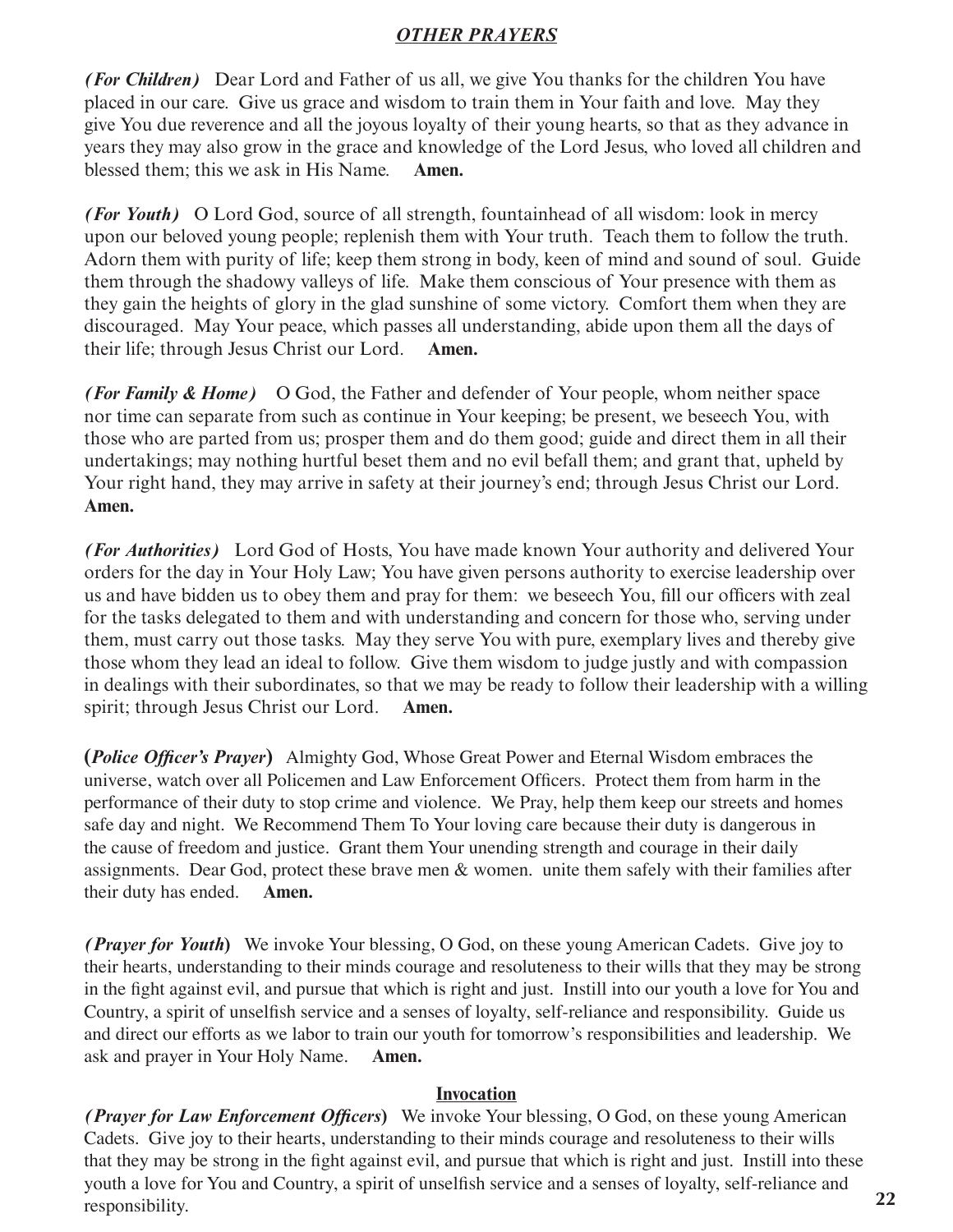And now, O God, watch over all Policemen and Law enforcement Officers. Protect them from harm in the performance of their duty to stop crime and violence. We Pray, help them keep our streets and homes safe day and night. We recommend them to Your loving care because their duty is dangerous in the cause of freedom and justice. **Amen.**

#### **Benediction**

*(Youth & Law Enforcement Officers)*Guide us and direct our efforts as we labor to train our youth for tomorrow's responsibilities and leadership.

Grant Your unending strength and courage in the daily assignments of our law enforcement officers and protect these brave men & women. Unite them safely with their families after their duty has ended. We ask and prayer in Your Holy Name. **Amen.**

#### *FOR THE SICK, WOUNDED AND DYING*

*(Catholic)* O my God, I am heartily sorry for having offended You. I detest all my sins because of Your just punishments, but most of all because they offend You, my God, who are all and deserving of all my love. I firmly resolve, with the help of Your grace, to sin no more and to avoid the occasions of sin. **Amen.**

*(Protestant)* Almighty and most Merciful God and Savior, extend to Your servant comfort of Your gracious care. Help *him/her* to see this sickness as a time for strengthening both *his/her* spiritual and physical well-being. If it be Your will to restore *him/her* to health, assist *him/her* by Your Holy Spirit to lead the rest of *his/her* life in godly respect and for Your glory. If Your fatherly wisdom wills that *his/her* share in this present life be ended, give *him/her* grace to accept in faith the salvation won for *him/her* by Jesus Christ, our Lord. **Amen.**

*(Jewish)* O Lord, my God and God of my fathers, my destiny is in Your hands. If it be Your will, grant me speedy healing of my wounds (illness). But if not, then grant me complete trust in Your wisdom and love, that I may accept whatever may be in store for me. Give me the power to understand that only with You is perfect knowledge and only through You can one find boundless happiness and eternal peace. Most sincerely and humbly I acknowledge my faith and trust in you: Sh'mah Yis-ro-al, Ah-doh-noi e-loh-hay-noo Ah-doh-noh-noi e-chod. Hear, O Israel: the Lord our God, the Lord is One! **Amen.**

*(Orthodox)* O Master and Almighty Lord, the Father of our Lord Jesus Christ, You have told us You desire all men to be saved and to come to the knowledge of the truth, and that You desire not the death of sinner but that *he/she* turn and live. We therefore implore You to absolve Your servant from all sins from *his/her* youth until now. You alone can loose the bonds and restore the contrite. You alone are the hope of the despairing and can remit the sins of everyone who trusts in You. Receive now in peace the soul of Your servant and give it rest in that place where all Your saints dwell; through the grace of Your only-begotten Son, our Lord and Savior Jesus Christ, with whom You are blest, and Your all-holy and life-creating Spirit; now and forever and unto ages of ages. **Amen.**

Lord, You are Creator of all that us. We come into Your presence this day with thankful hearts. We give thanks to You for the bounty of Your blessings, for the sharing between peoples, for the love of families, friends, comrades and sisters. O God, we ask Your strength and guidance throughout this day, that we may do our best to serve You and represent our respective Posts. Grant that Your blessings upon this (convention/meeting), each participant, and the work they represent. **Amen**.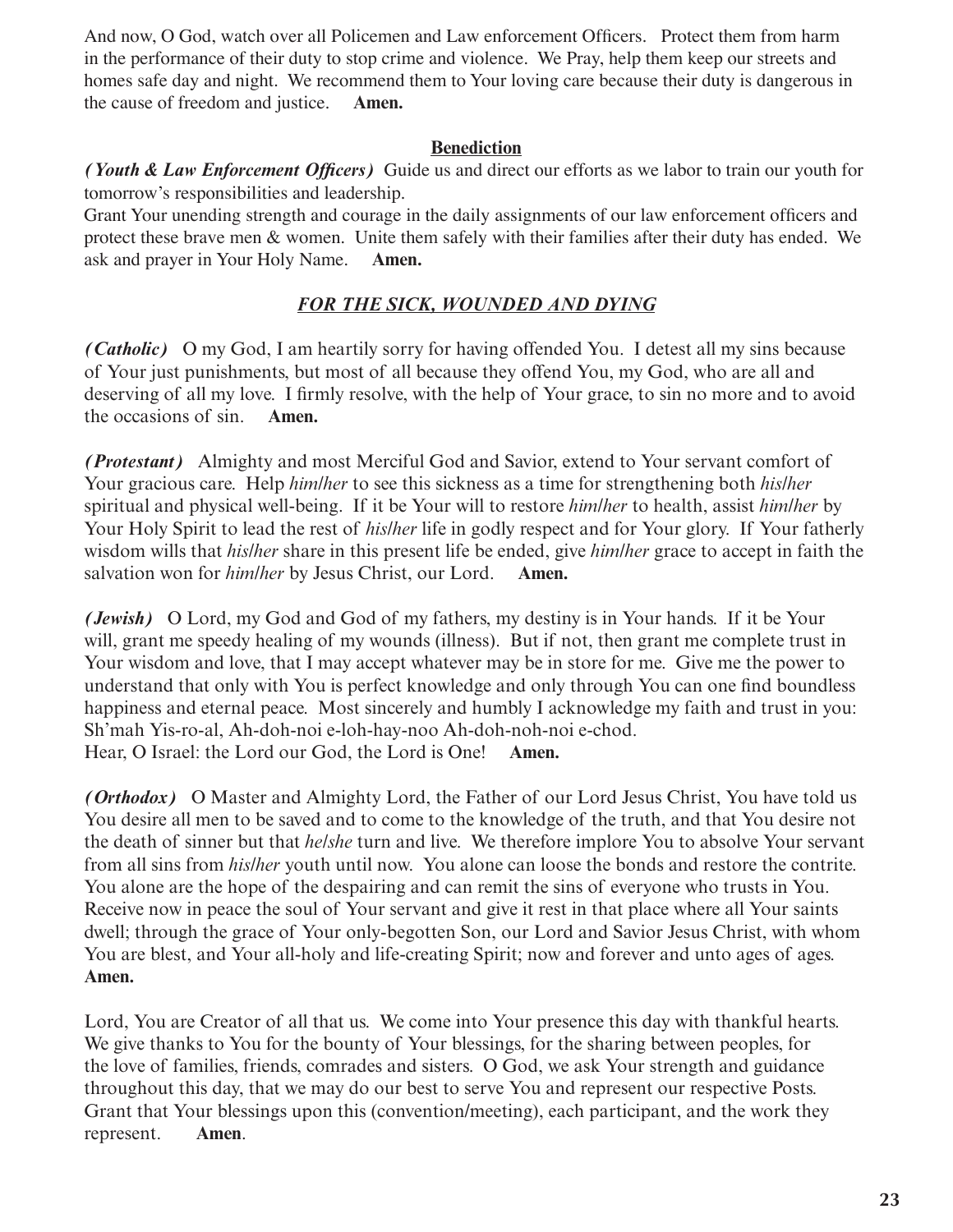#### **MEMBERS OF THE ARMED FORCES**

Eternal Lord God, who alone governs the heavens and rules the raging seas, mercifully take under Your Almighty and most precious protection our Country's armed forces members. Preserve them from danger upon the sea, on the land, and in the air, and from the violence of the enemy, that they may be a safeguard for our Country and a security for its people; that we may in peace and quietness serve You, our God, to the glory of Your name. **Amen.**

O God Almighty, the Creator and Ruler of the Universe, we ask that You will strengthen and protect the members of the armed forces of the United States of America. In the day of battle, may they be courageous and strong, resourceful and capable, resolute and victorious. In the time of peace, may they serve with dignity and honor, as effective emissaries of good will for this Nation. May their devotion and loyalty to You and to their homeland inspire them in moments of challenge, and comfort them in tribulation and long separation from loves ones. And finally, we ask that they may return safely to serve You and our Country in the days and years to come. **Amen.**

#### **Medal of Honor**

Almighty God, we are here today to pay tribute to men of our Nation who are been bestowed the highest award our Nation can offer to her fighting men and women. They have answered the call of courage and bravery by offering themselves in self-sacrifice and beyond the call of duty. Accept our thanksgiving for their sacrifices and acts of bravery and courage. Let our spirits be proud of them. May Your Holy presence be with us now. We pray in Your Holy Name. **Amen.**

#### **Pearl Harbor Day**

Heavenly Father, we are gathered here to commemorate those who gave their lives at Peal Harbor on December 7th, 1941. Let us always honor the memory of the brave men who sacrificed so that we may experience freedom in a Country that is free. Let us be reminded of life, liberty, justice, freedom and democracy that we may be ever grateful to You and those veterans who gave so much for their Country. We ask Your blessing upon us this day and grant unto us Your continued fellowship that makes abiding peace. **Amen.**

#### **Korean War Remembered**

*( ) years ago the Korean War ended. Hundreds of thousands of young men and women served their country in that War and thousands gave their lives.)* Let us pray.

O Lord, we thank You for the sacrifices our Korean Veterans made for us and for peace. We gather here in these moments to remember them. We pray that You would bless and protect all Your people. Guide us on the path to unity and harmony that we may serve You and Your people in keeping with Your Holy Will. May this day be a day of commemoration and honor to those who sacrificed in order to give South Koreans liberty and assure greater freedom in our world. **Amen.**

#### **Vietnam War Remembered**

Almighty God, we are here today to pay tribute to brave men and women, living and dead, who have gone to a distant land called Vietnam. Accept our thanksgiving for their sacrifices and the sacrifices of their families. Cause us to never to take for granted their devotion to liberty. Grant,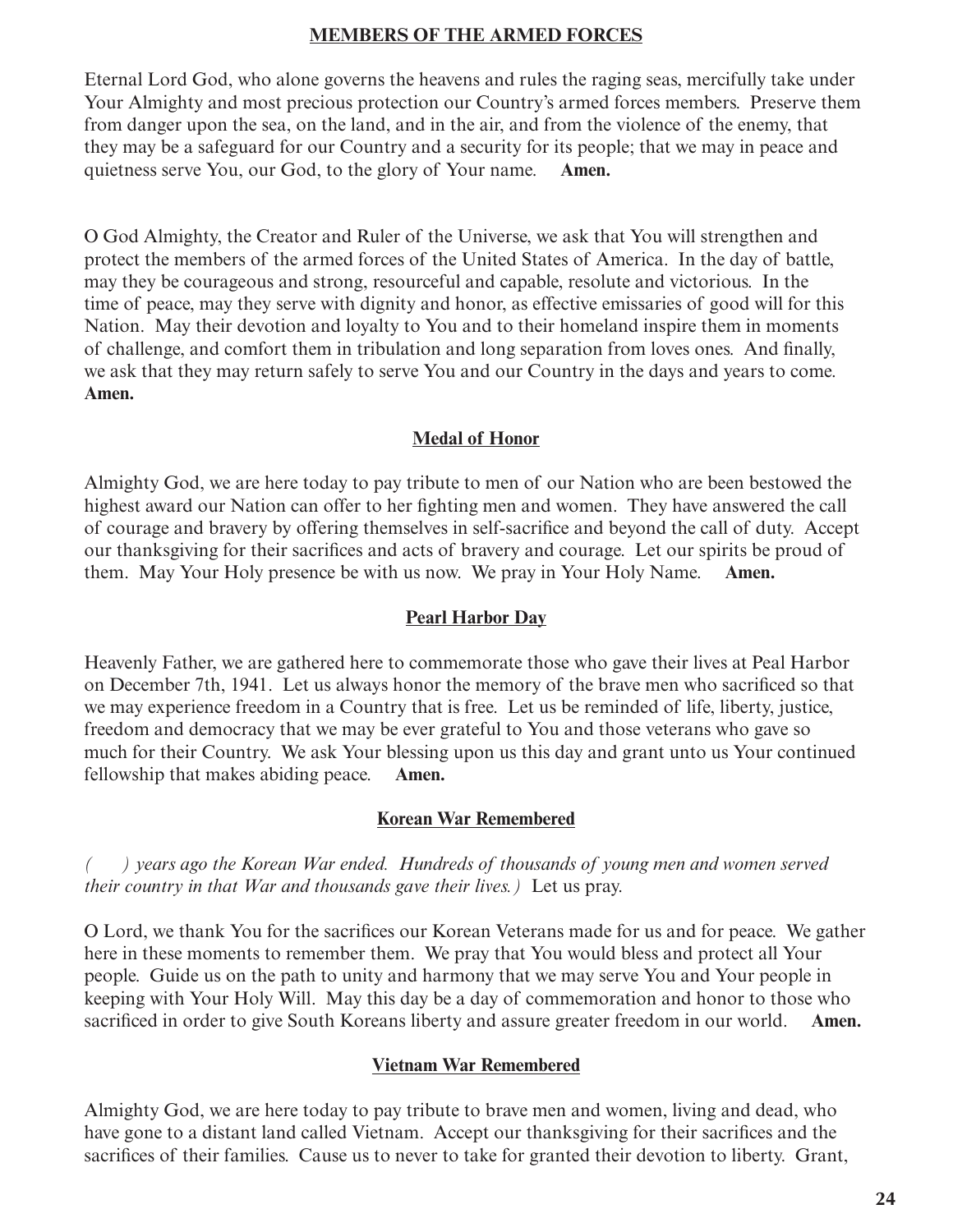we pray, joy and fulfillment to those still living; and for those who are at rest, remember them, O Lord, in Your mercy, and have compassion on us. Make us a generation of wisdom, discipline, and good faith. **Amen.**

#### **Prayer for Prisoners Of War**

O Lord God, some of our comrades and companions are prisoners of war. Comfort them, we pray, in their isolation from their homes and loved ones; supply their needs and protect them from want and deprivation; strengthen and sustain them day after day that they may face discouragement with courage and hardship with resolution. Grant they may find patience to endure and peace in the knowledge of Your continuing presence. **Amen**.

#### **Independence Day**

As our Nation unites again to celebrate the gift of liberty, we give thanks for all those patriots and defenders of our Nation's ideals who have sacrificed so much for the sake of others. Give to us a renewed dedication to the preservation of the finest principles of freedom and justice which have shaped our Nation's destiny, and help us to call to mind the part that Your revealed truth has had in bringing this all about. To You we give all honor and praise. **Amen.**

#### **Prayer for The President**

Almighty God, our Heavenly Father, be with the President of these United States to guide him/her with Your wisdom, to assist him/her in the discharge of his/her duties, that under his/her leadership we may preserve our Nation's integrity, guard her against all enemies, and keep her a bulwark of freedom and justice and a beacon of love and hope to light the way to a world of peace. **Amen.**

#### **Training School/Conference**

Almighty God, we thank You for our being together in this training experience. Inspire us to put into practice what we learn so that our Districts and Posts may be bastions of loyalty, honor and service to our community, State and Nation. In Your Holy Name we pray. **Amen.**

Gracious God, we are thankful for this opportunity to gather as comrades/sisters once more. We ask for Your guidance for the leadership of our District/Department. We ask for open minds and receptive hearts as we begin our training event. May it be profitable for us, our Posts and our communities. This we pray in the Name of our Lord God. **Amen.**

#### **End of Year**

Our Heavenly Father, we thank You for the year we have completed in the Veterans of Foreign Wars of the United States, for its successes, and for the strength You have given us to overcome its failures. As we face a new year together, give us patience and understanding for all our comrades/ sisters, wisdom in our decisions, and Your aid in building a better (VFW/Auxiliary) organization. Bestow Your special blessings upon all who will assume the duties of leadership this day, so that we may continue to serve our God and our Country. **Amen.**

 *(For the Sick)* Lord, Almighty God, we pray Your healing grace in behalf of (*name* ). May (*name*) know the blessing of good health in this hour and throughout life. Bless all who minister to *(name*) in body, mid and spirit and grant that we may always give praise to you, our Heavenly Farther. **Amen.**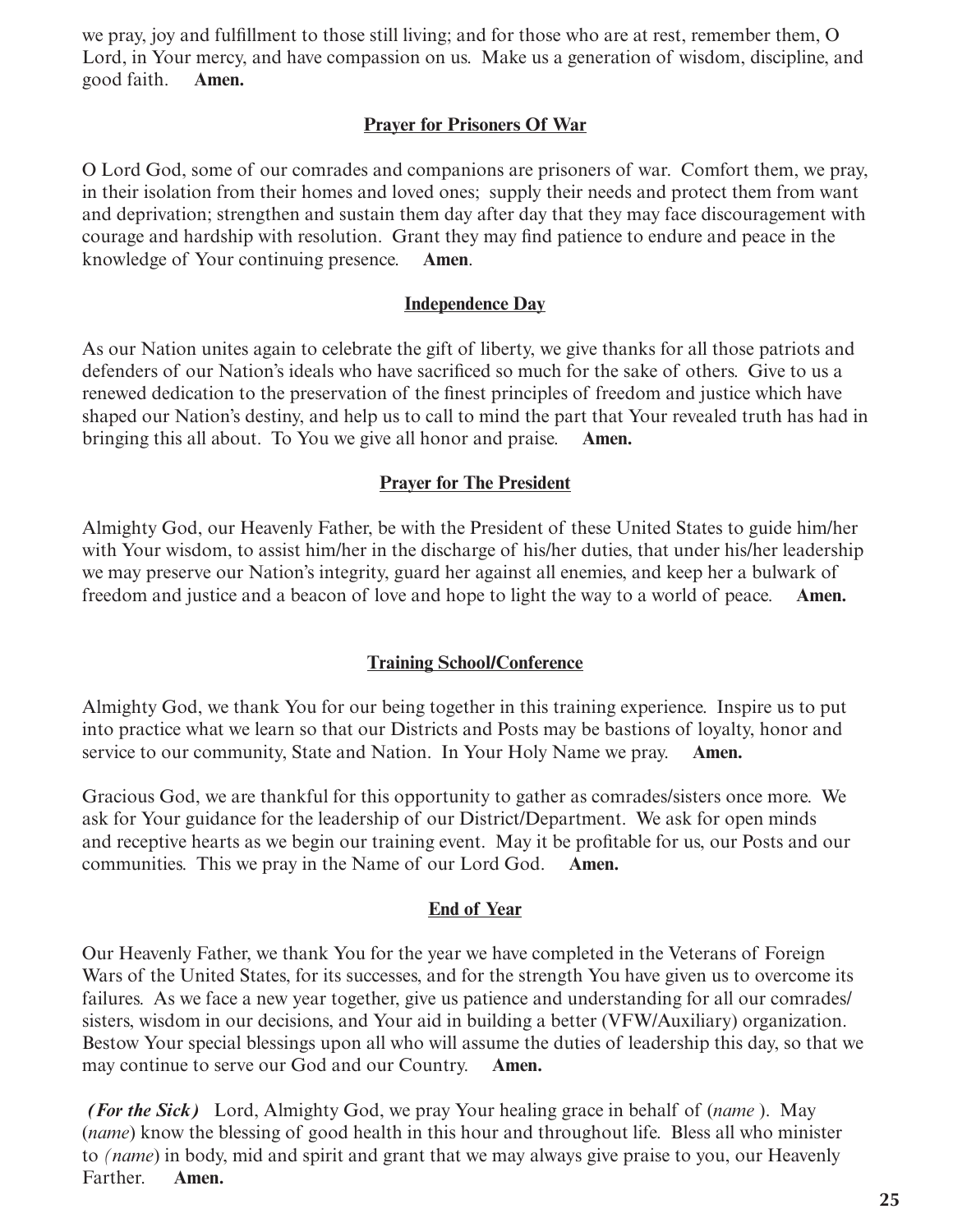O God the strength of the weak and the comfort of sufferers, mercifully accept our prayers in behalf of our comrades and loved ones who are ill or shut-in, remembering especially (*name*). We know not what is best for them, but You know. Grant them patience and endurance, relief from pain and suffering, and, if it be Your will, the blessing of a swift recovery, and finally that they may dwell with You in life everlasting. **Amen.**

*(For World Peace)* O God, source of all holy desires, right counsels and just works, grant us that peace which the world cannot give, so that we may be obedient to Your commands and that under Your protection, we may enjoy peace in our days and freedom from fear of our enemies. We ask this in Your great and holy Name. **Amen.**

*(Traveler's Prayer)* God our Father, You led Abraham from his home and guarded him all his wanderings. You guided him safely to the destination You had chosen for him. Be with us now as we travel. Be our safety every mile of the way. Make us attentive, cautious and concerned about our fellow travelers. Make our highways safe and keep us from all danger. Guide us to our destination for today and may it bring us one day closer to our final destination with You. We pray this in Jesus' Name. **Amen.**

*(For Volunteers)* John Wesley once prayed, "*O Lord, let us not live to be useless*." Let us offer our prayer:

O God, these good people have chosen **not** to be useless. They have volunteered their time and talents. We thank You for their precious gifts of service. We pray that You would keep them steadfast in their volunteer work and ministry; that it will continue to be a blessing to others and to those who volunteer. Help us so to live as to add more joy to the world, and the glory of Thy Name. **Amen.**

**(***For President's Month)* Dear Heavenly Father, we gather here in this month of Presidents, giving thanks for this great Country and for the many freedoms afforded us under her flag. We are mindful of the many men and women who gave their all to preserve those freedoms. May their souls rest in peace. And for those suffering ravages of wars in hospitals and homes, we ask a special blessing. And, dear Lord, for the good of us all, we reverently ask that "God Bless America!" **Amen.**

*(Prayer of St. Francis)* Lord, make me an instrument of Your peace. Where there is hatred, let me sow love; where there is injury, pardon; where there is doubt, faith; where there is despair, hope; where there is darkness, light; and where there is sadness, joy. Divine Master, grant that I may not so much seek to be consoled as to console; to be understood as to understand; to be loved as to love. For it is in giving that we receive; it is in pardoning that we are pardoned; and it is in dying that we are born to Eternal life. **Amen.**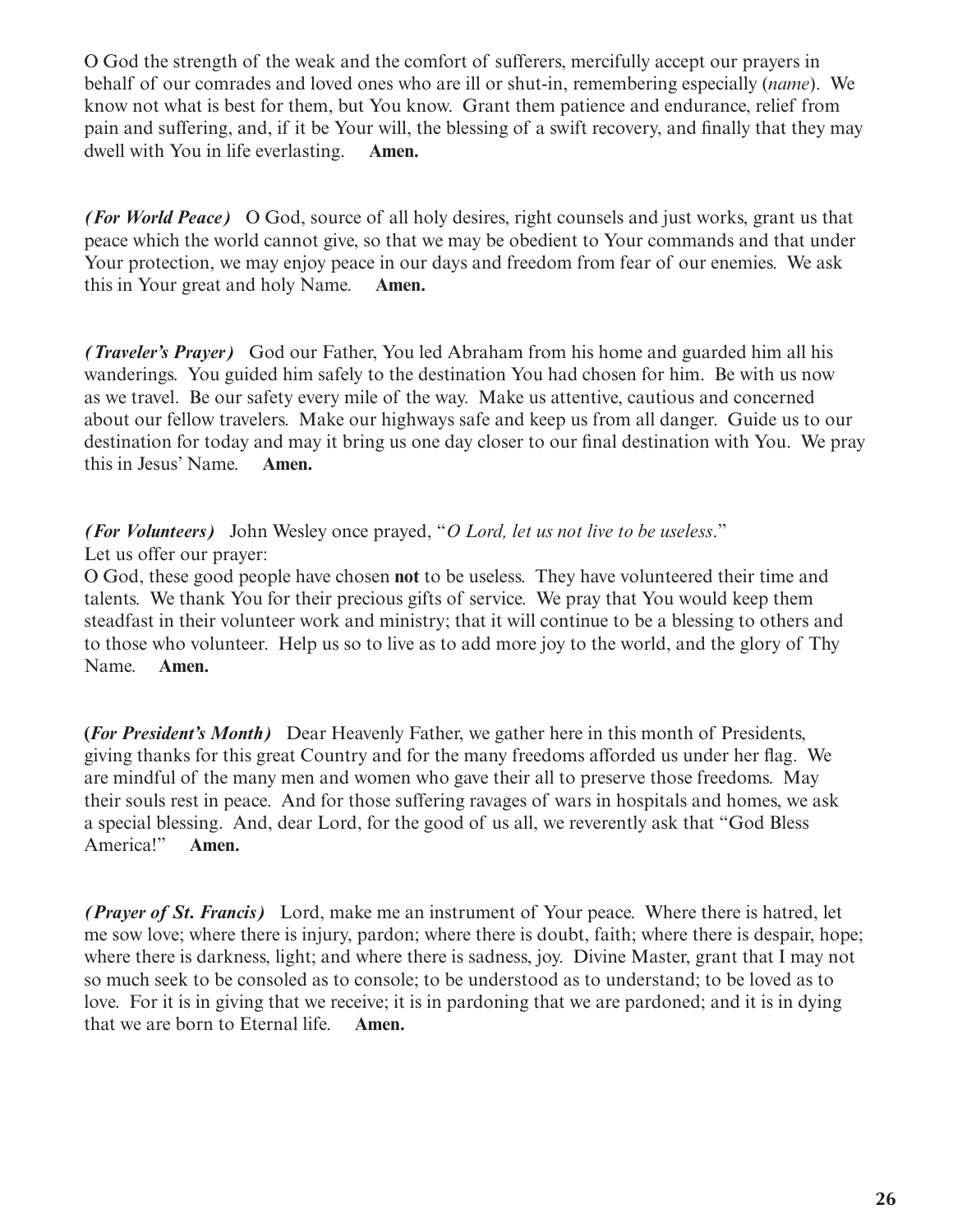# **RECOMMENDATIONS & GUIDELINES FOR** *INCLUSIVE* **PUBLIC PRAYERS**

*"Inclusive" public prayer in a pluralistic society is effective when the person leading the prayer is sensitive to the diversity of his/her audience. Those who lead general community prayers have a responsibility to have a clear understanding about the public nature of the occasion and respectful of the makeup of the audience.*

- Prayer on behalf of the entire community is most honoring of all peoples' faith traditions when listeners from a wide range of religious practices can share the experience and when the language is nonoffensive to their faith traditions.
- Inclusive public prayer is non-sectarian, general, and carefully planned to respect the ground that diverse faith traditions have in common.
- An intentional effort to pray using universal, inclusive language helps bridge the gap among the faith traditions:

*For example*: Using opening language about God such as: *Source of All Being; Creator and Sustainer; Our Maker***; and** *Almighty God***,** or using closing words like**,** *Hear our prayer; May Goodness Flourish; In the Name of All we hold Sacred;* or *Amen,* can help to frame the prayer so that those gathered can affirm their personal faith tradition and still participate in a community expression of reverence.

• Inclusive public prayer remains faithful to the purpose of acknowledging the Divine Presence, giving thanks, and seeking blessing, and should not be used as a forum to preach, persuade, or testify.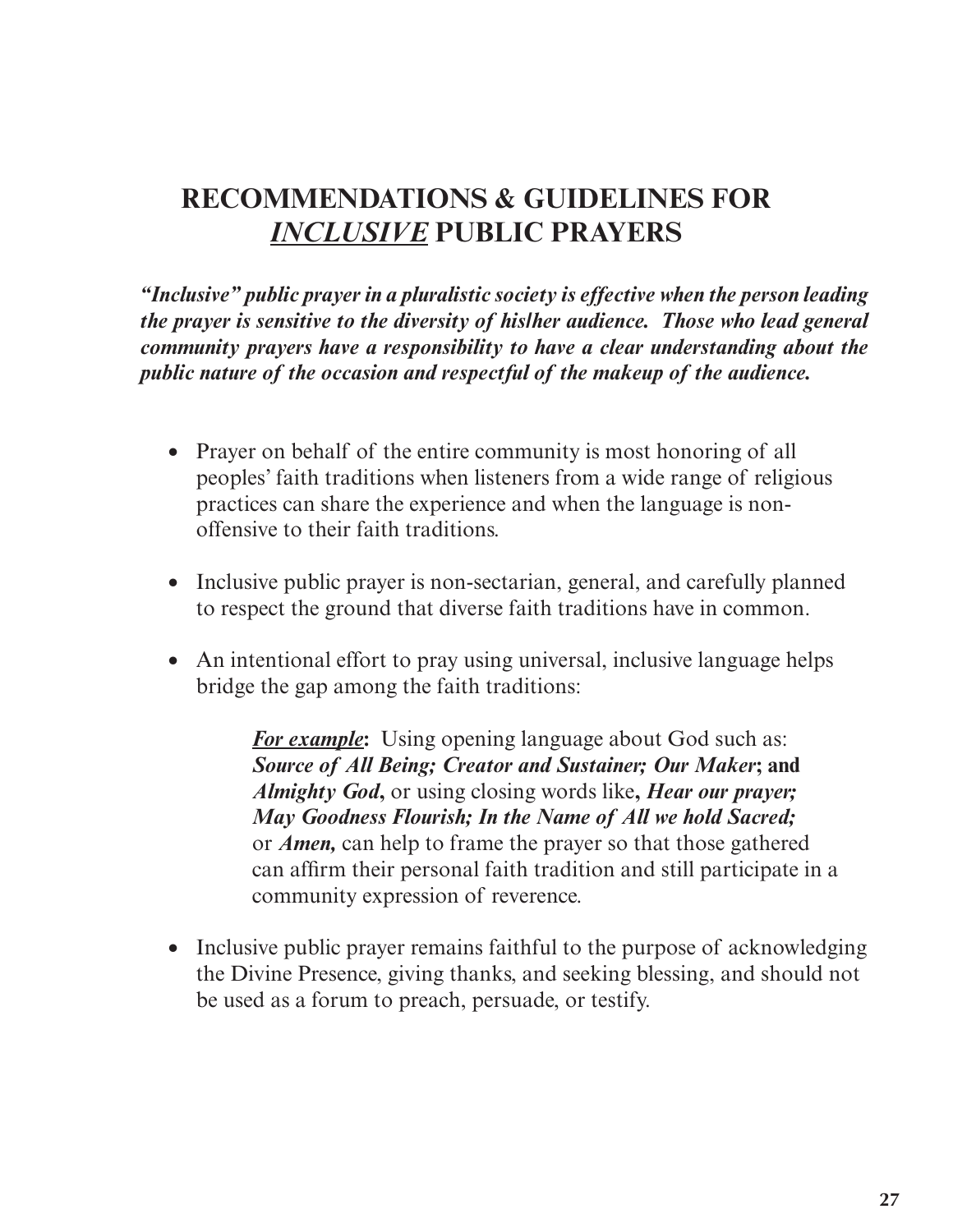# **APPENDIX**

#### **A Recommended Joint Memorial Ceremony VFW and their Ladies Auxiliary For Department, Conference, District or Post**

 (The place of assembly should be arranged as for a regular session of the order. In addition, a table with covering and open Bible shall be placed with the Conductress and Color Bearers in their respective places. Titles used in the following are for Department, Conference, District and Post, Commander or Conference President, Chief of Staff or Sergeant-at-Arms.)

(Commander and Ladies Auxiliary President take their stations. The Commander calls the session to order with one rap of the gavel.)

 **Commander:** Comrades, Ladies Auxiliary and friends, we meet at this time to honor the memory of our comrades and sisters who have answered the last call. **Ladies Auxiliary President:** Color Bearers**.** Prepare the altar for the Memorial Ceremony.

(Motion to rise.)

(Color Bearers with Conductress retire and return with the Memorial Cloth, Bible and flowers.) Ladies Auxiliary President: (Motion to be seated.)

 Madam Conductress and Sergeant-at-Arms, you will see that there is no disturbance during the ceremony.

**Conductress and Sergeant-at-Arms:** Madam President, your orders will be obeyed.

 **Commander:** I request the Chaplains to preside during this solemn ceremony.

 **VFW Chaplain and Ladies Auxiliary Chaplain:** Comrade Commander and madam President, we are at your service and shall endeavor to perform this solemn duty in the spirit of faith, hope and charity.

(Chaplains will assume the station.)

 **VFW Chaplain:** We will now have the lighting of the POW/MIA candle and the Armed Forces Vigil candle by the Commander and the Ladies Auxiliary President.

 (The Commander and the Ladies Auxiliary President will light the two appropriate candles escorted by the Sergeant-at-Arms. VFW Chaplain will offer a prayer.)

 **VFW Chaplain:** O God, Almighty, Creator and Ruler of the Universe, some of our comrades and companions are prisoners of war and missing in action. Comfort them, we pray, in their isolation from their homes and loved ones; supply their needs and protect them from want and deprivation; strengthen and sustain them that they may face discouragement with courage and hardship with resolution. Grant that they may find patience to endure and peace in the knowledge of Your continuing presence.

 O God, we ask that You will strengthen and protect all our members of the armed forces of the United States of America. In the day of battle, may they be courageous and strong, resourceful and capable, resolute and victorious. In the time of peace, may they serve with dignity and honor, as effective emissaries of good will for this Nation. May their devotion and loyalty to You and to their homeland inspire them in moments of challenge and comfort them in tribulation and long separations from loves ones. And, finally, we ask they may return safely to serve You and our Country in the days and years to come. Amen.

 **Ladies Auxiliary Chaplain:** (Motion to rise.)

 Comrades, Sisters and Friends, will you join me in singing one verse of "Nearer, My God , To Thee."

Nearer my God to Thee, Nearer to Thee! E'en tho' it be a cross that raiseth me; Still all my song shall be Nearer my God to Thee! Nearer my God to Thee! Nearer to Thee!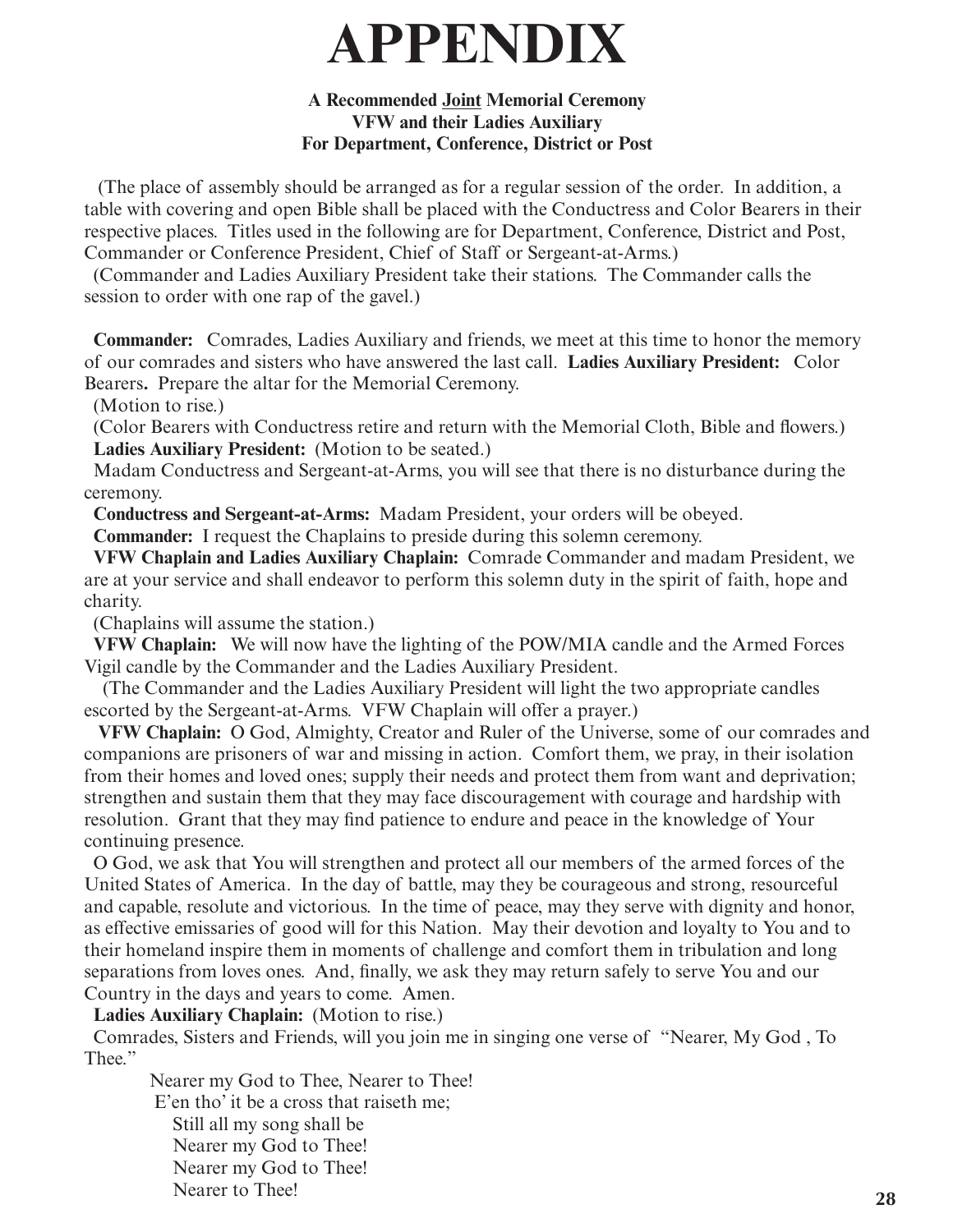(Motion to be seated.)

 **VFW Chaplain:** Comrade Commander, to whom should we look for help in the battles of life? **Commander:** "Our help is in the name of the Lord, who made heaven and earth."

 **Ladies Auxiliary Chaplain:** Madam President of the Ladies Auxiliary, what assurances have we of a prolonged stay among the scenes and activities of life?

 **Ladies Auxiliary President:** "For we are strangers before Thee, and sojourners as were all our fathers; our days on earth are as a shadow and there is none abiding."

 **VFW Chaplain:** Comrade Senior Vice Commander, have you a message of condolence for those bereaved?

 **Senior Vice Commander:** I have. The Book of Life tells us that "Like a father pitieth his children, so the Lord pitieth them that fear Him. For he knoweth our frame; He remembereth that we are dust.

**VFW Chaplain:** What message has the Chaplain of the Ladies Auxiliary?

 **Ladies Auxiliary Chaplain:** I have a message of hope that should inspire our comrades at this solemn moment and all through life. The message is the Captain of our Salvation. He says: "I am the resurrection and the life; he that believeth is me, though he were dead, yet shall he live; and whosoever liveth and believeth is me shall never die."

 **VFW Chaplain:** Comrades and Sisters, we are thankful for these inspiring thoughts. Let us learn the lesson of the hour which is that we, too, are nearing the end of life's pilgrimage and sooner or later these services may be held in our memory. Let us so live that when our summons comes we may depart with a good conscience, in the comfort of a sincere religion, belief in God, and perfect charity toward all mankind. Madam Chaplain, would you offer a prayer.

 **Ladies Auxiliary Chaplain:** (Motion to rise.)

Let us pray. Our Father in Heaven, at this time of remembrance, we seek You, with whom there is no death. We ask You, in Your everlasting charity, to look down on these, Your servants, and give them health, strength and willingness to carry on the work of our beloved organization, which shall be an everlasting memorial to those comrades and sisters who have passed on. In Your great infinite wisdom and mercy, may we all meet again, and we shall praise Your name, now and forever. Amen.

(Motion to be seated.)

 **VFW Chaplain:** Comrades and sisters, in commemorating the virtues of our departed heroes who served their country in time of need we now offer our symbolic tributes.

 (Department Commander and Ladies Auxiliary President will proceed to the Altar. If the ceremony is for a Department, Conference District, or Post, the respective commanders and presidents will stand and may present the flowers on the altar when their Department, Conference,or District is called.)

 **Ladies Auxiliary Chaplain:** Comrade Commander and Madam President, what tribute have you to offer at this time?

 **Ladies Auxiliary President:** These white flowers we bring as a token of the love we have for our departed Comrades and Sisters.

 (Department Commander and Madam President return to their stations. Candles may also be lighted by the Districts, Conference, Departments or Posts.)

 **VFW Chaplain:** Comrade Adjutant and Madam Secretary will now call the Roll of deceased members.

 (Reading of the deceased members names or numbers of deceased members in their respective District, Conference, Department or Post.)

("Sleep Soldier Boy" or other appropriate music may be offered at this time.)

 **VFW Chaplain:** (If there is a Memorial Speaker, the Chaplain will make the appropriate introduction.)

 **Ladies Auxiliary Chaplain:** Let us sing "America." (Motion to rise)

 **VFW Chaplain:** Let us pray. Heavenly Father, as today we remember and honor the memory of our departed comrades and sisters, we are indeed grateful for their service and sacrifice. May we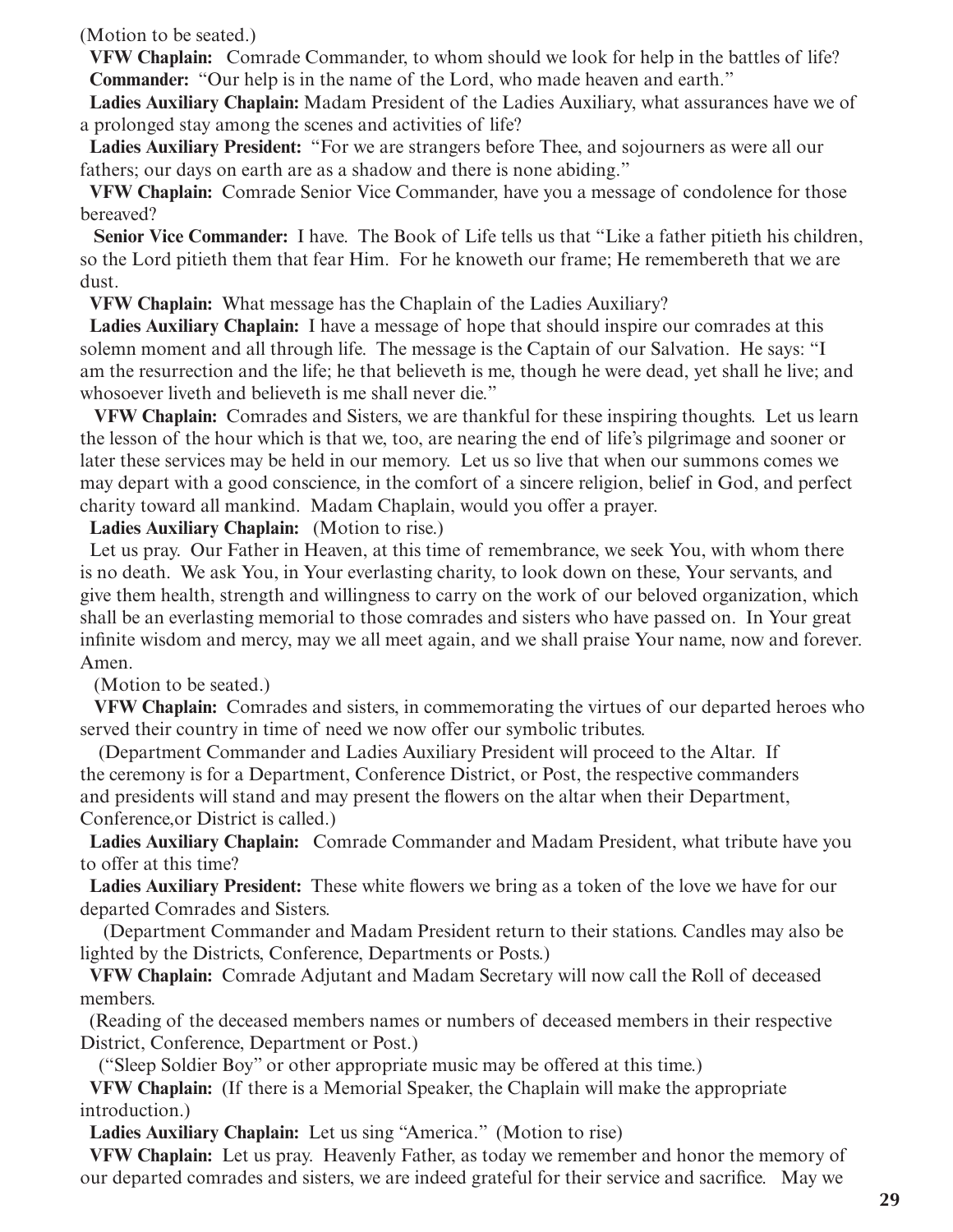continue their efforts as courageous protectors and true guardians of freedom. Let us be masters of brotherly and sisterly love.

 O Lord, guide us in the way of moral responsibility and enlighten us and make us true believers in justice and peace. Enkindle within us a flame of selfless, unwavering devotion to duty that we may never be found wanting in those qualities of spirit and mind which alone are able to preserve our homes, the peace of our Nation, and the tranquility of the world. Remember our departed comrades and sisters, O Lord, in Your mercy, and have compassion on us. Amen.

 **Sergeant-at-Arms:** Attention Comrades and Sisters.

Present Arms! Comrade Bugler!

("*Taps*" will be played.)

 **Ladies Auxiliary President:** Madam Conductress, you will retire the Memorial Cloth. (Memorial Cloth is retired.)

 **VFW Chaplain:** This now concludes our service**.**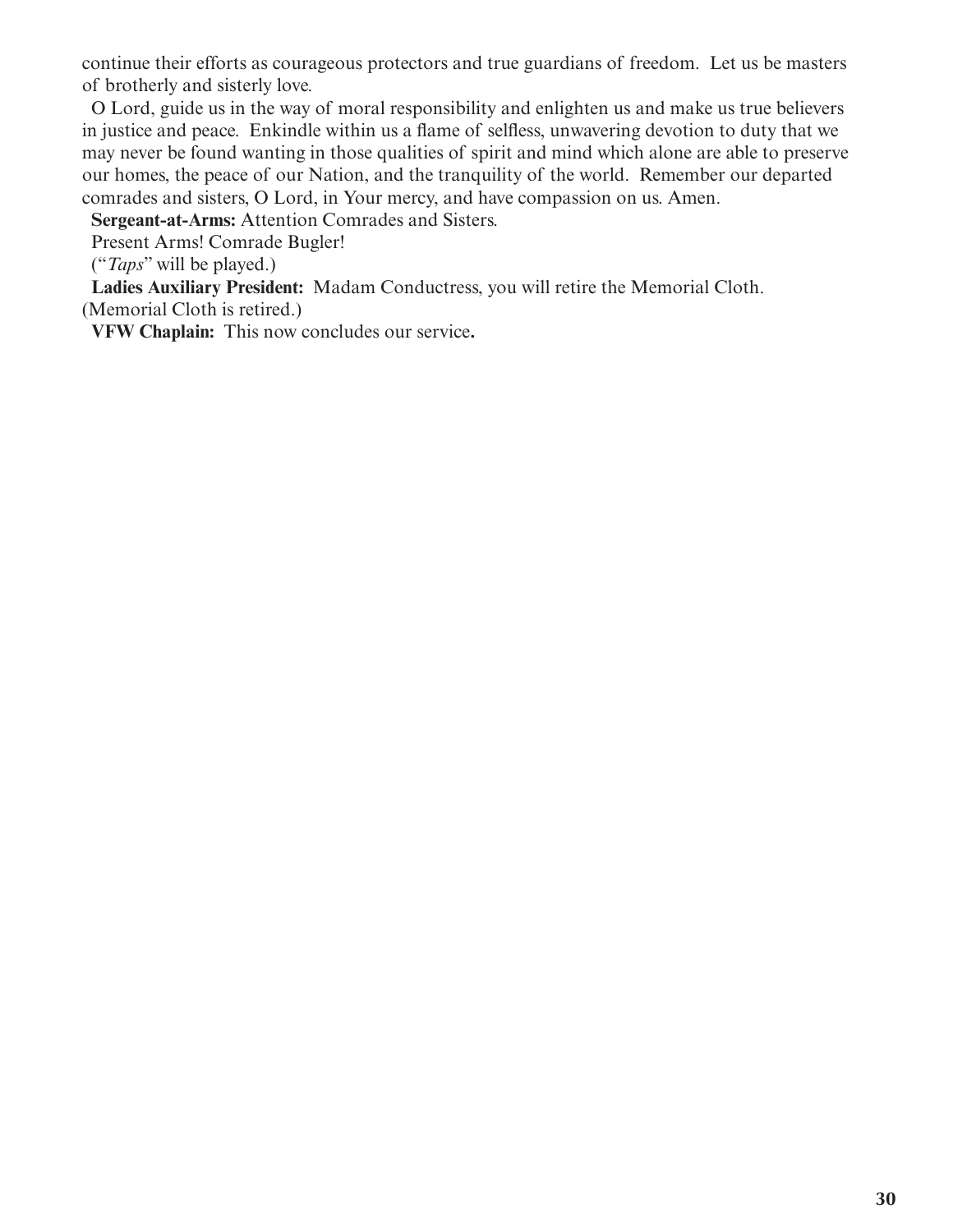# *HOSPITAL VISITATION*

Chaplains of the Veterans of Foreign Wars do not need to have formal religious training in order to become an effective visitor to hospital patients. A *caring* personality is one of the greatest qualifications.

#### **Preparation:**

The chaplain's preparation begins with his/her own experience with God. This is the spring that feeds the streams of spirituality and waters the arid fields of their own life and ministry.

#### **Guidelines for Visitation:**

1- Learn the purpose of the health care facility you are visiting. Familiarize yourself with the protocol and regulations.

- Visiting hours
- Clergy registry, if they have one
- If possible, meet with the resident chaplain

2- Respect patient and family wishes regarding visits.

3- Respect the privacy and nursing needs before entering the room.. Check with floor nurse if patient's door is closed.

4- If there is more than one patient in the room, be sensitive to that person's needs.

- 5- Make your visit brief! (You are not calling on the patient to entertain them.)
- 6- Express your concern but do not inquire about their specific condition.
- 7- **Listen** more than talk!

8- Be sensitive in your physical approach to the patient; don't sit of the bed.

9- If the patient is asleep or medicated, don't arouse them; leave your card with a note that you called at a certain time.

10- Patients often will appreciate a brief prayer. Always ask before offering a prayer.

11- If the patient has a roommate, you might ask if he/she would like to be included in the prayer.

12- If practical, make a follow-up visit after they are home, or send a card. Your continual concern is a mark of your ministry.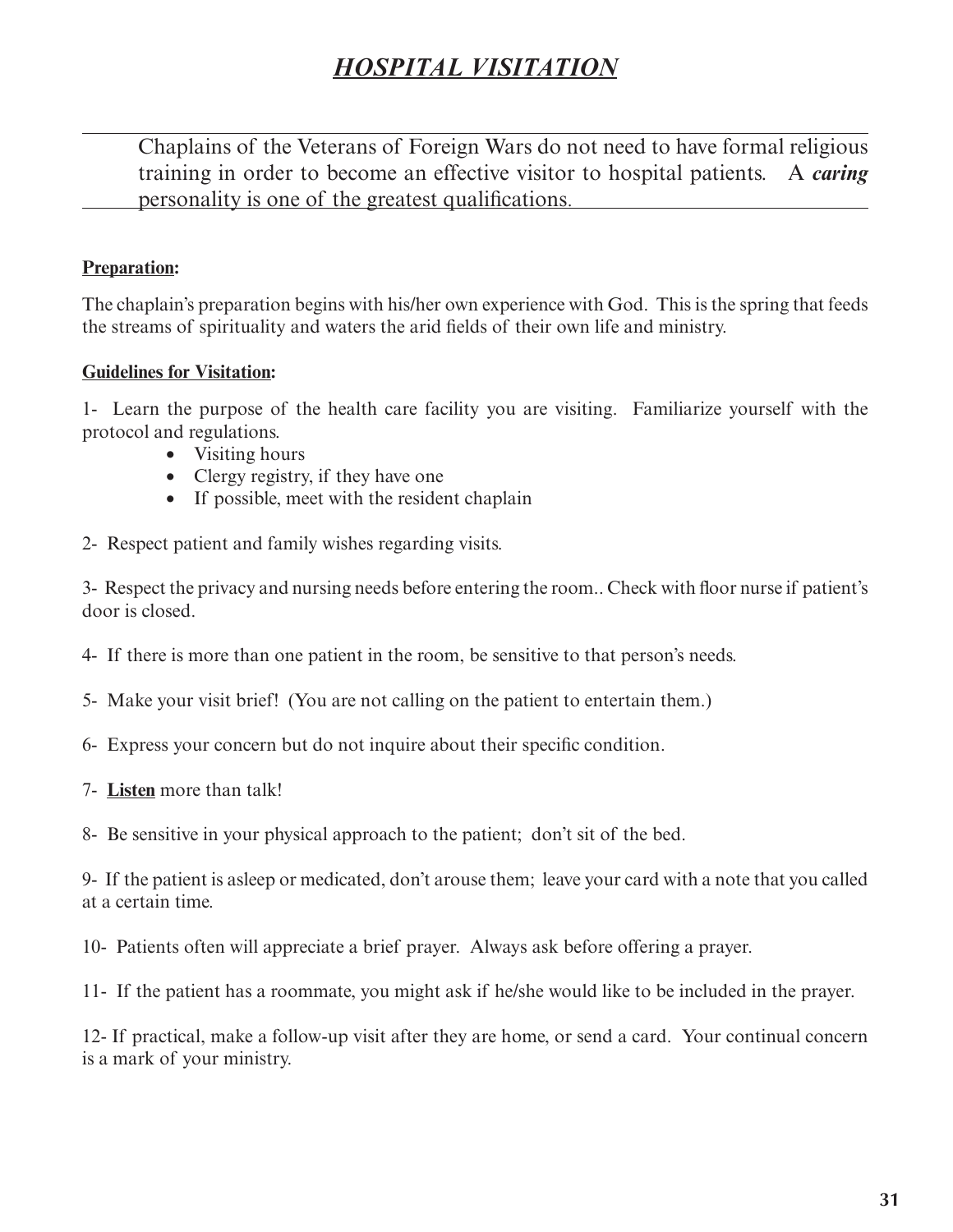# **FUNERALS OR MEMORIAL SERVICES**

#### **Functions of a Funeral**:

- Provide a framework of supportive relationship for mourners.
- Reinforces the reality of death.
- Provides a fitting conclusion to the life of the deceased.
- Encourages the expression of grief.

The VFW Chaplain may be called upon to conduct a Memorial Service or Funeral Service for a deceased comrade. If you agree to conduct a service, there are some guidelines you should follow.

- 1- If the Funeral Director did not contact you regarding the funeral, you should contact the Funeral Home as soon as possible, You will need the following information:
	- Date, time and place of funeral.
	- Place of burial or interment.
	- Whether the Funeral Director will provide transportation, or whether you will use your own vehicle.
	- Date, time and place of visitation.
	- Key family contact person (spouse, child, etc.)
- 2- Contact key family person and ask:
	- Are there any specific requests for the service?
	- Are there any special scripture passages, poems, or writings they would like to be used?
	- Will the family have a representative present a eulogy?
	- What was the deceased philosophy of life and his/her religious background?
	- "What would you like me to mention about \_\_\_\_\_\_\_\_ that would be meaningful to the family and friends?"

#### **Purposes of the Service:**

- The Service is **for** the living.
- • The Service is **about** the deceased.
- • **Affirmation** of the great spiritual truths of life. "The human hunger to hear God's reassurance amid the mysteries of death should be carried out in every message."

#### **Resources:**

- Minister's Manuals (can be purchased at bookstores)
- Funeral Manual (Certain Funeral Directors provide.)
- The Scriptures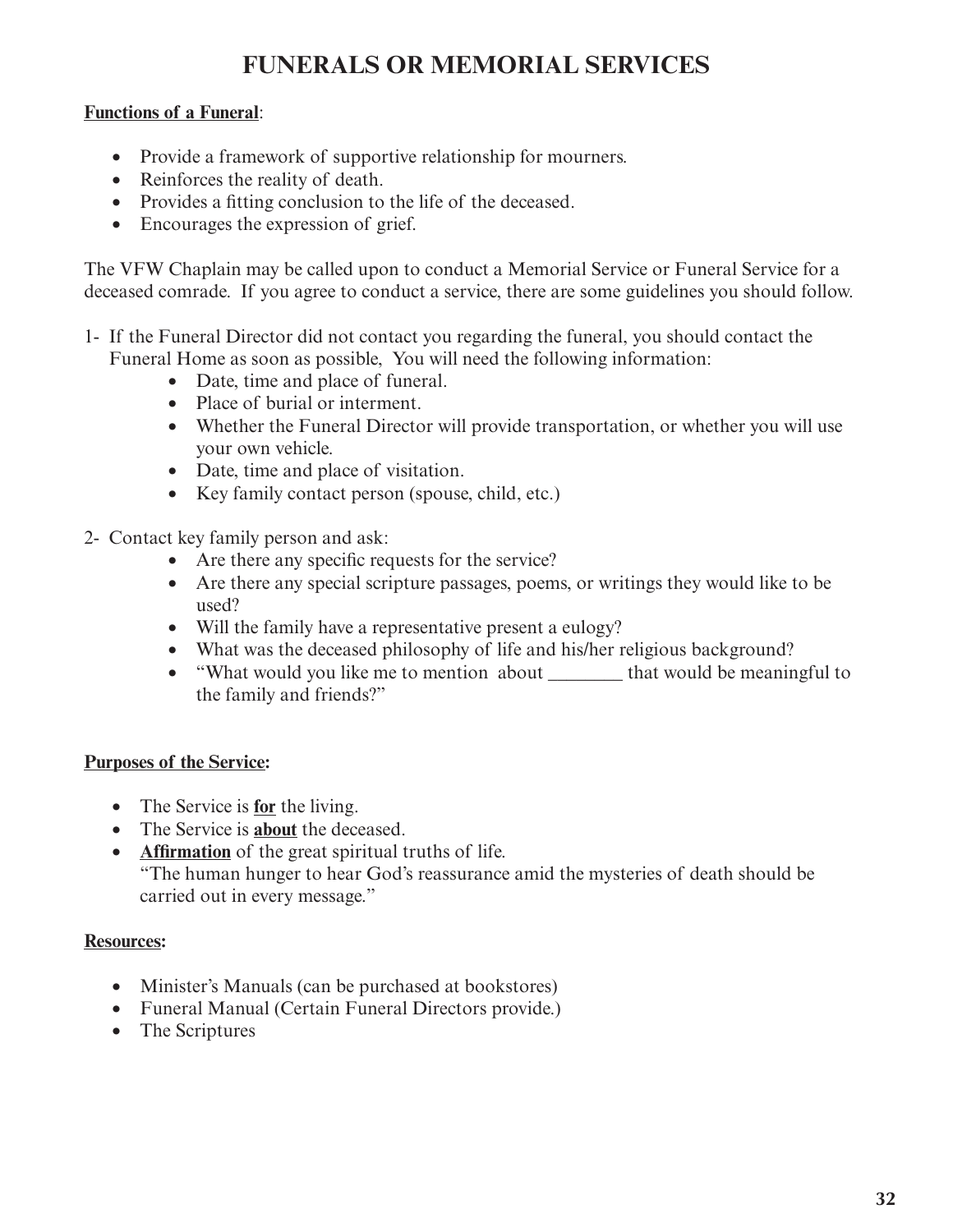# *The Order of Service*

**(Quiet Meditative Music, provided by the Funeral Director)**

**A Brief Obituary may be read**

**Opening Sentences** *(may be Scripture verse)*

**Prayer**

**Reading of Scriptures** *(may be three to five passages)*

**Meditation** 

**Closing Prayer**

*("Services will be continued at graveside***.")** 

# *Committal (at Graveside)*

#### **Words of Scripture**

**Prayer**

#### **Prayer of Committal:**

*Gracious and Merciful God, into Your hands we commend Your departed child, \_\_\_\_\_\_\_\_\_\_\_\_ in the sure hope of the Resurrection. This body we commit to the ground (or elements of creation or the deep of the sea), earth to earth, ashes to ashes, dust to dust. Blessed are the dead who die in the Lord henceforth. "Blessed indeed," says the Spirit, "that they may rest from their labors, for their deeds do follow them!"* 

#### **Lord's Prayer**

**Benediction**

**Military Honors, if requested by family.**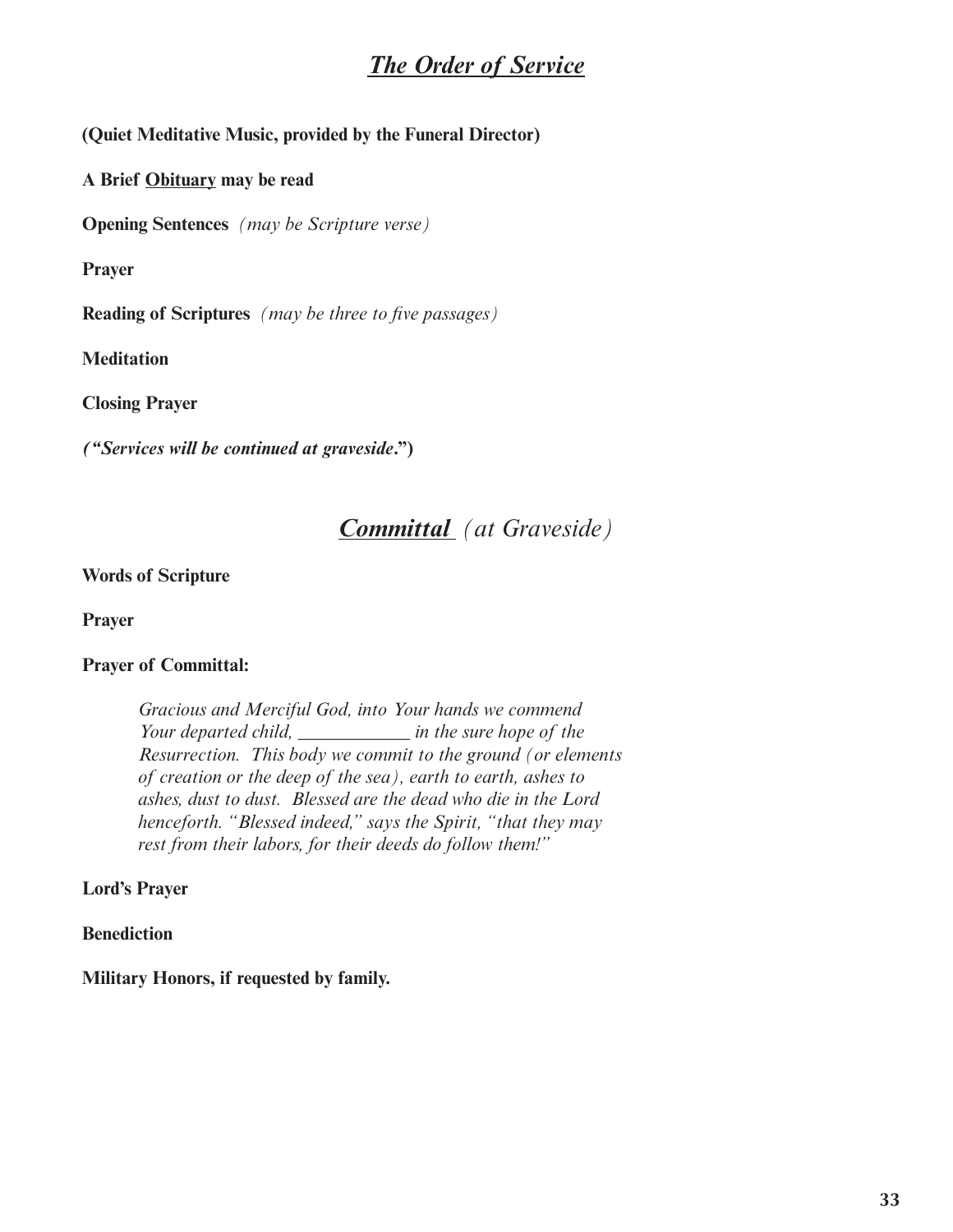#### *SUGGESTED SCRIPTURE READINGS (for Funerals)*

#### **Old Testament:**

**Psalm 103** Psalm 103

**Psalm 6** Psalm 112 Psalm 8 Psalm 119: 9-16 Psalm 16: 8-11 Psalm 121 Psalm 19 Psalm 130 Psalm 23 Psalm 139 Psalm 25 Proverbs 31: 10-31 (wife) Psalm 46 Ecclesiastes 3: 1-13 Psalm 90 Isaiah 40: 27-31 Psalm 91 Isaiah 43 (selected verses) Psalm 100 Isaiah 55: 1-3, 6-13

#### **Epistles:**

Romans 8 (excerpts) Romans 10: 8-13 Romans 14: 7-9 I Corinthians 13 (selected verses) I Corinthians 15 (selected verses) I Corinthians 15 (selected verses) Philippians 4: 4-9 I Thessalonians 4: 13-18 I Timothy 1: 15-17 II Timothy 4: 6-8 Revelation 21: 1-7 Revelation 21 (selected verses)

#### **Gospels:**

Matthew 10: 27-33 Luke 6: 36-38 John 3: 14-16 John 5: 24-29 John 11: 25-26 John 14: 1-11, 15-16, 25-27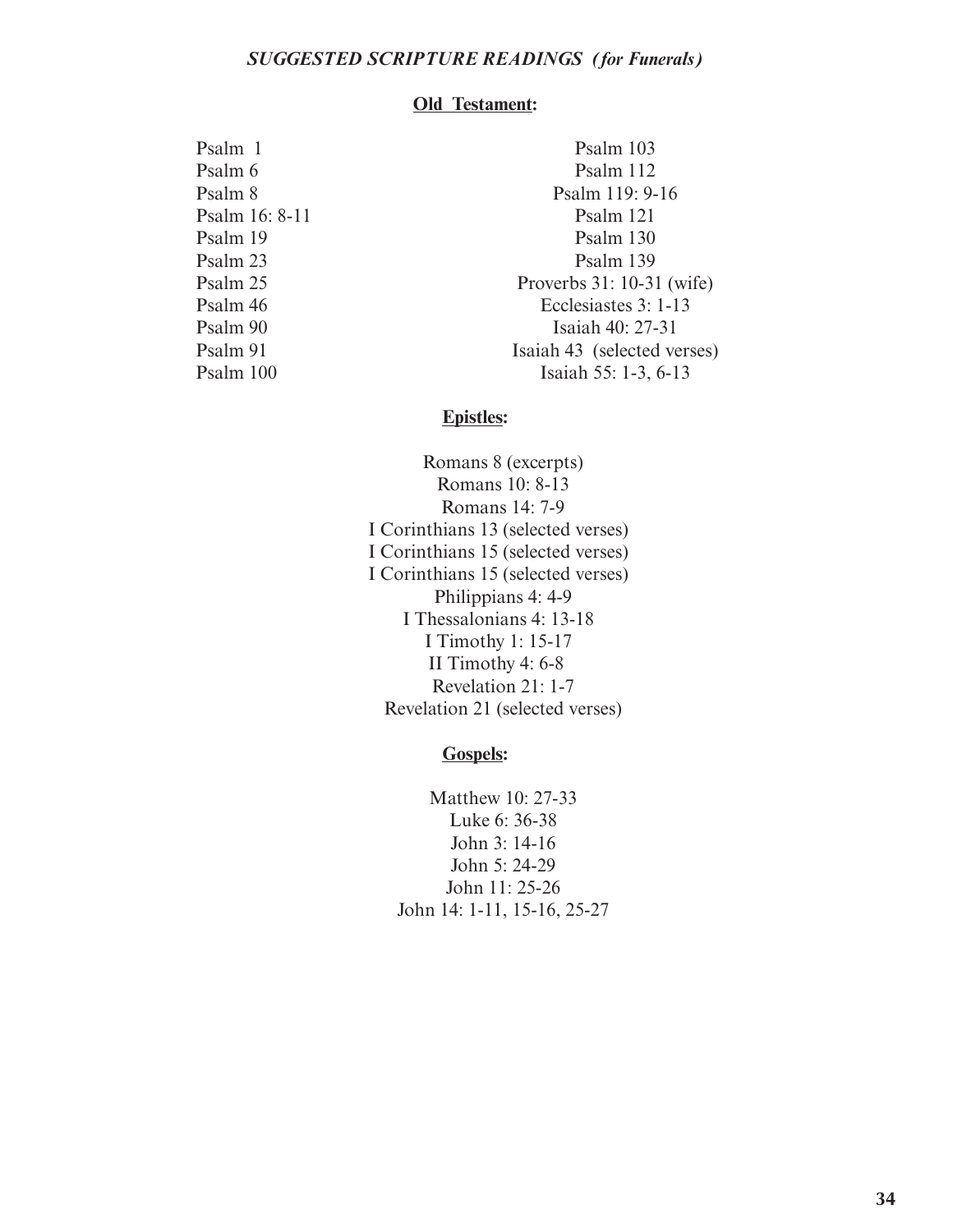#### *GENERAL SCRIPTURE READINGS*

| $(A$ prayer of pain and sorrow) |
|---------------------------------|
|                                 |
|                                 |
|                                 |
|                                 |
|                                 |
|                                 |
|                                 |
|                                 |
|                                 |
|                                 |
|                                 |
|                                 |
|                                 |
|                                 |
|                                 |
|                                 |
|                                 |
|                                 |
|                                 |
|                                 |
|                                 |
|                                 |
|                                 |
|                                 |
|                                 |
|                                 |
|                                 |
|                                 |
|                                 |
|                                 |
|                                 |
|                                 |
|                                 |
|                                 |
|                                 |
|                                 |
|                                 |
|                                 |
|                                 |
|                                 |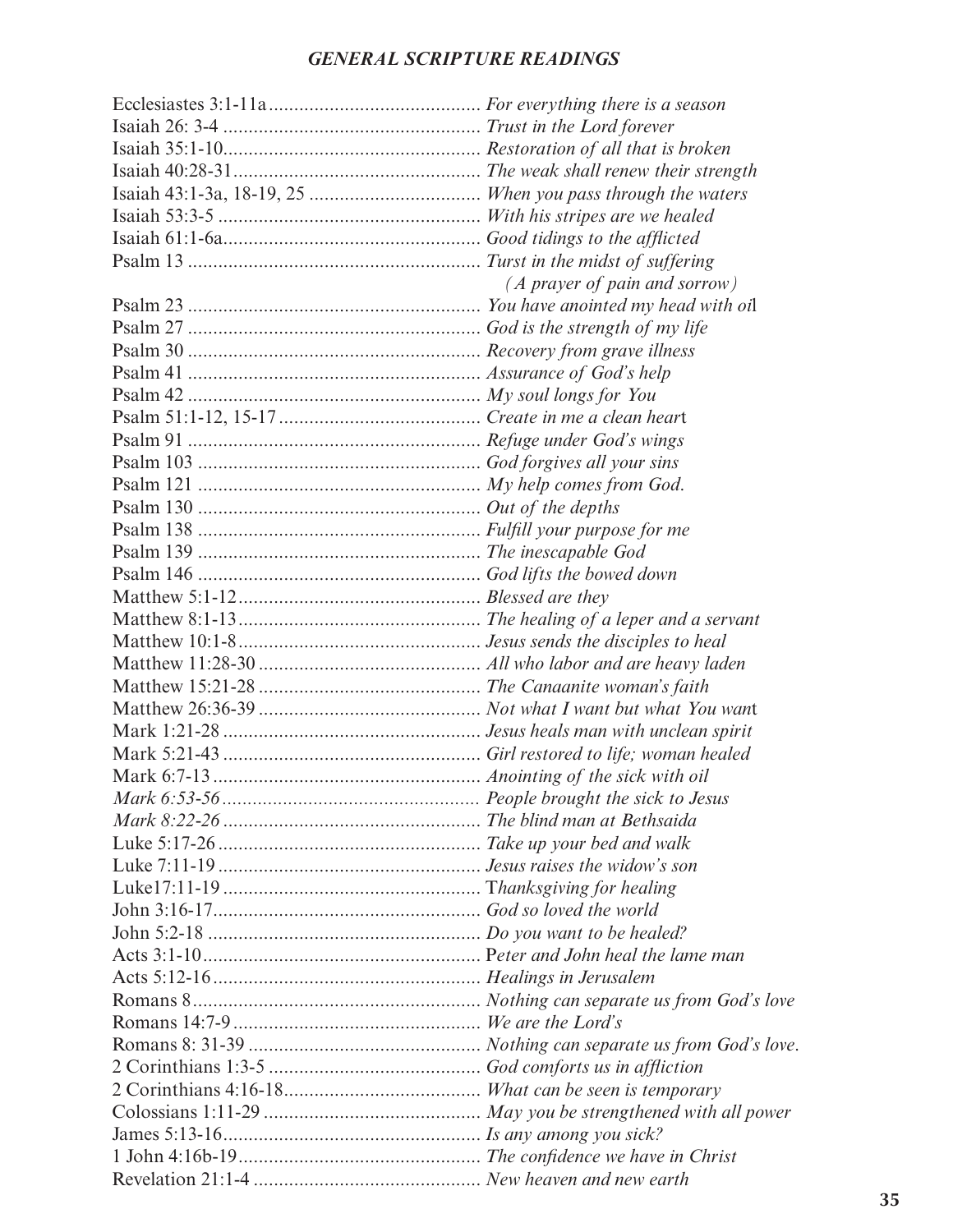#### **GREAT BIBLE CHAPTERS ON:**

#### *What to Read When:*

| GOOD SEEMS DISTANT  PSALM 139  |  |
|--------------------------------|--|
|                                |  |
|                                |  |
|                                |  |
|                                |  |
|                                |  |
| YOU NEED FORGIVENESS  PSALM 51 |  |
|                                |  |
|                                |  |
|                                |  |
|                                |  |
|                                |  |
|                                |  |
|                                |  |
|                                |  |

#### **WHERE TO FIND**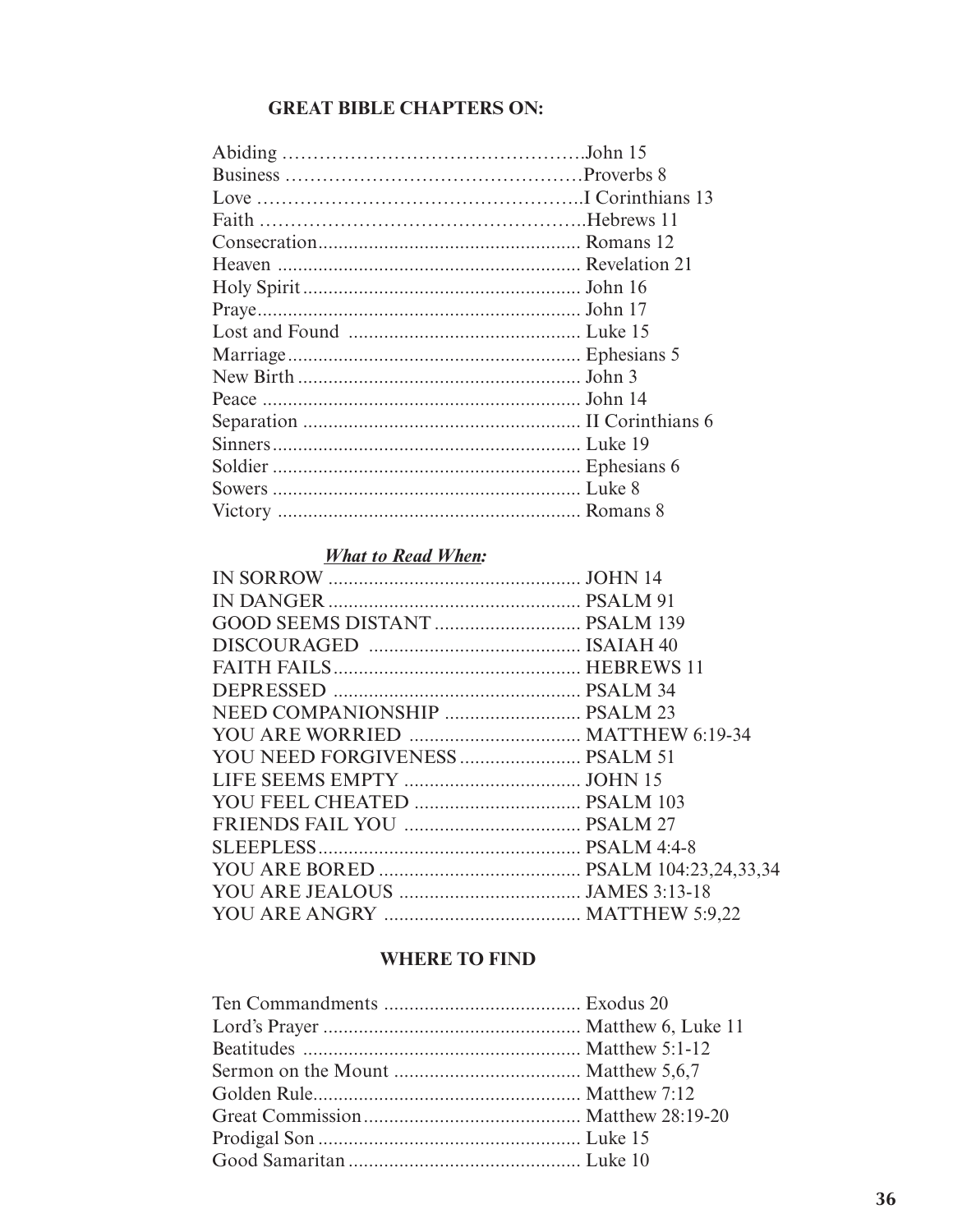# **MILITARY HONORS AT FUNERALS**

On October 5<sup>th</sup>, 1999, President Clinton signed into law the National Defense Authorization Act, Public Law 105-261. Some of the key features of the law are:

- • The law mandates military participation in a Military Honors Ceremony **upon request.**
- Funeral Directors will be the reference person for requesting military participation in rendering Military Honors.
- Military personnel to perform this ceremony shall consist of two or more uniformed members of the Armed Forces, with at least one member from the service in which the deceased Veteran served.
- Members of **Veterans Service Organizations** (VSO) are encouraged to participate in rendering Military Honors and to augment military funeral details when requested. The law allows reimbursement of expenses for members of VSOs, however, a final decision on reimbursement policy has not been established as yet. The Military Services have been requested to conduct training for those VSO elements which will be participating in providing Military Honors for a deceased Veteran.
- Members of the National Guard and Reserves are also encouraged to participate in Military Honors Ceremonies and will receive an allowance of \$150/day as well as retirement points.

Due to the limited number of buglers in the Military Services, a recorded version of "Tapes" is often used. To ensure quality of playback, the Department of Defense has recorded the playing of "Taps" at Arlington National Cemetery on compact discs and made them available to Funeral Directors, to the VSOs, and to participating military units.

## *Other References***:**

Department of Defense Instruction (DoD) (*MILITARY FURERAL SUPPORT)* No. 1300.15 (Oct. 22, 2007)

TITLE 10, US Code – ARMED FORCES Chapter 49 – MISCELLANEOUS PROHIBITIONS AND PENALTIES Subtitle A – General Military Law Part II – PERSONNEL

- TITLE 10, US Code ARMED FORCES Chapter 75 – DECEASED PERSONNEL Subchapter II - DEATH BENEFITS
- TITLE 38, US Code VETERANS BENEFITS Part II – GENERAL BENEFITS, Chapter 24 – NATIONAL CEMETERIES AND MEMORIALS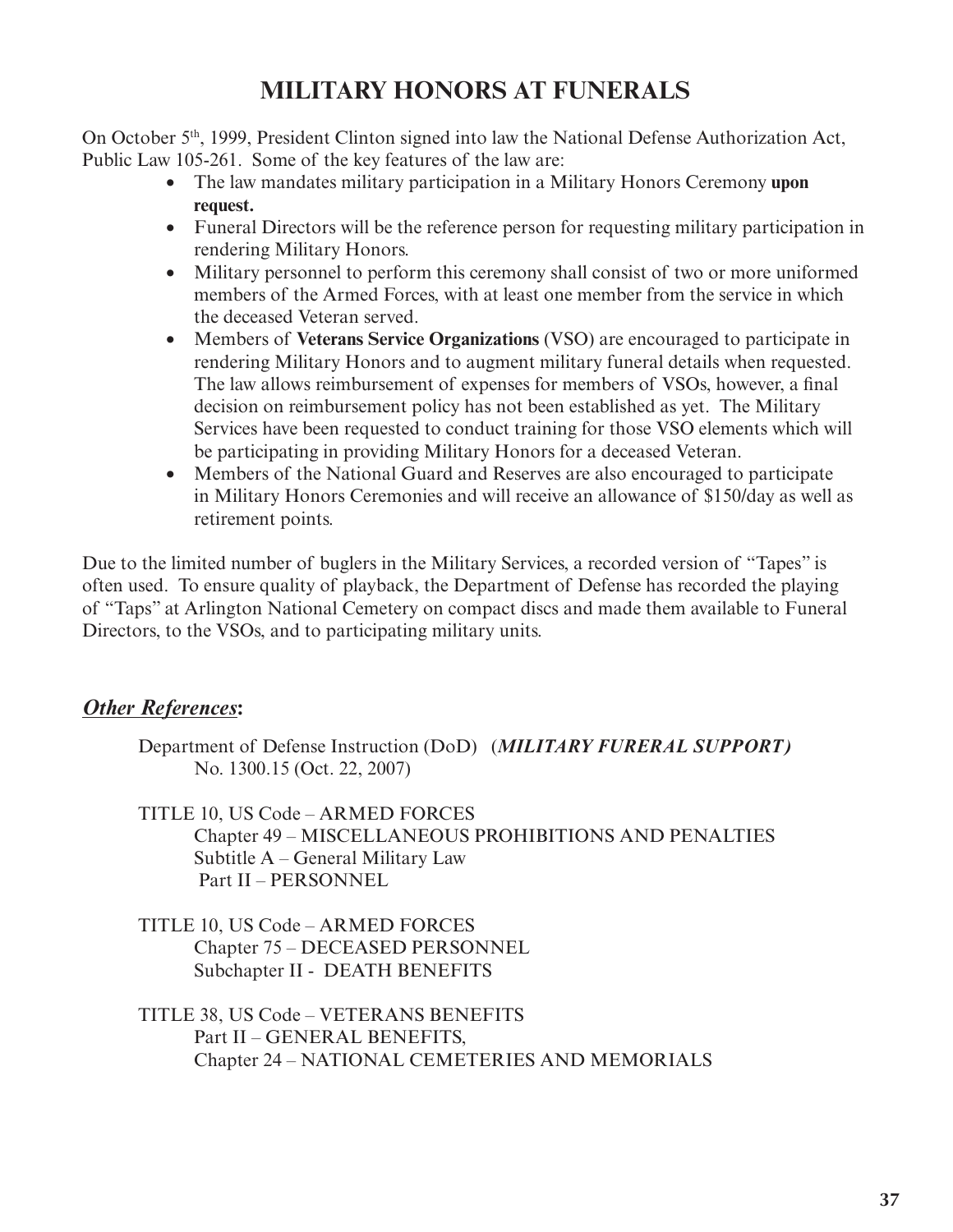#### *THE HISTORY OF MEMORIAL DAY*

Memorial Day was originally known as Decoration Day. It was a time set aside to honor the nation's Civil War dead by "decorating" their graves. It was first observed on May 30, 1868, to commemorate the sacrifices of Civil War soldiers. During this first celebration of Decoration Day, General James Garfield made a speech at Arlington National Cemetery after which 5,000 participants helped to decorate the graves of the more than 20,000 Union and Confederate soldiers buried in the cemetery.

This 1868 celebration inspired local observances in several towns throughout America. By the late 1800s, many communities across the country had begun to celebrate Decoration Day and, after World War I, observances also began to honor those who had died in all of America's wars.

In 1966, the Federal government, under the direction of President Lyndon Johnson, declared Waterloo, New York, the official birthplace of Memorial Day. They chose Waterloo because the town had made Memorial Day an annual, community-wide event since their first celebration on May 5, 1866, during which businesses closed and residents decorated the graves of soldiers with flowers and flags. (Other towns have claimed to be the birthplace of this celebration including Boalsburg, Pennsylvania.)

In 1971, Congress declared Memorial Day a National Holiday to be celebrated the last Monday in May.

#### *HISTORY OF THE TAPS*

Of all the military bugle calls, none is so easily recognized or more apt to render emotion than Taps. Up to the Civil War, the traditional call at day's end was a tune, borrowed from the French, called Lights Out. In July of 1862, in the aftermath of the bloody Seven Days battles, hard on the loss of 600 men and wounded himself, Union General Daniel Adams Butterfield called the brigade bugler to his tent. He thought "Lights Out" was too formal and he wished to honor his men. Oliver Wilcox Norton, the bugler, tells the story, "...showing me some notes on a staff written in pencil on the back of an envelope, (he) asked me to sound them on my bugle. I did this several times, playing the music as written. He changed it somewhat, lengthening some notes and shortening others, but retaining the melody as he first gave it to me. After getting it to his satisfaction, he directed me to sound that call for Taps thereafter in place of the regulation call. The music was beautiful on that still summer night and was heard far beyond the limits of our Brigade. The next day I was visited by several buglers from neighboring Brigades, asking for copies of the music which I gladly furnished. The call was gradually taken up through the Army of the Potomac."

 This more emotive and powerful Taps was soon adopted throughout the military. In 1874 it was officially recognized by the U.S. Army. It became standard at military funeral ceremonies in 1891. There is something singularly beautiful and appropriate in the music of this wonderful call. Its strains are melancholy, yet full of rest and peace. Its echoes linger in the heart long after its tones have ceased to vibrate in the air.

- from an article by Master Sergeant Jari A Villanueva, USAF.